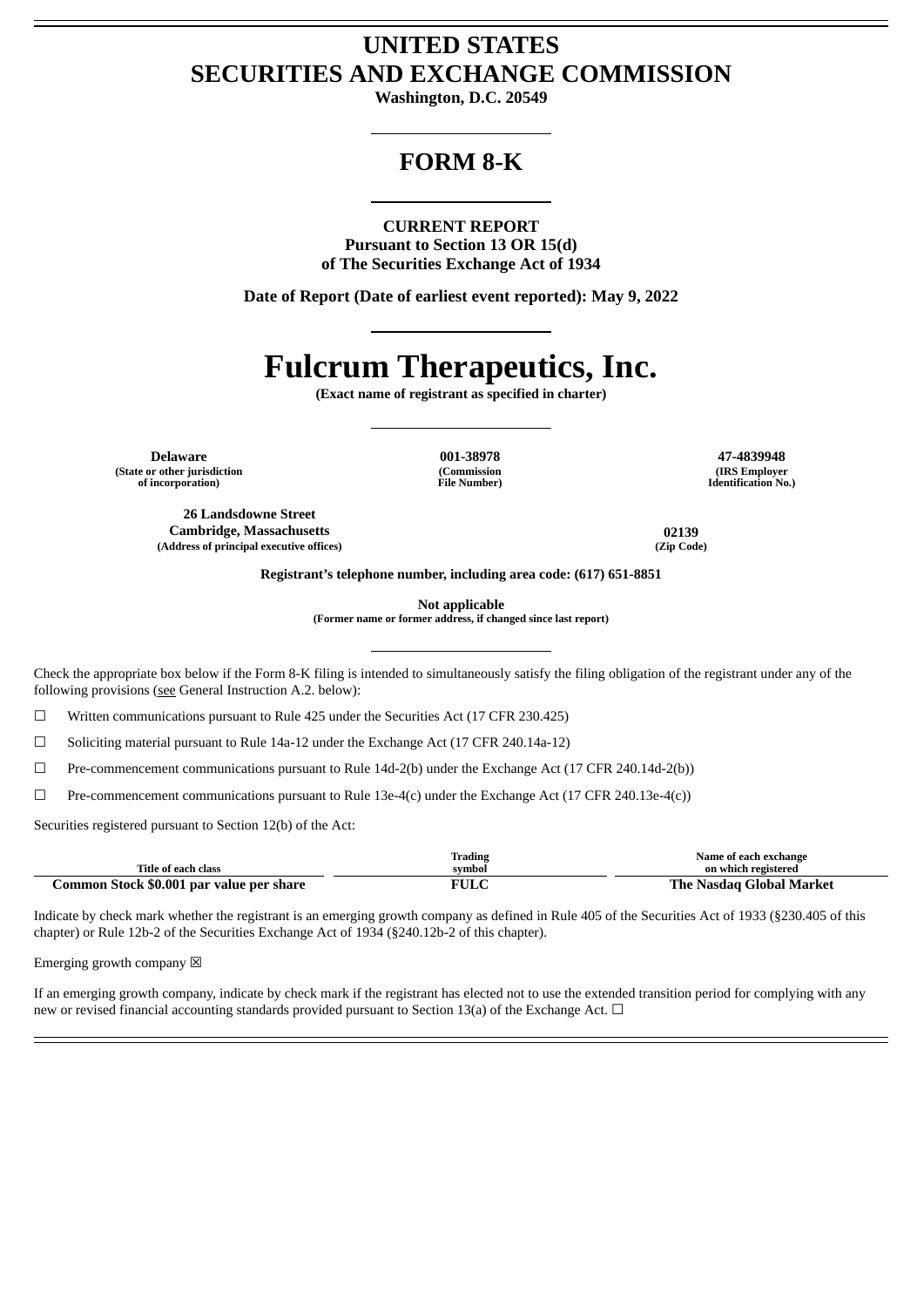#### **Item 1.01 Entry into a Material Definitive Agreement.**

On May 9 2022, Fulcrum Therapeutics, Inc. (the "Company") entered into an equity distribution agreement (the "Agreement") with Piper Sandler & Co., as sales agent (the "Sales Agent"), with respect to an at-the-market offering program pursuant to which the Company may offer and sell, from time to time in its sole discretion, shares of the Company's common stock, par value \$0.001 per share (the "Common Stock"), having an aggregate offering price of up to \$50 million (the "Shares") through the Sales Agent (the "Offering").

Any Shares offered and sold in the Offering will be issued pursuant to the registration statement on Form S-3 (File No. 333-260754), initially filed with the Securities and Exchange Commission (the "Commission") on November 4, 2021, as amended or supplemented (the "Registration Statement"), the prospectus supplement relating to the Offering filed with the SEC on May 9, 2022, and any applicable additional prospectus supplements related to the Offering that form a part of the Registration Statement.

The Sales Agent may sell the Shares by any method permitted by law deemed to be an "at the market offering" as defined in Rule 415(a)(4) of the Securities Act of 1933, as amended, including, without limitation, sales made (A) in privately negotiated transactions; (B) as block transactions; or (C) by any other method permitted by law that is deemed to be an "at the market offering, including sales made directly through The Nasdaq Global Market ("Nasdaq") or on any other existing trading market for the Common Stock, in each case, subject to the prior written consent of the Company. The Sales Agent will use commercially reasonable efforts to sell the Shares from time to time consistent with their normal sales practices and applicable federal rules, regulations and Nasdaq rules, based upon instructions from the Company (including any price, time or size limits or other customary parameters or conditions the Company may impose). The Company will pay the Sales Agent a commission equal to 3.0% of the gross sales proceeds of any Shares sold through the Sales Agent under the Agreement, and also has provided the Agent with customary indemnification and contribution rights.

The Sales Agent is not required to sell any specific number or dollar amount of securities, but will use commercially reasonable efforts to sell, on behalf of the Company, all of the shares of Common Stock requested to be sold by the Company, consistent with their normal trading and sales practices, on mutually agreed terms among the Sales Agent and the Company. There is no arrangement for funds to be received in any escrow, trust or similar arrangement.

The foregoing description of the Agreement is not complete and is qualified in its entirety by reference to the full text of the Agreement, a copy of which is filed herewith as Exhibit 1.1 to this Current Report on Form 8-K and is incorporated herein by reference. A copy of the opinion of Goodwin Procter LLP relating to the legality of the issuance and sale of the shares in the Offering is attached as Exhibit 5.1 hereto.

This Current Report on Form 8-K shall not constitute an offer to sell or the solicitation of an offer to buy the securities discussed herein, nor shall there be any offer, solicitation, or sale of the securities in any state in which such offer, solicitation or sale would be unlawful prior to registration or qualification under the securities laws of any such state.

#### **Item 9.01 Financial Statements and Exhibits.**

(d) Exhibits:

| <b>Exhibit No.</b> | <b>Description</b>                                                                                   |
|--------------------|------------------------------------------------------------------------------------------------------|
| 1.1                | Equity Distribution Agreement, dated May 9, 2022, by and between the Company and Piper Sandler & Co. |
| 5.1                | Opinion of Goodwin Procter LLP as to the legality of the securities being registered                 |
| 23.1               | Consent of Goodwin Procter LLP (contained in Exhibit 5.1 above)                                      |
| 104                | Cover Page Interactive Data File (embedded within the Inline XBRL document)                          |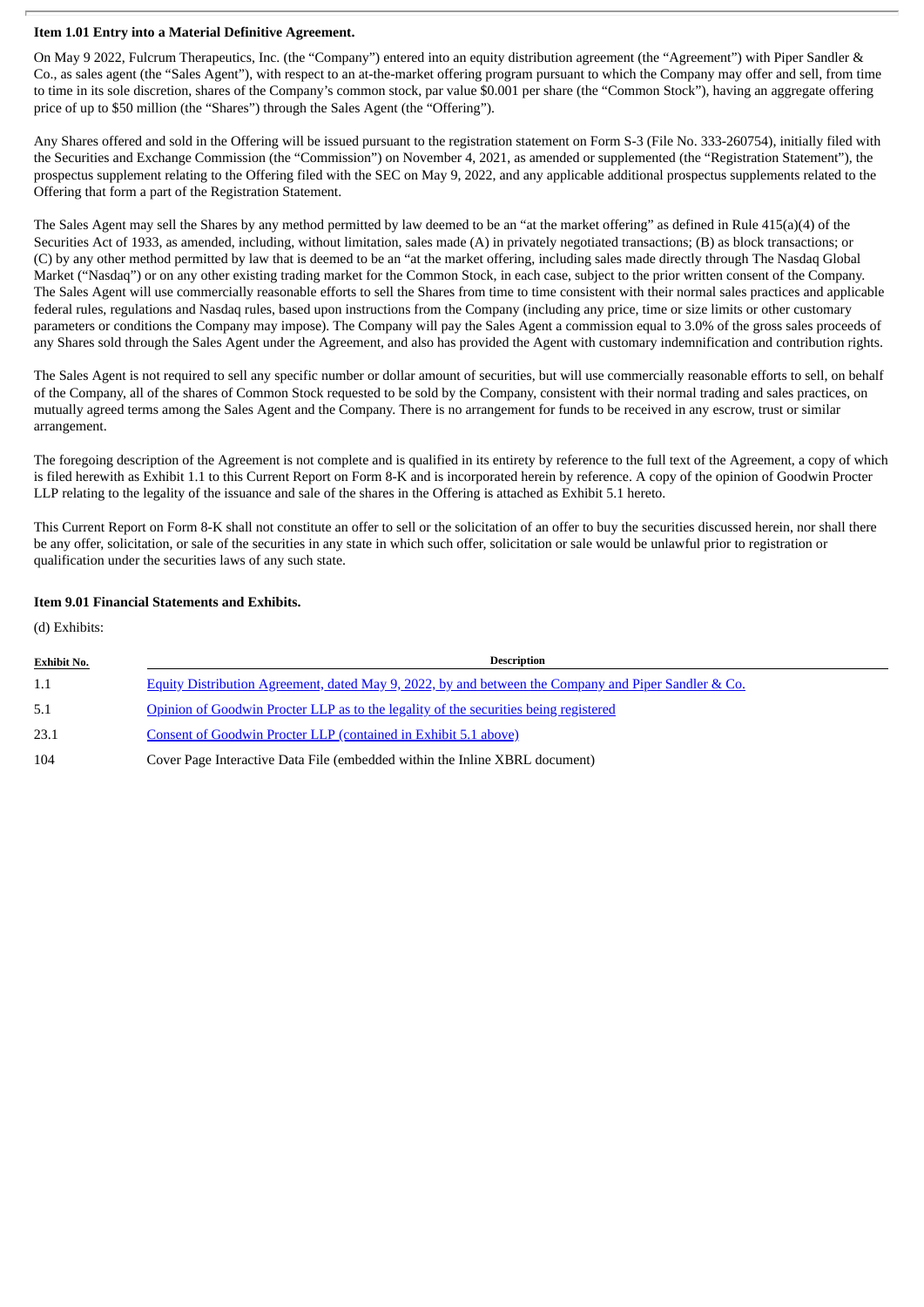**SIGNATURES**

Pursuant to the requirements of the Securities Exchange Act of 1934, the registrant has duly caused this report to be signed on its behalf by the undersigned hereunto duly authorized.

# **FULCRUM THERAPEUTICS, INC.**

Date: May 9, 2022 By: /s/ Bryan E. Stuart

Name: Bryan E. Stuart Title: President and Chief Executive Officer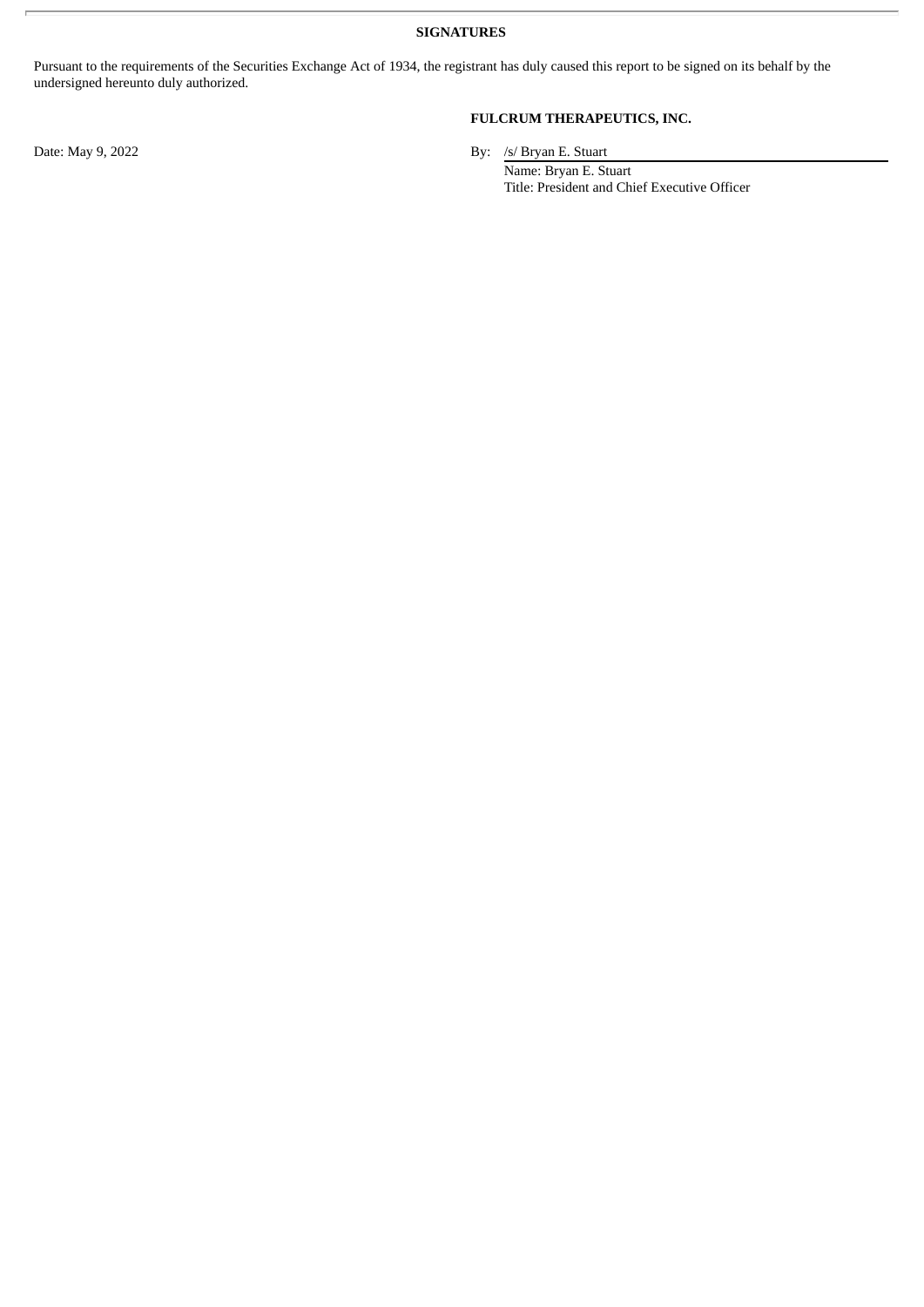#### **FULCRUM THERAPEUTICS, INC.**

#### Common Stock

#### EQUITY DISTRIBUTION AGREEMENT

May 9, 2022

<span id="page-3-0"></span>PIPER SANDLER & CO. U.S. Bancorp Center 800 Nicollet Mall Minneapolis, Minnesota 55402

#### Ladies and Gentlemen:

As further set forth in this agreement (this *"Agreement"*), Fulcrum Therapeutics, Inc., a Delaware corporation (the *"Company"*), proposes to issue and sell from time to time through Piper Sandler & Co. (the *"Agent"*), as sales agent, the Company's common stock, par value \$0.001 per share (the *"Common Stock"*) having an aggregate gross offering price of up to \$50,000,000 (such shares of Common Stock to be sold pursuant to this Agreement, the "Shares") on terms set forth herein. Notwithstanding anything to the contrary contained herein, the parties hereto agree that compliance with the limitation set forth in Section 2 of this Agreement on the number of Shares issued and sold under this Agreement shall be the sole responsibility of the Company, and the Agent shall have no obligation in connection with such compliance.

The Company hereby confirms its agreement with the Agent with respect to the sale of the Shares.

#### *1. Representations and Warranties of the Company*.

(a) The Company represents and warrants to, and agrees with, the Agent that, unless such representation, warranty or agreement species a different time, as of the date of this Agreement, each Representation Date (as defined in Section 3(o) below), each date on which a Placement Notice (as defined in Section 2(a)(i) below) is given (each, a "*Notice Date*"), and each date on which Shares are sold hereunder (each, an "*Applicable Time*"), and each Settlement Date (as defined in Section 2(a)(vii) below) as follows:

(i) *Registration Statement and Prospectus*. The Company has filed, in accordance with the provisions of the Securities Act of 1933, as amended, and the rules and regulations thereunder (collectively, the *"Securities Act"*), with the Securities and Exchange Commission (the *"Commission"*) a registration statement on Form S-3, including a base prospectus, relating to certain securities, including the Common Stock, to be issued from time to time by the Company, and which incorporates by reference documents that the Company has filed or will file in accordance with the provisions of the Securities Exchange Act of 1934, as amended, and the rules and regulations thereunder (collectively, the *"Exchange* Act"). The Company has prepared a prospectus supplement to the base prospectus included as part of such registration statement specifically relating to the Shares (the *"Prospectus Supplement"*). The Company has furnished to the Agent, for use by Agent, copies of the prospectus included as part of such registration statement as supplemented by the Prospectus Supplement, relating to the Shares. Except where the context otherwise requires, such registration statement, as amended when it became effective, including all documents filed as part thereof or incorporated by reference therein, and including any information contained in a Prospectus (as defined below) subsequently filed with the Commission pursuant to Rule 424(b) under the Securities Act or deemed to be a part of such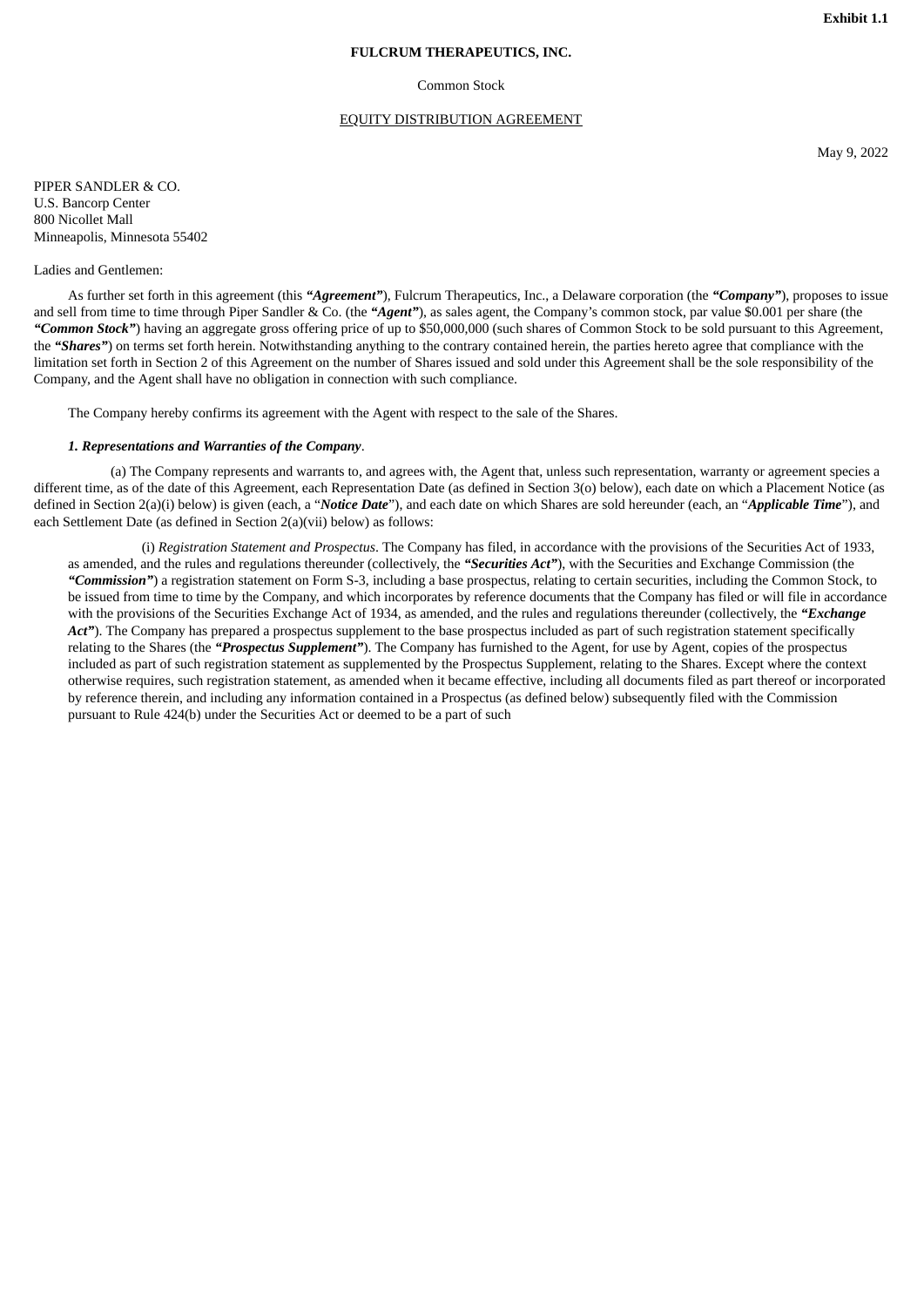registration statement pursuant to Rule 430B or 462(b) of the Securities Act is herein called the *"Registration Statement."* The base prospectus, including all documents incorporated therein by reference, included in the Registration Statement, as it may be supplemented by the Prospectus Supplement, in the form in which such prospectus and/or Prospectus Supplement have most recently been filed by the Company with the Commission pursuant to Rule 424(b) under the Securities Act, together with any "*issuer free writing prospectus*," as defined in Rule 433 of the Securities Act ("Rule 433"), relating to the Shares, if any, that (i) is required to be filed with the Commission by the Company or (ii) is exempt from filing pursuant to Rule 433(d)(5)(i), in each case in the form filed or required to be filed with the Commission or, if not required to be filed, in the form retained in the Company's records pursuant to Rule 433(g), is herein called the *"Prospectus."* Any reference herein to the Registration Statement, the Prospectus or any amendment or supplement thereto shall be deemed to refer to and include the documents incorporated by reference therein, and any reference herein to the terms "amend," "amendment" or "supplement" with respect to the Registration Statement or the Prospectus shall be deemed to refer to and include the filing after the execution hereof of any document with the Commission deemed to be incorporated by reference therein. For purposes of this Agreement, all references to the Registration Statement, the Prospectus or to any amendment or supplement thereto shall be deemed to include any copy filed with the Commission pursuant the Electronic Data Gathering Analysis and Retrieval System (*"EDGAR"*). The Company's obligations under this Agreement to furnish, provide, deliver or make available (and all other references of like import) copies of any filing, report or statement shall be deemed satisfied if the same is filed with the Commission through EDGAR or any successor system.

(ii) *Continuing Effectiveness of Registration Statement*. The Company has complied with all requests of the Commission for additional or supplemental information. No stop order suspending the effectiveness of the Registration Statement or any Rule 462(b) Registration Statement, if any, is in effect and no proceedings for such purpose have been instituted or are pending or, to the knowledge of the Company, contemplated or threatened by the Commission. The Company meets the requirements for use of Form S-3 under the Securities Act. The sale of the Shares hereunder meets the requirements of General Instruction I.B.1. of Form S-3.

(iii) *No Material Misstatements or Omissions*. The Prospectus when filed complied, and as amended or supplemented, if applicable, will comply in all material respects with the Securities Act. Each of the Registration Statement, any Rule 462(b) Registration Statement, the Prospectus and any post-effective amendments or supplements thereto, at the time it became effective or its date, as applicable, complied in all material respects with the Securities Act, and, as of each effective date, did not and will not contain any untrue statement of a material fact or omit to state a material fact required to be stated therein or necessary to make the statements therein not misleading. The Prospectus, as amended or supplemented, as of its date, did not and will not contain any untrue statement of a material fact or omit to state a material fact necessary in order to make the statements therein, in the light of the circumstances under which they were made, not misleading. The representations and warranties set forth in the two immediately preceding sentences do not apply to statements in or omissions from the Registration Statement, any Rule 462(b) Registration Statement, or any post-effective amendment thereto, or the Prospectus, or any amendments or supplements thereto, made in reliance upon and in conformity with information relating to the Agent furnished to the Company in writing by the Agent expressly for use therein. There are no contracts or other documents required to be filed as exhibits to the Registration Statement which have not filed as required.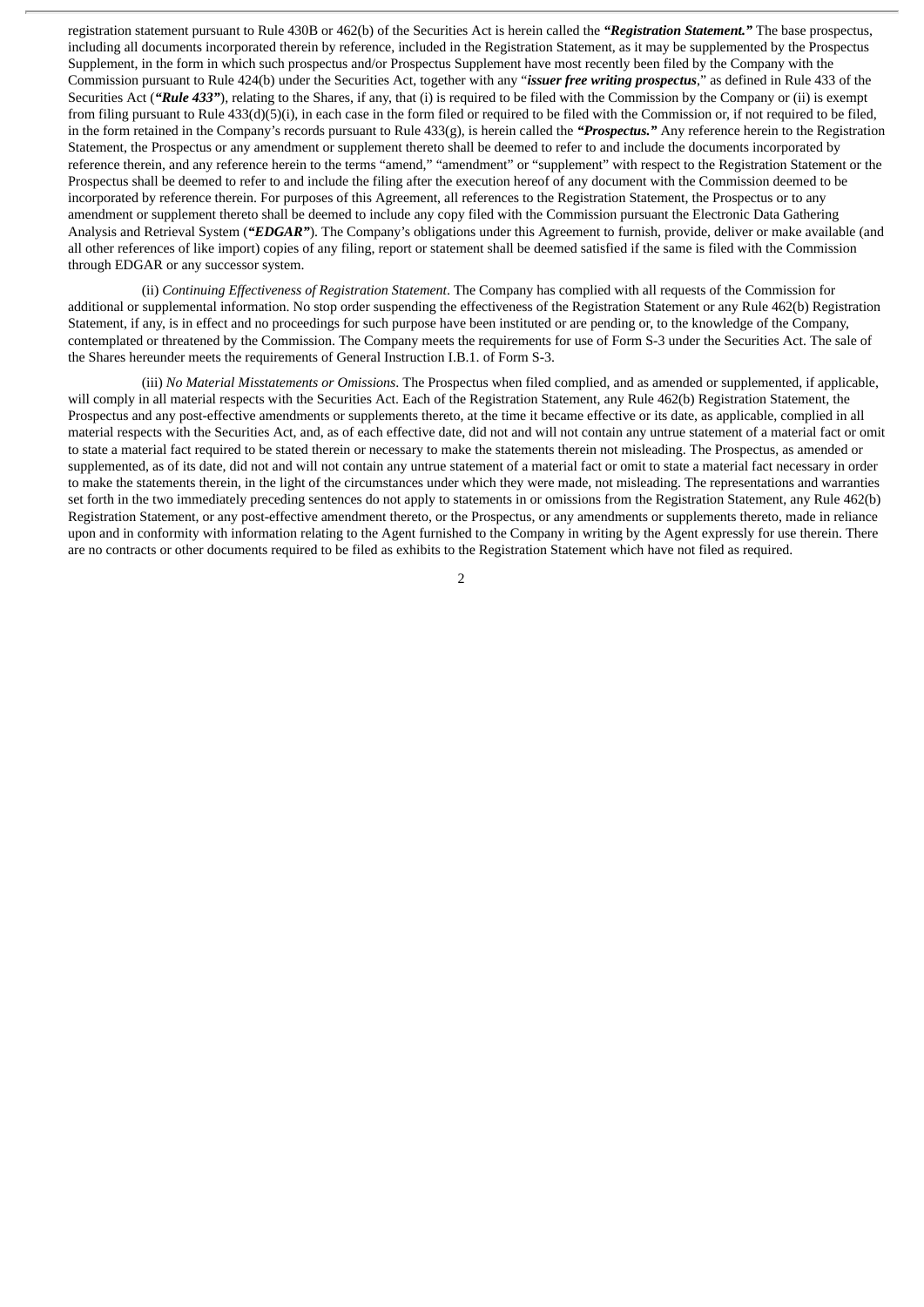(iv) *Eligible Issuer.* The Company is not an "ineligible issuer" in connection with the offering pursuant to Rules 164, 405 and 433 under the Securities Act. Any free writing prospectus that the Company is required to file pursuant to Rule 433(d) under the Securities Act has been, or will be, filed with the Commission in accordance with the requirements of the Securities Act and the applicable rules and regulations of the Commission thereunder. Each free writing prospectus that the Company has filed, or is required to file, pursuant to Rule 433(d) under the Securities Act or that was prepared by or on behalf of or used or referred to by the Company complies or will comply in all material respects with the requirements of the Securities Act and the applicable rules and regulations of the Commission thereunder. Except for the free writing prospectuses, if any, and electronic road shows, if any, each furnished to the Agent before first use, the Company has not prepared, used or referred to, and will not, without the prior consent of the Agent, prepare, use or refer to, any free writing prospectus.

(v) *Emerging Growth Company.* From the time of initial filing of the Registration Statement to the Commission through the date of this Agreement, the Company has been and is an "*emerging growth company*," as defined in Section 2(a) of the Securities Act.

(vi) *Financial Statements.* The consolidated financial statements of the Company included in the Registration Statement and the Prospectus, together with the related notes, present fairly in all material respects the financial position of the Company and its consolidated subsidiaries at the dates indicated and, in the case of the statements of operations, stockholders' equity and cash flows of the Company and its consolidated subsidiaries, for the periods specified. The consolidated financial statements of the Company included in the Registration Statement and the Prospectus comply in all material respects with the applicable requirements of the Securities Act and have been prepared in conformity with U.S. generally accepted accounting principles ("*GAAP*") applied on a consistent basis throughout the periods involved except (i) the unaudited, interim financial statements, which are subject to normal year-end adjustments and do not contain certain footnotes as permitted by the applicable rules of the Commission and (ii) as otherwise disclosed therein. Except as included therein, no supporting schedules are required to be included or incorporated by reference in the Registration Statement or the Prospectus under the Securities Act and the rules and regulations of the Commission thereunder. All other financial information included in the Registration Statement and the Prospectus has been derived from the accounting records of the Company and its consolidated subsidiaries and presents fairly in all material respects the information shown thereby.

(vii) *Auditor Independence.* Ernst & Young LLP, which has certified certain financial statements of the Company and its subsidiaries, is an independent registered public accounting firm as required by the Securities Act and the rules and regulations of the Commission thereunder and the rules and regulations of the Public Company Accounting Oversight Board (United States).

(viii) *Organization and Good Standing.* The Company has been duly incorporated, is validly existing as a corporation in good standing under the laws of the State of Delaware, has the corporate power and authority to own its property and to conduct its business as described in the Prospectus and is duly qualified to transact business and is in good standing in each jurisdiction in which the conduct of its business or its ownership or leasing of property requires such qualification, except to the extent that the failure to be so qualified or be in good standing would not have a material adverse effect on the Company and its subsidiaries, taken as a whole. Each of the Company's subsidiaries has been duly organized, is validly existing and in good standing under the laws of the applicable jurisdiction of organization, has the corporate power and authority to own its property and to conduct its business as described in the Prospectus and is duly qualified to transact business and is in good standing in each jurisdiction in which the conduct of its business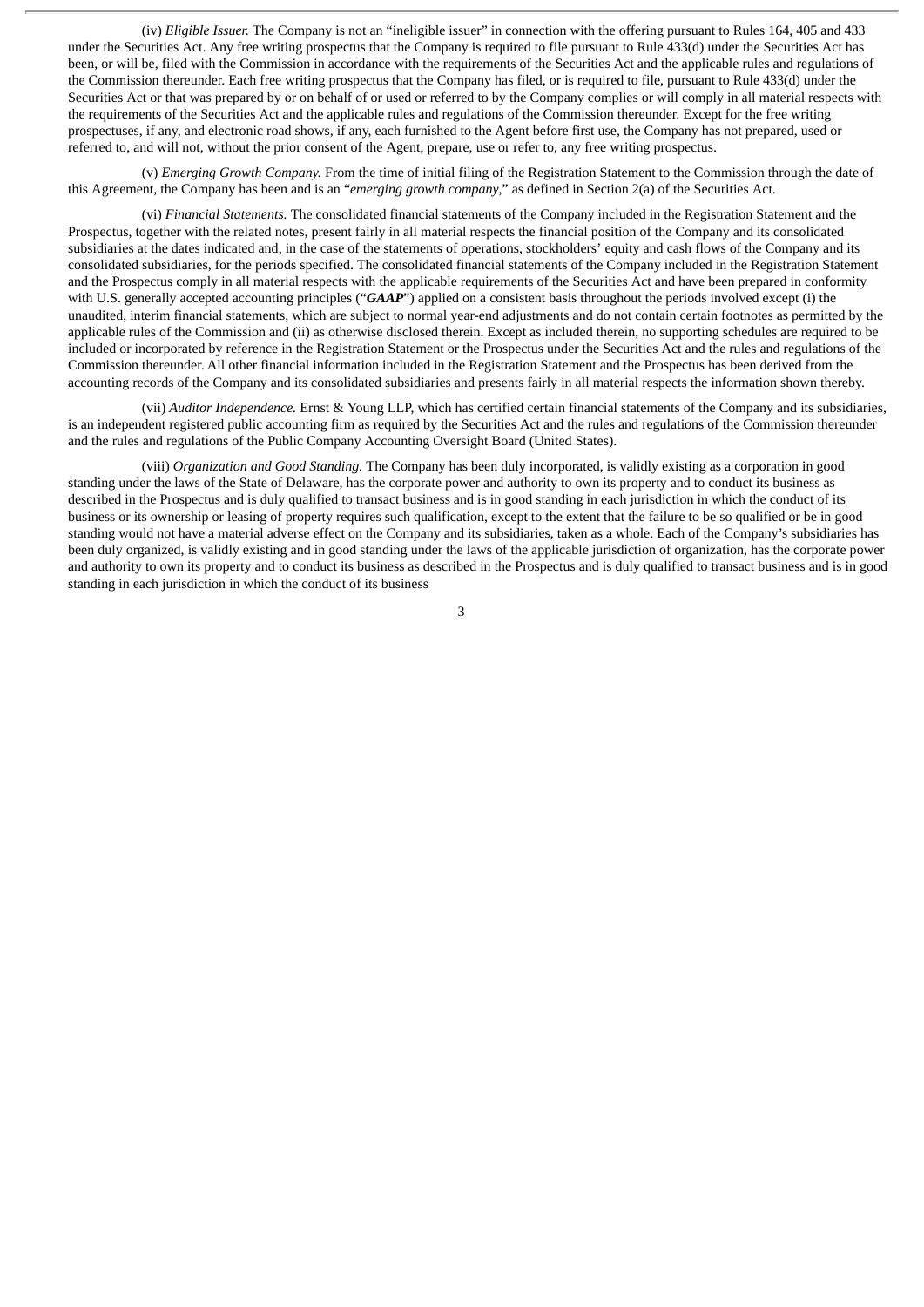or its ownership or leasing of property requires such qualification, except to the extent that the failure to be so qualified or be in good standing would not reasonably be expected to have a material adverse effect on the Company and its subsidiaries, taken as a whole. The Company does not, directly or indirectly, own capital stock or other equity or ownership or proprietary interests in any corporation, partnership, association, trust or other entity other than the subsidiaries listed in Exhibit 21.1 to the most recent annual report on Form 10-K and incorporated by reference in the Registration Statement and the Prospectus.

(ix) *No Ratings*. Neither the Company nor its subsidiaries have any securities rated by any "nationally recognized statistical rating organization," as such term is defined in Section 3(a)(62) of the Exchange Act.

(x) *Capitalization*. All shares of the Company outstanding prior to the issuance of the Shares have been duly authorized and validly issued, are fully paid and non-assessable. All of the issued shares of capital stock of each subsidiary of the Company have been duly and validly authorized and issued, are fully paid and non-assessable and are owned directly or indirectly by the Company, free and clear of all liens, encumbrances, equities or claims.

(xi) *Due Authorization, Valid Issuance and Non-Assessiblity of Shares*. The Shares to be issued and sold by the Company hereunder have been duly authorized and, upon payment and delivery of such Shares in accordance with this Agreement, will be validly issued, fully paid and non-assessable, and the issuance of such Shares will not be subject to any preemptive or similar rights that have not been validly waived.

(xii) *Authority to Enter into this Agreement*. This Agreement has been duly and validly authorized, executed and delivered by the Company.

(xiii) *Non-Contravention*. Neither the execution and delivery by the Company of, and the performance by the Company of its obligations under, this Agreement, nor the issuance and sale of the Shares, will (A) contravene any provision of applicable law, (B) contravene any provision of the certificate of incorporation or by-laws of the Company, (C) conflict with or result in a breach or violation of any of the terms or provisions of, or constitute a default under, any agreement or other instrument binding upon the Company or its subsidiaries that is material to the Company and its subsidiaries, taken as a whole, or (D) result in any violation of any judgment, order or decree of any governmental body, agency or court having jurisdiction over the Company or its subsidiaries, except, in the case of clause (A) and (C), as would not, individually or in the aggregate, reasonably be expected to have a material adverse effect on the Company and its subsidiaries, taken as a whole, or on the power and ability of the Company to perform its obligations under this Agreement.

(xiv) *No Consent or Approval Required*. No consent, approval, authorization or order of, or qualification with, any governmental body or agency is required for the issue and sale of the Shares or for the performance by the Company of its obligations under this Agreement, except (A) for the registration of the Shares under the Securities Act and (B) such as have already been obtained or made or as may be required by the securities or Blue Sky laws of the various states or the rules and regulations of the Financial Industry Regulatory Authority ("*FINRA*") or the Nasdaq Global Market in connection with the offer and sale of the Shares.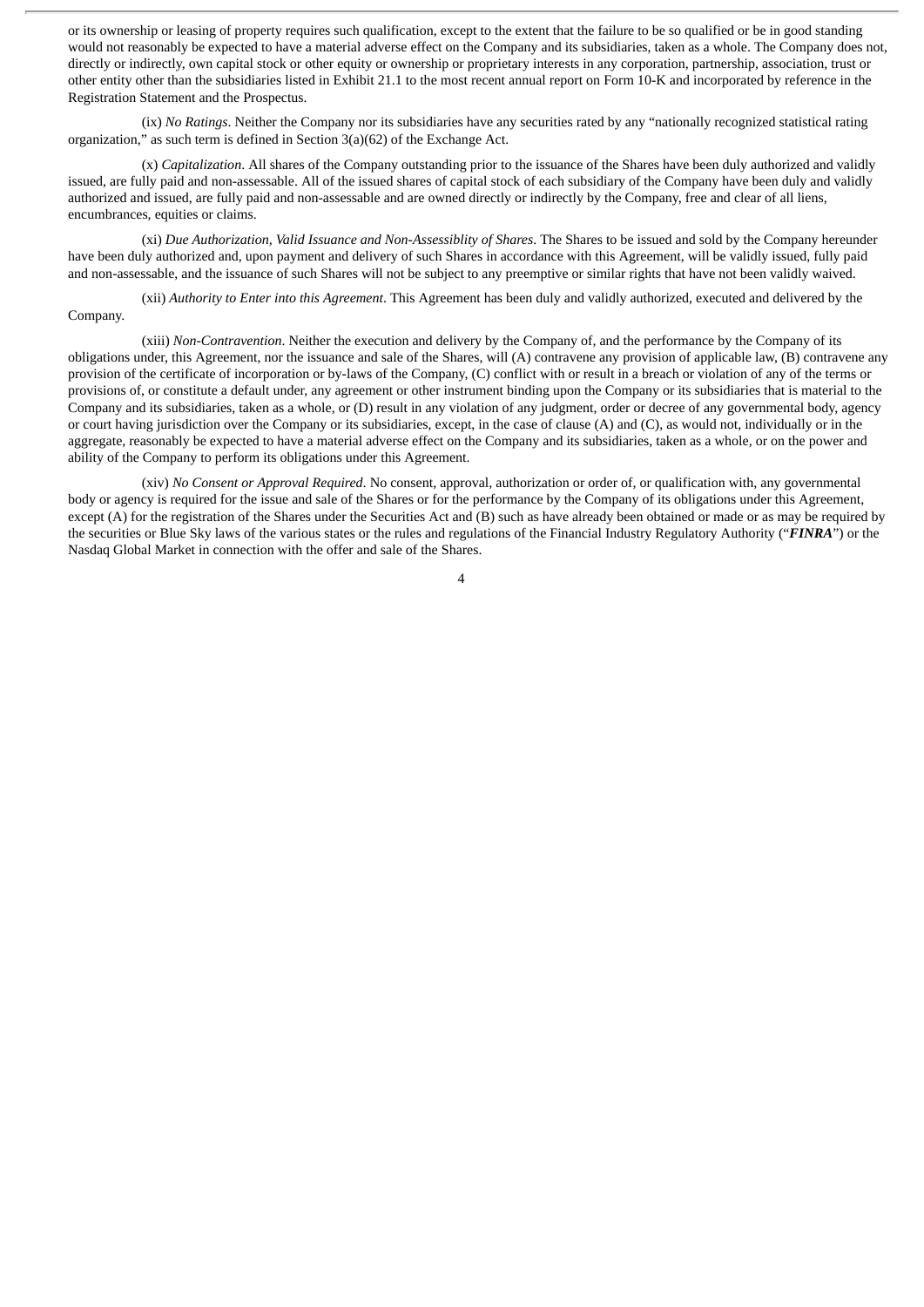(xv) *Internal Controls.* The Company and its subsidiaries maintain a system of internal accounting controls sufficient to provide reasonable assurance that (A) transactions are executed in accordance with management's general or specific authorizations; (B) transactions are recorded as necessary to permit preparation of financial statements in conformity with generally accepted accounting principles and to maintain asset accountability; (C) access to assets is permitted only in accordance with management's general or specific authorization; and (D) the recorded accountability for assets is compared with the existing assets at reasonable intervals and appropriate action is taken with respect to any differences. Except as described in the Prospectus, since the end of the Company's most recent audited fiscal year, there has been (A) no material weakness in the Company's internal control over financial reporting (whether or not remediated) and (B) no change in the Company's internal control over financial reporting that has materially affected, or is reasonably likely to materially affect, the Company's internal control over financial reporting.

(xvi) *eXtensible Business Reporting Language*. The interactive data in eXtensible Business Reporting Language included or incorporated by reference in the Registration Statement fairly presents the information called for in all material respects and has been prepared in accordance with the Commission's rules and guidelines applicable thereto.

(xvii) *Disclosure Controls.* The Company maintains disclosure controls and procedures (as such term is defined in Rule 13a-15(e) under the Exchange Act designed to comply with the requirements of the Exchange Act applicable to the Company. Such disclosure controls and procedures have been designed to ensure that material information relating to the Company is made known to the Company's principal executive officer and principal financial officer by others within the Company.

(xviii) *Exceptions*. Subsequent to the respective dates as of which information is given in each of the Registration Statement and the Prospectus, (A) the Company and its subsidiaries have not incurred any material liability or obligation, direct or contingent, nor entered into any material transaction; (B) the Company has not purchased any of its outstanding capital stock (other than from its employees or other service providers in connection with termination of such individuals' service to the Company pursuant to plans or agreements, as applicable), nor declared, paid or otherwise made any dividend or distribution of any kind on its capital stock other than ordinary and customary dividends; and (C) there has not been any material change in the capital stock, short-term debt or long-term debt of the Company and its subsidiaries, except in each case as described in each of the Registration Statement and the Prospectus, respectively.

(xix) *Valid Title.* Except as described in the Prospectus, the Company and each of its subsidiaries do not own any real property and have good and marketable title to all personal property owned by them which is material to the business of the Company and its subsidiaries, in each case free and clear of all liens, encumbrances and defects, except such as are described in the Prospectus or such as do not materially affect the value of such property and do not interfere in any material respect with the use made and proposed to be made of such property by the Company and its subsidiaries; and any real property and buildings held under lease by the Company and each of its subsidiaries are held by them, as applicable, under valid, subsisting and, to the Company's knowledge, enforceable leases with such exceptions as are not material and do not interfere in any material respect with the use made and proposed to be made of such property and buildings by the Company and each of its subsidiaries, in each case except as described in the Prospectus.

(xx) *Intellectual Property.* Except as described in the Registration Statement or Prospectus, the Company and each of its subsidiaries own or have a valid license to all patents and patent applications, inventions, copyrights, know how (including trade secrets and other unpatented and/or unpatentable proprietary or confidential information, systems or procedures), trademarks, service marks and trade names (collectively, "*Intellectual Property Rights*") used in or reasonably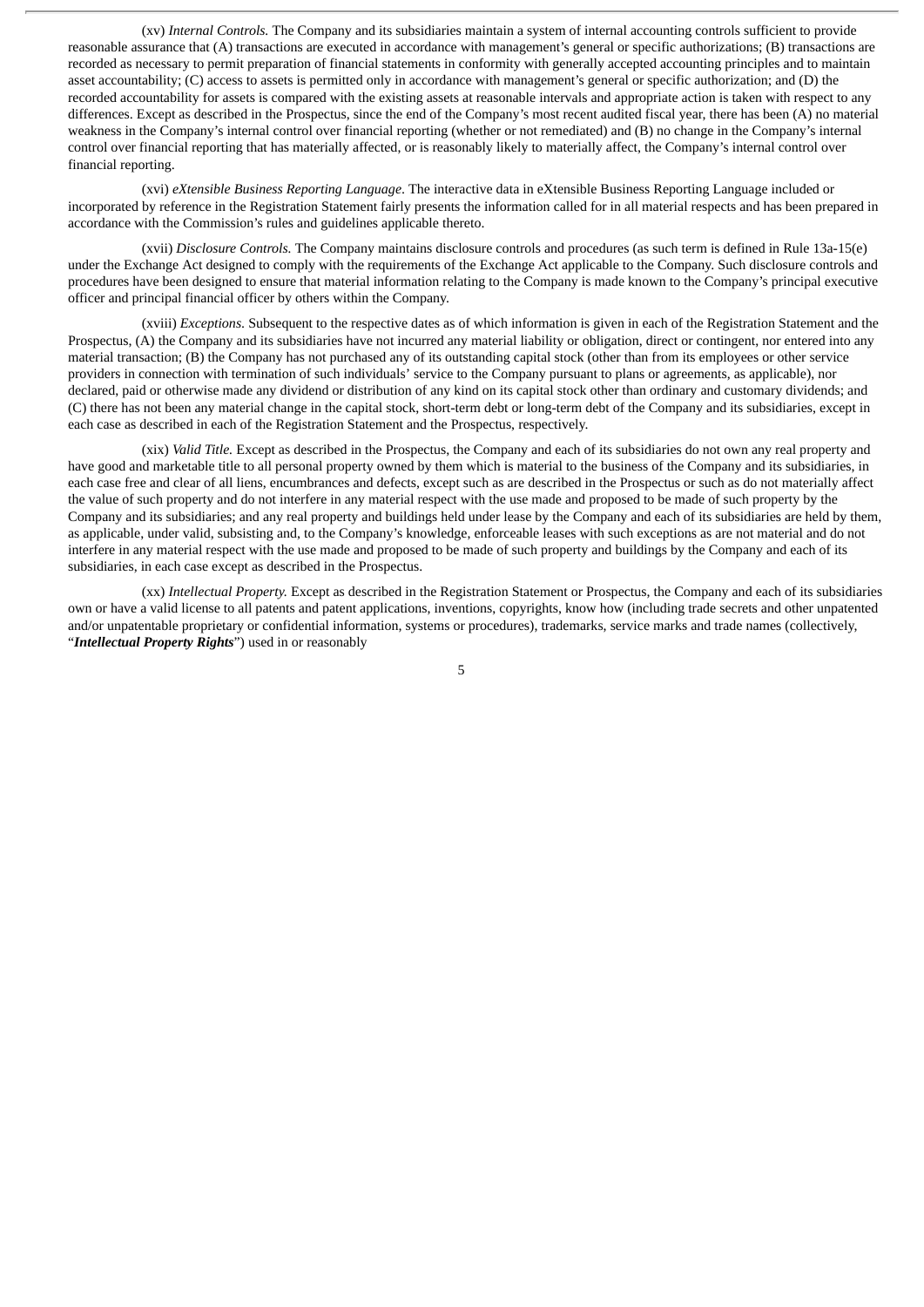necessary for the conduct of the Company's and it subsidiaries' businesses in the manner described in the Registration Statement and the Prospectus. Furthermore, except as described in the Registration Statement or Prospectus, (A) the Intellectual Property Rights owned by the Company and each of its subsidiaries and, to the Company's knowledge, the Intellectual Property Rights licensed to the Company and each of its subsidiaries, are valid, subsisting and enforceable, and there is no pending or, to the Company's knowledge, threatened action, suit, proceeding or claim by others challenging the validity, scope, inventorship, ownership or enforceability of any such Intellectual Property Rights; (B) neither the Company nor any of its subsidiaries has received any notice alleging any infringement, misappropriation or other violation of Intellectual Property Rights; (C) to the Company's knowledge, no third party is infringing, misappropriating or otherwise violating, or has infringed, misappropriated or otherwise violated, any Intellectual Property Rights owned by the Company that would materially adversely affect the Company and each of its subsidiaries, taken as a whole; (D) neither the Company nor any of its subsidiaries infringes, misappropriates or otherwise violates (including, if the Company's product candidates described in the Prospectus were manufactured, marketed, used or sold as of the date hereof) in any material respect, or has infringed, misappropriated or otherwise violated, any right or valid patent claim of any third party in any material respect; (E) all employees, consultants or contractors engaged in the development of Intellectual Property Rights on behalf of the Company or any of its subsidiaries have executed an invention assignment agreement whereby such employees, consultants or contractors presently assign all of their right, title and interest in and to such Intellectual Property Rights to the Company or any of its subsidiaries, and to the Company's knowledge no such agreement has been breached or violated in any material respect; (F) the Company and each of its subsidiaries use, and have used, commercially reasonable efforts to appropriately maintain all information intended to be maintained as a trade secret; (G) to the knowledge of the Company, none of the Intellectual Property Rights of the Company have been obtained or are being used by the Company in material violation of any contractual obligation binding on the Company or, to the knowledge of the Company, upon any of its officers, consultants, directors or employees; (H) the Intellectual Property Rights owned or purported to be owned by the Company are free and clear of all material liens or encumbrances; (I) no third party, including any academic or governmental organization, possesses rights to the Intellectual Property Rights of the Company which, if exercised, could enable such party to develop, market or sell products competitive with those of the Company or to license a third party to so develop, market or sell products competitive with those of the Company; (J) except as described in the Prospectus, the Company is not obligated to pay a material royalty, grant a license to, obtain a license from or provide other material consideration to any third party in connection with the Intellectual Property Rights of the Company; and (K) all patents and patent applications owned by or licensed to the Company and included within the Intellectual Property Rights, to the knowledge of the Company, have been duly and properly filed, prosecuted and maintained.

(xxi) *Compliance with Health Care Laws*. The Company and its subsidiaries (A) are and at all times have been, in all material respects, in compliance with all statutes, rules, and regulations applicable to the ownership, research, testing, development, manufacture, packaging, processing, use, storage, import, export or disposal of any product candidates of the Company or its subsidiaries, including, without limitation, the Federal Food, Drug and Cosmetic Act (21 U.S.C.§ 301 et seq.), the regulations promulgated pursuant to such laws, and any successor government programs, and comparable state laws, and all other local, state, federal, and foreign laws, rules, regulations, policies and final administrative guidance relating to the regulation of the Company (collectively, the "*Applicable Regulatory Laws*"); (B) possess all licenses, exemptions, certificates, approvals, consents, clearances, authorizations, permits, registrations and supplements or amendments thereto required by any such Applicable Regulatory Laws ("*Regulatory Authorizations*") and such Regulatory Authorizations are valid and in full force and effect; (C) are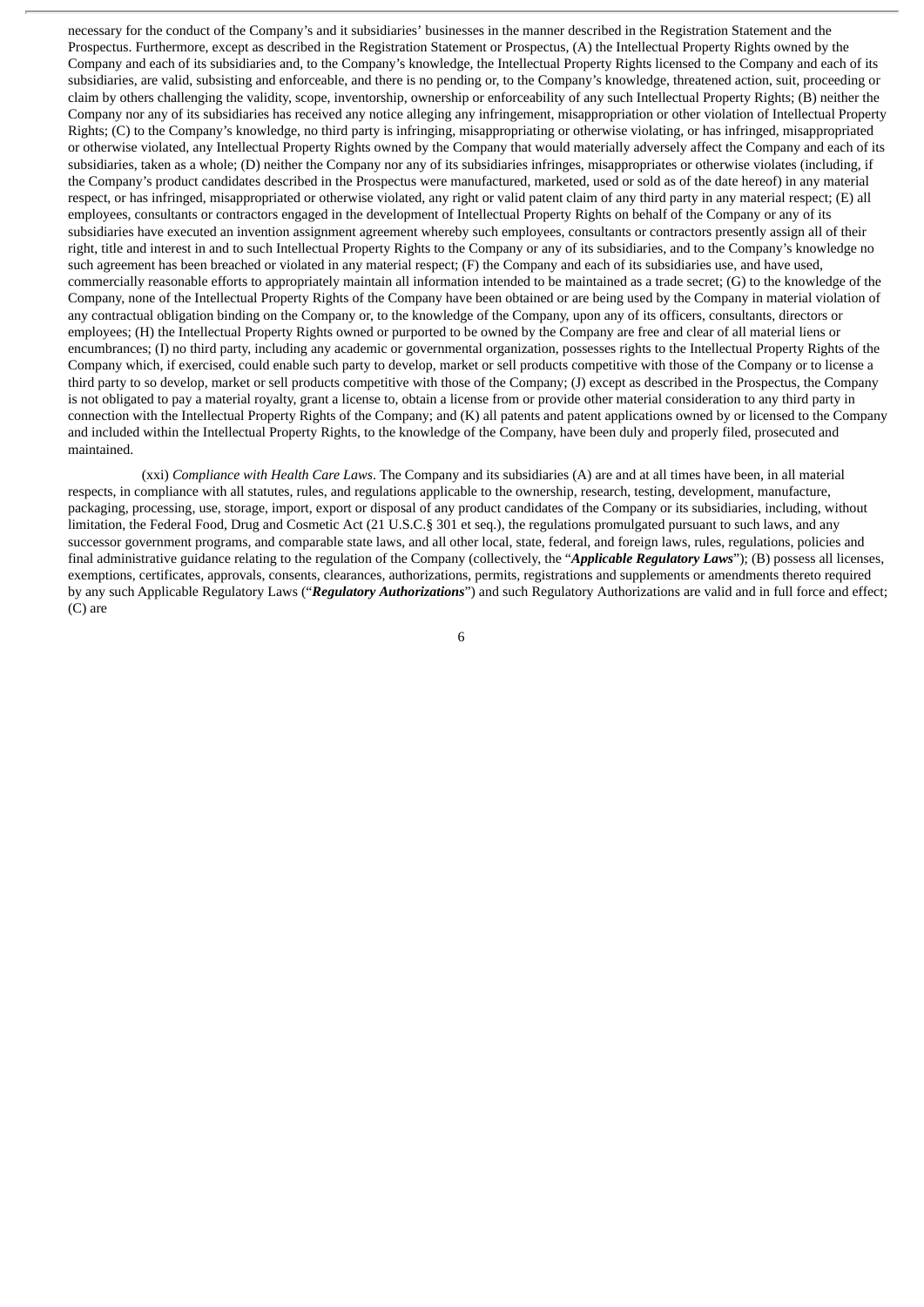in compliance, in all material respects, with and are not in violation of, or in default under, any such Regulatory Authorization, and to the Company's knowledge, no event has occurred which allows, or after notice or lapse of time would allow, revocation, termination or modification of any Regulatory Authorization or result in any other material impairment of the rights of the holder of any Regulatory Authorization, and the Company does not have any reason to believe that any Regulatory Authorization will not be renewed in the ordinary course; (D) have not received written notice that any court or arbitrator or governmental or regulatory authority has taken, is taking, or intends to take action to limit, suspend, modify or revoke any Regulatory Authorizations nor, to the Company's knowledge, is any such limitation, suspension, modification or revocation threatened; (E) have not received any notice of any claim, action, suit, proceeding, hearing, enforcement, investigation, arbitration or other action, or any U.S. Food and Drug Administration ("*FDA*") Form 483, notice of adverse finding, warning letter, untitled letter or other communication from any court or arbitrator or governmental or regulatory authority alleging or asserting non-compliance with any Applicable Regulatory Laws or Regulatory Authorizations, nor, to the Company's knowledge, is any such claim, action, suit, proceeding, hearing, enforcement, investigation, arbitration or other action or communication threatened; (F) have filed, obtained, maintained or submitted all material reports, documents, forms, notices, applications, records, claims, submissions and supplements or amendments as required by any Applicable Regulatory Laws or Regulatory Authorizations, and all such reports, documents, forms, notices, applications, records, claims, submissions and supplements or amendments were complete and accurate on the date filed in all material respects (or were corrected or supplemented by a subsequent submission); and (G) are not a party to any corporate integrity agreements, monitoring agreements, consent decrees, settlement orders, or similar agreements with or imposed by any governmental or regulatory authority. Except as described in the Registration Statement or Prospectus, none of the Company's or its subsidiaries' product candidates has received marketing approval from any Regulatory Authority.

(xxii) *Clinical Trials*. All clinical and pre-clinical trials conducted by or on behalf of, or sponsored by, the Company or its subsidiaries, or in which the Company or its subsidiaries have participated, that are described or referred to in the Registration Statement and the Prospectus were and, if still pending, are being conducted, in all material respects, in compliance with the experimental protocols established for such trials, with accepted medical and scientific standards, and with all Applicable Regulatory Laws, including regulations relating to Good Clinical Practices and Good Laboratory Practices, and all Regulatory Authorizations. The descriptions of the clinical and pre-clinical trials, including the results thereof, contained in the Registration Statement and the Prospectus are accurate and complete in all material respects and fairly present the data derived from such trials in all material respects; and neither the Company nor its subsidiaries are aware of any other clinical or pre-clinical trials, the results of which reasonably call into question the results described in the Registration Statement and the Prospectus. Neither the Company nor its subsidiaries have received any notices or correspondence from FDA or similar foreign, state, and local governmental or regulatory authorities or institutional review boards or comparable authorities requiring the termination, suspension, material modification or clinical hold of any clinical or pre-clinical trials conducted by or on behalf of the Company, and to the Company's knowledge, there are no reasonable grounds for the same.

(xxiii) *Absence of Legal or Governmental Proceedings.* There are no legal or governmental proceedings pending or, to Company's knowledge, threatened to which the Company or its subsidiaries is a party or to which any of the properties of the Company or its subsidiaries is subject (A) other than proceedings described in the Prospectus and proceedings that, singly or in the aggregate, would not have a material adverse effect on the Company and its subsidiaries, taken as a whole, or on the power or ability of the Company to perform its obligations under this Agreement or to consummate the transactions contemplated by the Prospectus or (B) that are required to be described in the Registration Statement or the Prospectus and are not so described.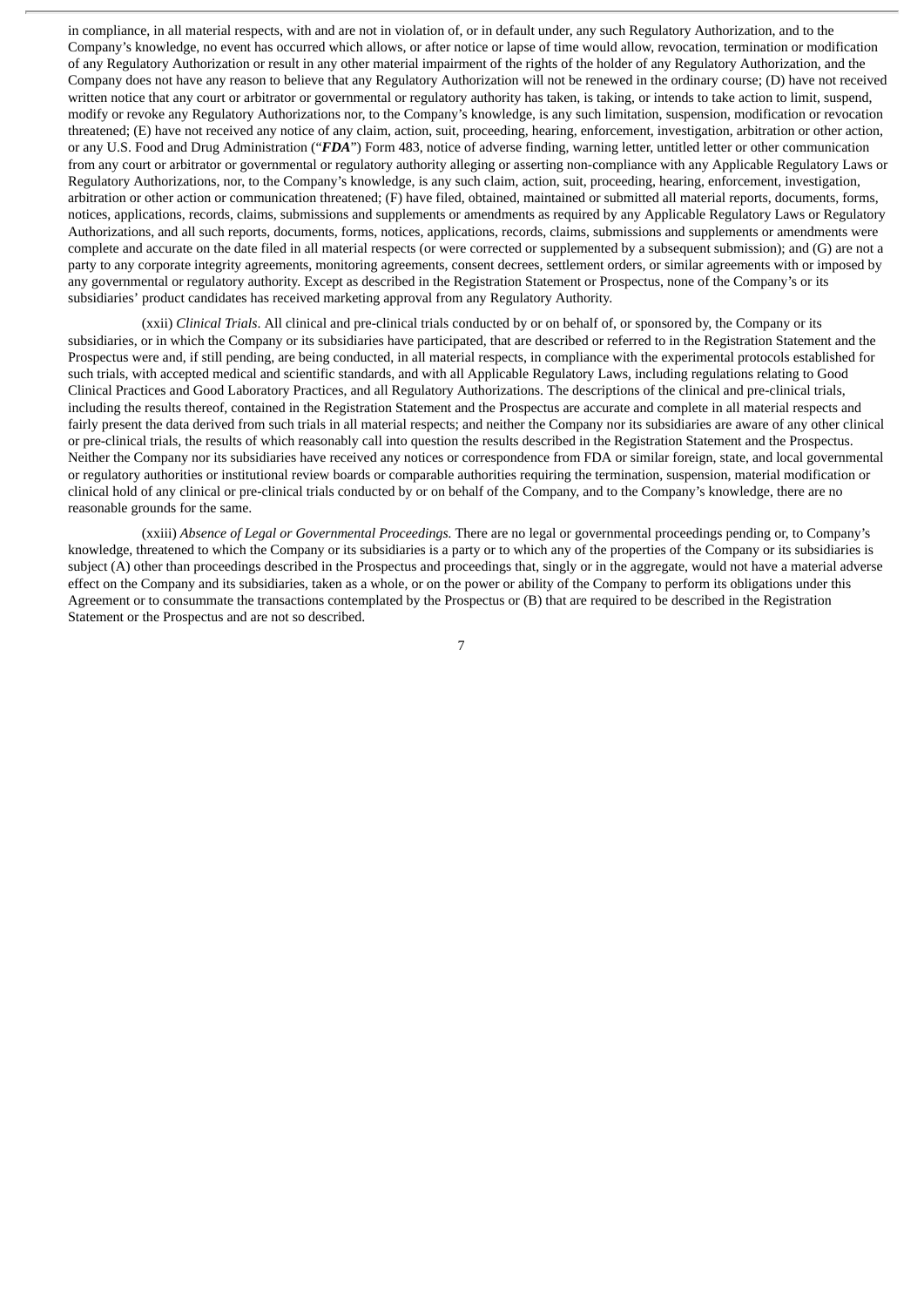(xxiv) *Material Contracts.* There are no statutes, regulations, contracts or other documents that are required to be described in the Registration Statement or the Prospectus or to be filed as exhibits to the Registration Statement that are not described or filed as required.

(xxv) *Insurance*. The Company and each of its subsidiaries are insured by insurers of recognized financial responsibility against such losses and risks and in such amounts as, in the Company's judgment, are prudent and customary in the businesses in which they are engaged; neither the Company nor its subsidiaries has been refused any insurance coverage sought or applied for; and neither the Company nor its subsidiaries has any reason to believe that it will not be able to renew its existing insurance coverage as and when such coverage expires or to obtain similar coverage from similar insurers as may be necessary to continue its business at a cost that would not reasonably be expected to have a material adverse effect on the Company and its subsidiaries, taken as a whole, except as described in the Prospectus.

(xxvi) *No Labor Dispute*. No material labor dispute with the employees of the Company or its subsidiaries exists, except as described in the Prospectus, or, to the knowledge of the Company, is imminent; and the Company is not aware of any existing, threatened or imminent labor disturbance by the employees of any of its principal suppliers, manufacturers or contractors that could have a material adverse effect on the Company and any of its subsidiaries, taken as a whole.

(xxvii) *Environmental Laws.* The Company and each of its subsidiaries (A) are in compliance with any and all applicable foreign, federal, state and local laws and regulations relating to the protection of human health and safety, the environment or hazardous or toxic substances or wastes, pollutants or contaminants ("*Environmental Laws*"), (B) have received all permits, licenses or other approvals required of them under applicable Environmental Laws to conduct their respective businesses and (C) are in compliance with all terms and conditions of any such permit, license or approval, except where such noncompliance with Environmental Laws, failure to receive required permits, licenses or other approvals or failure to comply with the terms and conditions of such permits, licenses or approvals would not, singly or in the aggregate, reasonably be expected to have a material adverse effect on the Company and its subsidiaries, taken as a whole. There are no costs or liabilities associated with Environmental Laws (including, without limitation, any capital or operating expenditures required for clean-up, closure of properties or compliance with Environmental Laws or any permit, license or approval, any related constraints on operating activities and any potential liabilities to third parties) which would, singly or in the aggregate, reasonably be expected have a material adverse effect on the Company and its subsidiaries, taken as a whole.

(xxviii) *Taxes.* The Company and its subsidiaries have filed all federal, state, local and foreign tax returns required to be filed through the date of this Agreement or have requested extensions thereof (except where the failure to file would not, individually or in the aggregate, reasonably be expected to have a material adverse effect) and have paid all taxes required to be paid thereon (except for cases in which the failure to file or pay would not reasonably be expected to have a material adverse effect, or, except as currently being contested in good faith and for which reserves required by GAAP have been created in the financial statements of the Company), and, except as set forth in the Prospectus, no tax deficiency has been determined adversely to the Company or its subsidiaries which has had (nor does the Company nor its subsidiaries have any notice or knowledge of any tax deficiency which would reasonably be expected to be determined adversely to the Company or its subsidiaries and which would reasonably be expected to have) a material adverse effect.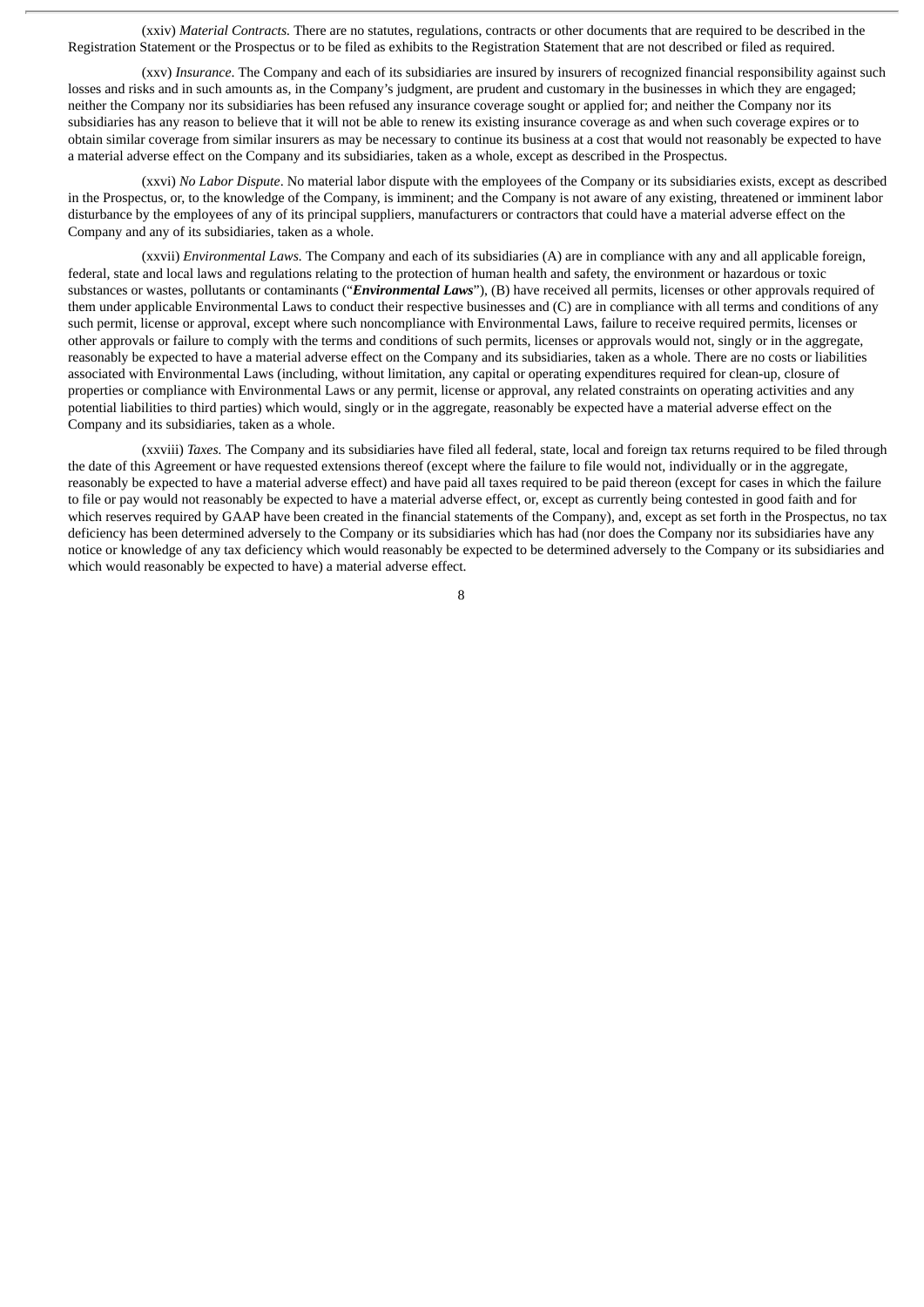(xxix) *ERISA Compliance.* Except (A) as described in the Prospectus or (B) as would not, singly or in the aggregate, reasonably be expected to have a material adverse effect on the Company and its subsidiaries, taken as a whole, each employee benefit plan, within the meaning of Section 3(3) of the Employee Retirement Income Security Act of 1974, as amended ("*ERISA*"), that the Company or any member of its "Controlled Group" (defined as any organization which is under common control with the Company within the meaning of Section 414 of the Internal Revenue Code of 1986, as amended (the "*Code*")) sponsors or maintains has been maintained, in all material respects, in compliance with its terms and the requirements of any applicable statutes, orders, rules and regulations, including but not limited to ERISA and the Code.

(xxx) *Not an Investment Company.* The Company is not, and after giving effect to the offering and sale of the Shares and the application of the proceeds thereof as described in the Prospectus will not be, required to register as an "investment company" as such term is defined in the Investment Company Act of 1940, as amended.

(xxxi) *Registration Rights.* Except as described in the Prospectus, there are no contracts, agreements or understandings between the Company and any person granting such person the right to require the Company to file a registration statement under the Securities Act with respect to any securities of the Company or to require the Company to include such securities with the Shares registered pursuant to the Registration Statement; all such rights have been validly waived or complied with in connection with the issuance and sales of the Shares contemplated hereby.

(xxxii) *No Unlawful Payments.* (A) None of the Company, its subsidiaries or the Company's controlled affiliates, or any director, officer or, to the Company's knowledge, any agent, representative or employee of the Company, its subsidiaries or the Company's controlled affiliates, has taken or will take any action in furtherance of an offer, payment, promise to pay, or authorization or approval of the payment, giving or receipt of money, property, gifts or anything else of value, directly or indirectly, to any government official (including any officer or employee of a government or government-owned or controlled entity or of a public international organization, or any person acting in an official capacity for or on behalf of any of the foregoing, or any political party or party official or candidate for political office) in order to improperly influence official action, or to any person in violation of any applicable anti-corruption laws; (B) the Company, the subsidiaries and the Company's controlled affiliates have conducted their businesses in compliance with applicable anti-corruption laws and have instituted and maintained and will continue to maintain policies and procedures reasonably designed to promote and achieve compliance with such laws and with the representations and warranties contained herein; and (C) neither the Company nor its subsidiaries will use, directly or indirectly, the proceeds of the offering in furtherance of an offer, payment, promise to pay, or authorization of the payment or giving of money, or anything else of value, to any person in violation of any applicable anti-corruption laws.

(xxxiii) *Anti-Money Laundering Compliance.* The operations of the Company and its subsidiaries are and have been conducted at all times, in all material respects, in compliance with applicable financial recordkeeping and reporting requirements, including those of the Bank Secrecy Act, as amended by Title III of the Uniting and Strengthening America by Providing Appropriate Tools Required to Intercept and Obstruct Terrorism Act of 2001 (USA PATRIOT Act), and the applicable anti-money laundering statutes of jurisdictions where the Company or its subsidiaries conduct business, the rules and regulations thereunder and any related or similar rules, regulations or guidelines, issued, administered or enforced by any governmental agency having jurisdiction over the Company or its subsidiaries (collectively, the "*Anti-Money Laundering* Laws"), and no action, suit or proceeding by or before any court or governmental agency, authority or body or any arbitrator involving the Company or its subsidiaries with respect to the Anti-Money Laundering Laws is pending or, to the knowledge of the Company, threatened.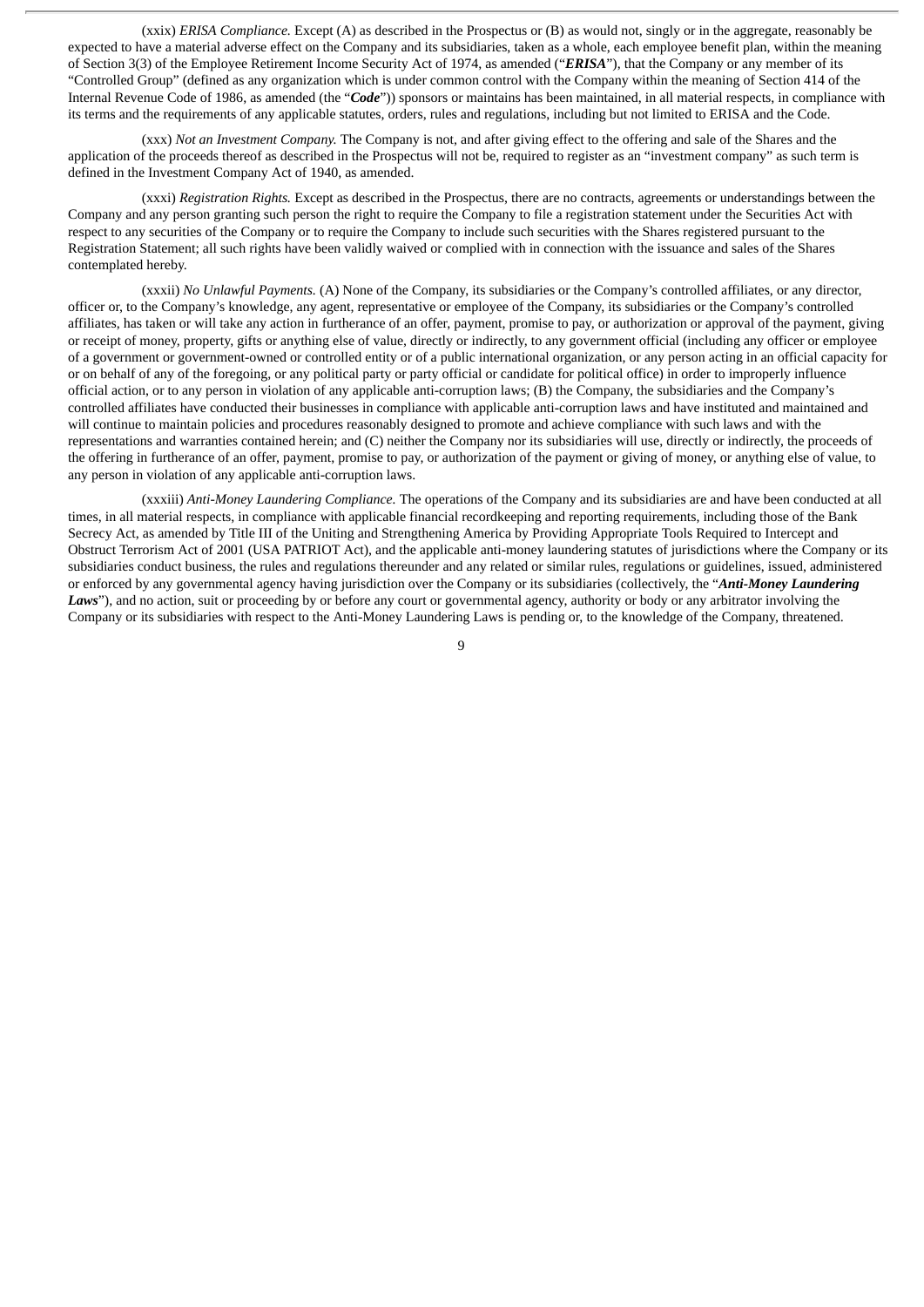#### (xxxiv) *OFAC.*

(A) None of the Company, its subsidiaries or any director, officer, or employee thereof, or, to the Company's knowledge, any agent, affiliate or representative of the Company or its subsidiaries, is an individual or entity ("*Person*") that is, or is owned or controlled by one or more Persons that are:

(i) the subject of any sanctions administered or enforced by the U.S. Department of Treasury's Office of Foreign Assets Control, the United Nations Security Council, the European Union, Her Majesty's Treasury, or other relevant sanctions authority (collectively, "*Sanctions*"), or

(ii) located, organized or resident in a country or territory that is the subject of Sanctions (including, without limitation, Crimea, Cuba, Iran, North Korea, Russia and Syria).

(B) The Company will not, directly or indirectly, use the proceeds of the offering of the Shares, or lend, contribute or otherwise make available such proceeds to any subsidiary, joint venture partner or other Person:

(i) to fund or facilitate any activities or business of or with any Person or in any country or territory that, at the time of such funding or facilitation, is the subject of Sanctions; or

(ii) in any other manner that will result in a violation of Sanctions by any Person (including any Person participating in the offering of the Shares, whether as underwriter, advisor, investor or otherwise).

(C) The Company and its subsidiaries have not knowingly engaged in, are not now knowingly engaged in, and will not engage in, any dealings or transactions with any Person, or in any country or territory, that at the time of the dealing or transaction is or was the subject of Sanctions.

(xxxv) *No Immunity.* Neither the Company nor any of its subsidiaries, nor any of their respective properties or assets, has any immunity from the jurisdiction of any court or from any legal process (whether through service or notice, attachment to prior judgment, attachment in aid of execution or otherwise) under the laws of any jurisdiction in which it is organized, headquartered or doing business.

(xxxvi) *No Legal, Accounting or Tax Advice.* The Company has not relied upon the Agent or legal counsel for the Agent for any legal, tax or accounting advice in connection with the offering and sale of the Shares.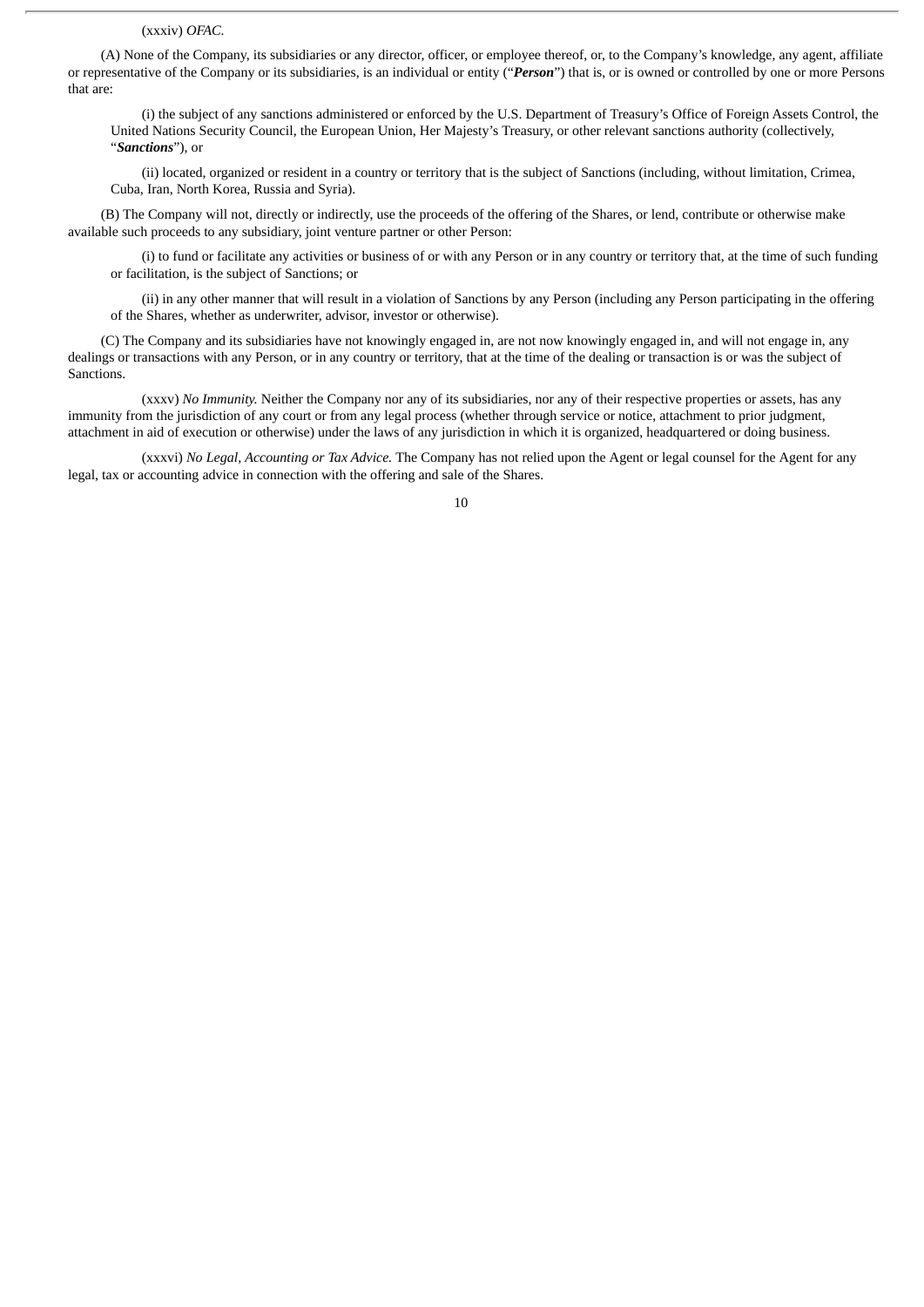(xxxvii) *Certificate as Representation and Warranty.* Any certificate signed by any officer of the Company and delivered to the Agent or the Agent's counsel in connection with the offering of the Shares shall be deemed a representation and warranty by the Company to the Agent as to the matters covered thereby on the date of such certificate.

(xxxviii) *Compliance with Data Privacy Laws.* The Company and each of its subsidiaries have complied and are presently in compliance with all internal and external privacy policies, contractual obligations, industry standards, applicable laws, statutes, judgments, orders, rules and regulations of any court or arbitrator or other governmental or regulatory authority with jurisdiction over the Company, in each case, relating to the collection, use, transfer, import, export, storage, protection, disposal and disclosure by the Company or any of its subsidiaries of personal, personally identifiable, household, sensitive, confidential or regulated data ("*Data Security Obligations*", and such data, "*Confidential Data*"). The Company has not received any notification of or complaint regarding and is unaware of any other facts that, individually or in the aggregate, would reasonably indicate material non-compliance with any Data Security Obligation; and there is no action, suit or proceeding by or before any court or governmental agency, authority or body pending or, to the Company's knowledge, threatened alleging material non-compliance with any Data Security Obligation.

(xxxix) *Cybersecurity.* The Company and its subsidiaries' information technology assets and equipment, computers, systems, networks, hardware, software, websites, applications and databases used to process, store, maintain and operate data, information and functions are adequate for, and operate and perform in all material respects as required in connection with, the operation of the business of the Company and the subsidiaries as currently conducted. The Company and its subsidiaries have taken all reasonable technical and organizational measures to protect the information technology systems and Confidential Data used in connection with the operation of the Company's and its subsidiaries' businesses. Without limiting the foregoing, the Company and its subsidiaries have used reasonable efforts to establish and maintain, and have established, maintained, implemented and complied with, reasonable information technology, information security, cyber security and data protection controls, policies and procedures, including oversight, access controls, encryption, technological and physical safeguards and business continuity/disaster recovery and security plans that are designed to protect against and prevent breach, destruction, loss, unauthorized distribution, use, access, disablement, misappropriation or modification, or other compromise or misuse of or relating to any information technology system or Confidential Data used in connection with the operation of the Company's and its subsidiaries' businesses ("*Breach*"). Except as disclosed in the Prospectus, there has been no material Breach, and the Company and its subsidiaries have not been notified of, and have no knowledge of any event or condition that would reasonably be expected to result in, any material Breach.

#### *2. Purchase, Sale and Delivery of Shares*.

(a) *At-the-Market Sales.* On the basis of the representations, warranties and agreements herein contained, but subject to the terms and conditions herein set forth, the Company agrees to issue and sell through the Agent as sales agent, and the Agent agrees to use its commercially reasonable efforts to sell for and on behalf of the Company, the Shares on the following terms and conditions; *provided*, *however*, that any obligation of the Agent to use such commercially reasonable efforts shall be subject to the continuing accuracy of the representations and warranties of the Company herein, the performance by the Company of its covenants and obligations hereunder and the continuing satisfaction of the additional conditions specified in Section 4 of this Agreement. The Company acknowledges and agrees that (i) there can be no assurance that the Agent will be successful in selling Shares, and (ii) the Agent will incur no liability or obligation to the Company or any other person or entity if it does not sell Shares for any reason other than a failure by the Agent to use its commercially reasonable efforts consistent with its normal trading and sales practices to sell such Shares as required under this Section 2.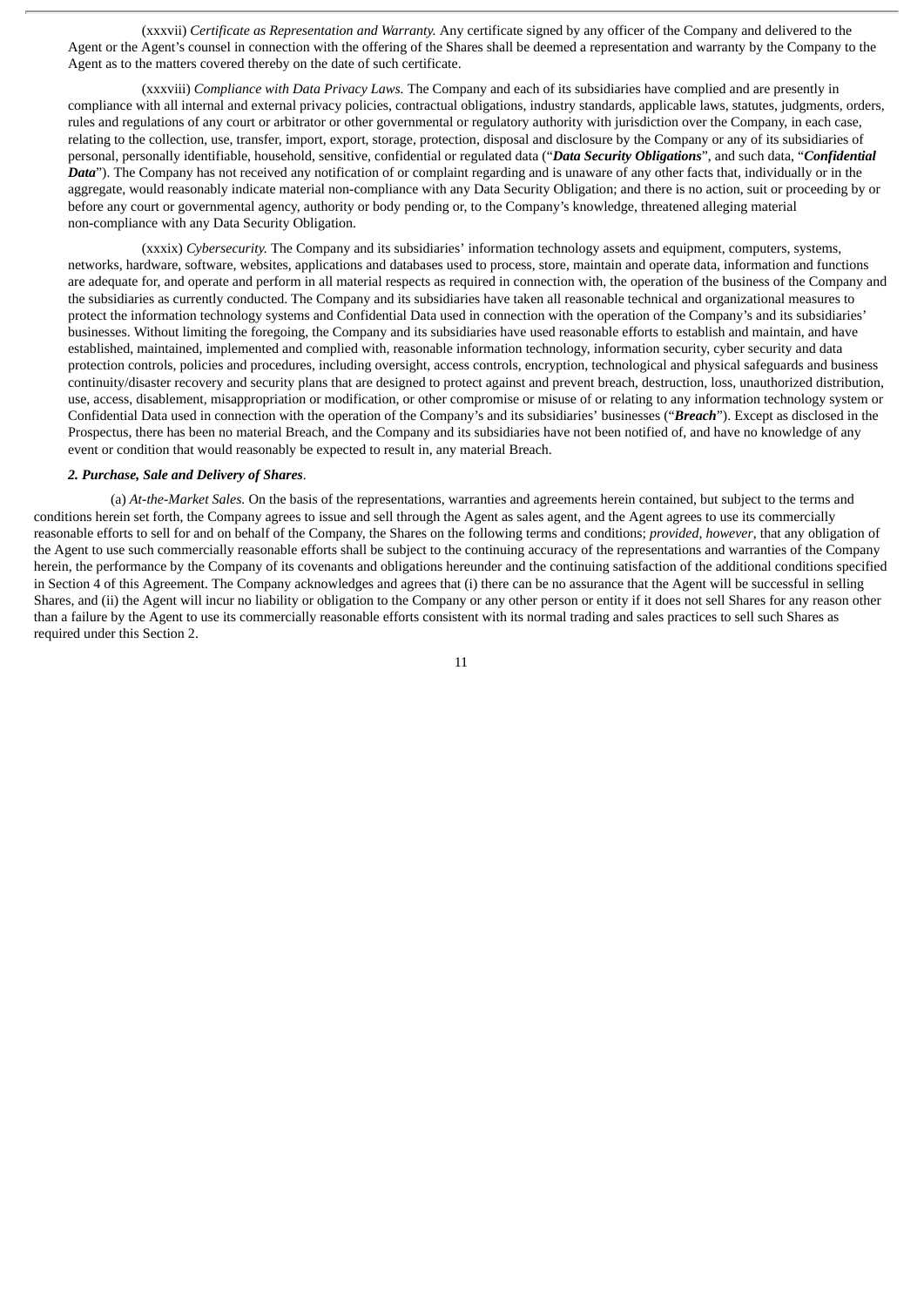(i) Each time that the Company wishes to issue and sell the Shares hereunder (each, a *"Placement"*), it will notify the Agent by email notice (or other method mutually agreed to in writing by the parties) (a *"Placement Notice"*) containing the parameters in accordance with which it desires the Shares to be sold, which shall at a minimum include the number of shares of Shares to be issued, the time period during which sales are requested to be made, any limitation on the number of Shares that may be sold in any one Trading Day (as defined below) and any minimum price below which sales may not be made, a form of which containing such minimum sales parameters necessary is attached hereto as Schedule 1. The Placement Notice shall originate from any of the individuals from the Company set forth on Schedule 2 (with a copy to each of the other individuals from the Company listed on such schedule), and shall be addressed to each of the individuals from the Agent set forth on Schedule 2, as such Schedule 2 may be amended from time to time. The Placement Notice shall be effective upon receipt by the Agent unless and until (i) in accordance with the notice requirements set forth in Section 2(a)(iii) of this Agreement, the Agent declines to accept the terms contained therein for any reason, in its sole discretion, (ii) the entire amount of the Shares have been sold, (iii) the Company suspends or terminates the Placement Notice in accordance with the notice requirements set forth in Section 2(a)(iii) below, (iv) the Company issues a subsequent Placement Notice with parameters superseding those on the earlier dated Placement Notice, or (v) this Agreement has been terminated under the provisions of Section 7. The amount of any commission or other compensation to be paid by the Company to the Agent in connection with the sale of the Shares shall be calculated in accordance with the terms set forth in Section  $2(a)(v)$  below. It is expressly acknowledged and agreed that neither the Company nor the Agent will have any obligation whatsoever with respect to a Placement or any Shares unless and until the Company delivers a Placement Notice to the Agent and the Agent does not decline such Placement Notice pursuant to the terms set forth above, and then only upon the terms specified therein and herein. In the event of a conflict between the terms of this Agreement and the terms of the Placement Notice, the terms of the Placement Notice will control. For the purposes hereof, *"Trading Day"* means any day on which the Company's Common Stock is purchased and sold on the principal market on which the Common Stock is listed or quoted.

(ii) The Shares are to be sold by the Agent on a daily basis or otherwise as shall be agreed to by the Company and the Agent on any day that is a trading day for the Exchange (other than a day on which the Exchange is scheduled to close prior to its regular weekday closing time). The gross sales price of the Shares sold under this Section 2(a) shall be the market price for the Company's Common Stock sold by the Agent under this Section 2(a) at the time of such sale.

(iii) Notwithstanding the foregoing, the Company may instruct the Agent by telephone (confirmed promptly by email) not to sell the Shares if such sales cannot be effected at or above the price designated by the Company in any such instruction. Furthermore, the Company shall not authorize the issuance and sale of, and the Agent shall not be obligated to use its commercially reasonable efforts to sell, any Share at a price lower than the minimum price therefor designated from time to time by the Company's Board of Directors or a duly authorized committee thereof and notified to the Agent in writing. In addition, the Company or the Agent may, upon notice to the other party hereto by telephone (confirmed promptly by email), suspend the offering of the Shares, whereupon the Agent shall so suspend the offering of Shares until further notice is provided to the other party to the contrary; *provided*, *however*, that such suspension or termination shall not affect or impair the parties' respective obligations with respect to the Shares sold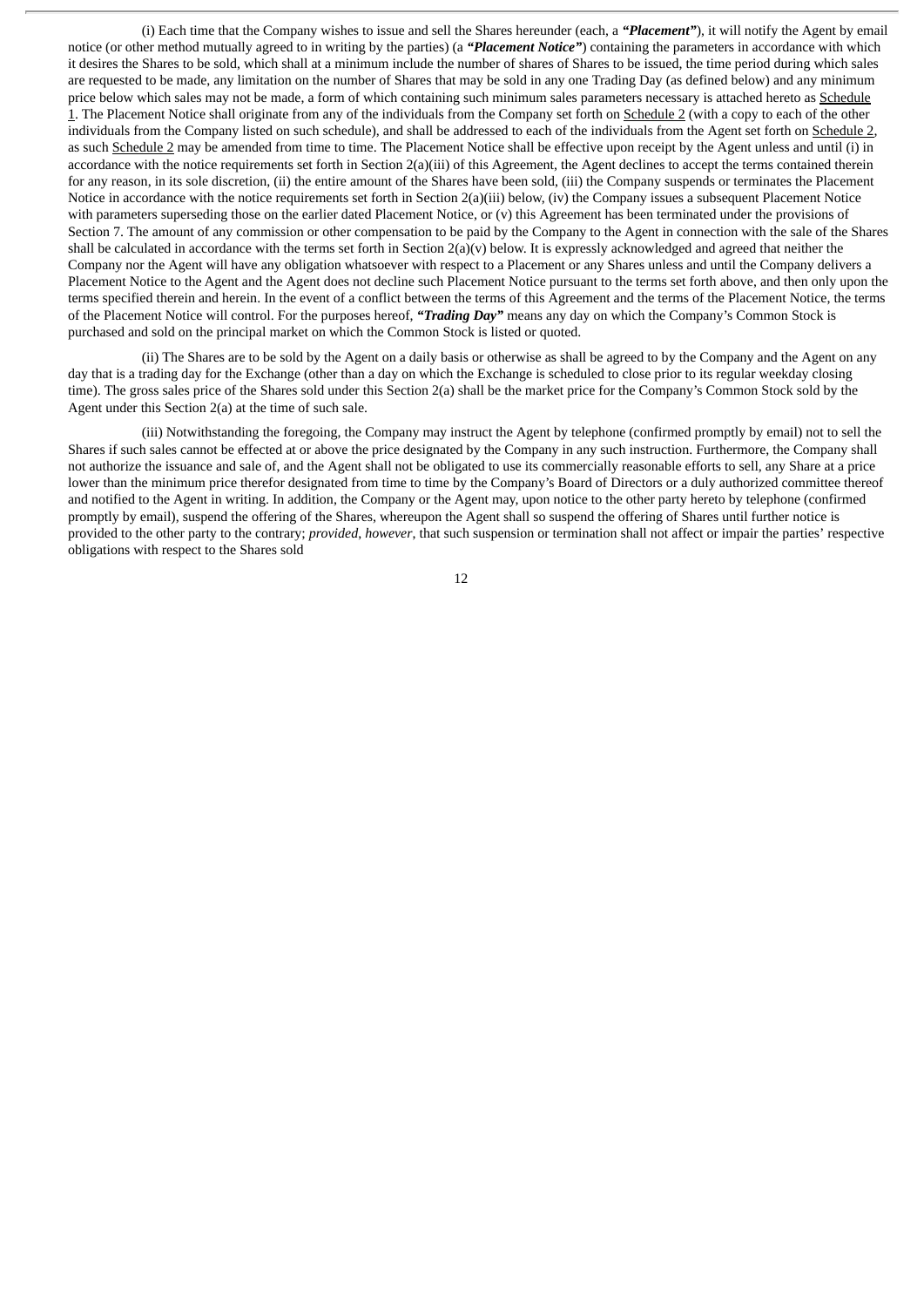hereunder prior to the giving of such notice. Notwithstanding any other provision of this Agreement, during any period in which the Company is in possession of material non-public information, the Company and the Agent agree that (i) no sale of Shares will take place, (ii) the Company shall not request the sale of any Shares, and (iii) the Agent shall not be obligated to sell or offer to sell any Shares.

(iv) Subject to the terms of the Placement Notice, the Agent may sell the Shares by any method permitted by law and deemed to be an "at the market offering" as defined in Rule 415(a)(4) under the Securities Act, including (i) sales made directly on or through an Exchange; (ii) in privately negotiated transactions; (iii) as block transactions; or (iv) by any other method permitted by law and deemed to be an "at the market offering" as defined in Rule 415(a)(4) under the Securities Act, in each case, subject to the prior written consent of the Company.

(v) The compensation to the Agent for sales of the Shares, as an agent of the Company, shall be 3.0% of the gross sales price of the Shares sold pursuant to this Section 2(a), payable in cash (the *"Sales Commission"*); *provided that* the combined Sales Commission and reimbursement of the Agent for its out-of-pocket expenses pursuant to Section 3(g), including reasonable fees and disbursements of the Agent's counsel, shall not exceed 8.0% of the gross sales price of the Shares. The remaining proceeds, after further deduction for any transaction fees imposed by any governmental or self-regulatory organization in respect of such sales, and reimbursement of expenses that the Agent may be entitled to pursuant to Section 3(g), shall constitute the net proceeds to the Company for such Shares (the "*Net Proceeds*").

(vi) The Agent will provide written confirmation to the Company (including by email correspondence to each of the individuals of the Company set forth on Schedule 2), no later than the opening of the Trading Day immediately following the Trading Day on which it has made sales of Shares hereunder, setting forth the number of Shares sold on such day, the volume-weighted average price of the Shares sold, the Net Proceeds payable to the Company and the compensation payable by the Company to the Agent with respect to such sales.

(vii) All Shares sold pursuant to this Section 2(a) will be delivered by the Company to the Agent for the account of the Agent, against payment of the Net Proceeds therefor, by wire transfer of same-day funds payable to the order of the Company at the offices of Piper Sandler & Co., U.S. Bancorp Center, 800 Nicollet Mall, Minneapolis, Minnesota 55402, or such other location as may be mutually acceptable, at 9:00 a.m. Central Time on the second full business day following the date on which such Shares are sold, or at such other time and date as the Agent and the Company determine pursuant to Rule 15c6-1(a) under the Exchange Act, each such time and date of delivery being herein referred to as a "*Settlement Date*." If the Agent so elects, delivery of the Shares may be made by credit through full fast transfer to an account or accounts at The Depository Trust Company designated by the Agent. On each Settlement Date, the Agent will deliver the Net Proceeds in same day funds to an account designated by the Company on, or prior to, such Settlement Date. The Company agrees that if the Company, or its transfer agent (if applicable), defaults in its obligation to timely deliver duly authorized Shares on a Settlement Date through no fault of the Agent, the Company agrees that in addition to and in no way limiting the rights and obligations set forth in Section 5 hereto, it will (i) hold the Agent harmless against any loss, claim, damage, or expense (including reasonable and documented legal fees and expenses), as incurred, arising out of or in connection with such default by the Company, (ii) reimburse the Agent for any losses incurred by the Agent attributable, directly or indirectly, to such default and (iii) pay to the Agent any commission or other compensation to which the Agent would otherwise have been entitled absent such default.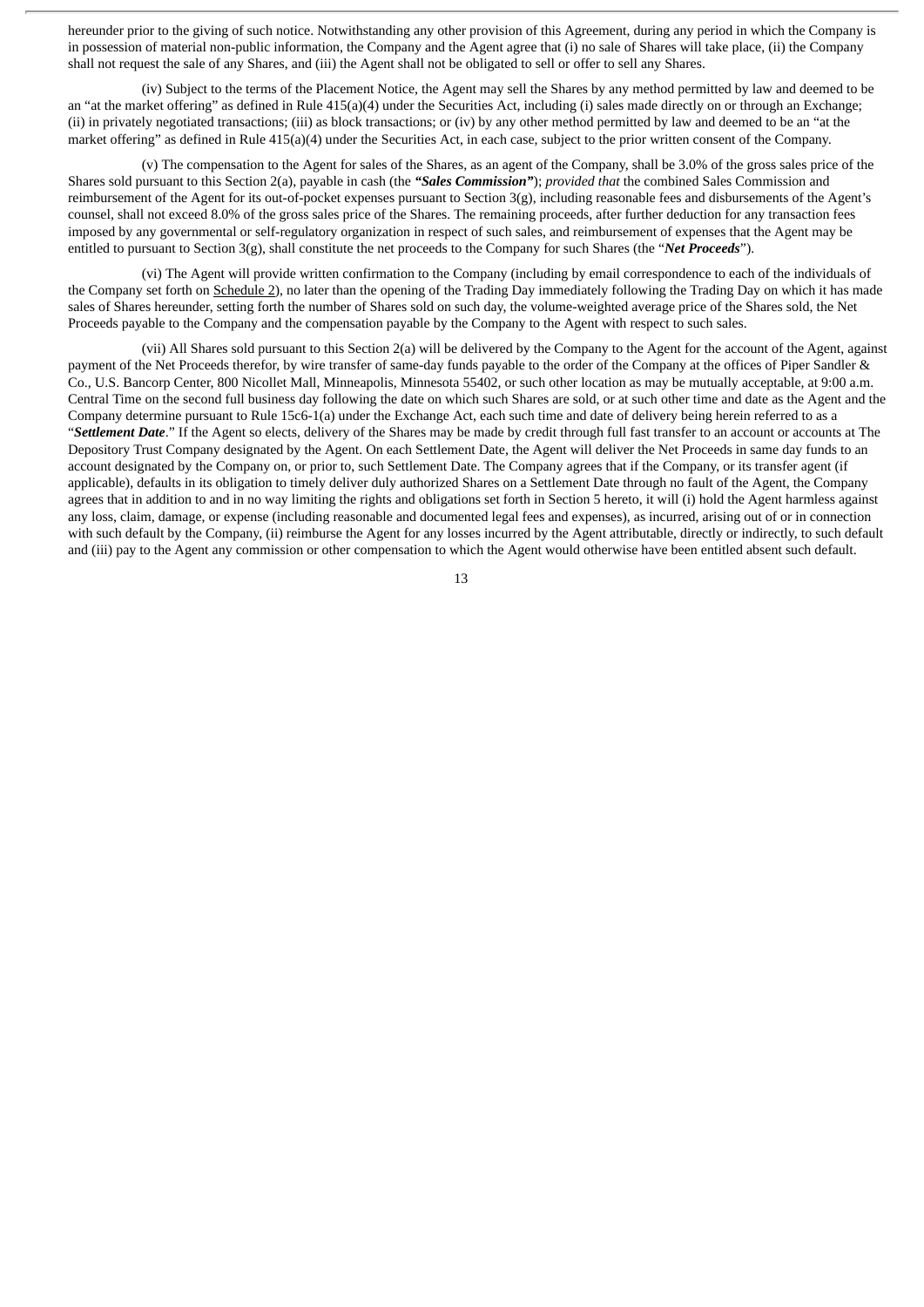(b) *Maximum Amount*. Under no circumstances shall the aggregate number or aggregate value of the Shares sold pursuant to this Agreement exceed: (i) the aggregate number and aggregate dollar amount of shares of Common Stock available for issuance under the Registration Statement (including any limit set forth in General Instruction I.B.6 thereof, if applicable), (ii) the aggregate number of authorized but unissued shares of Common Stock that are available for issuance under the Company's certificate of incorporation or (iii) the aggregate number or aggregate dollar amount of shares of Common Stock for which the Company has filed any Prospectus or prospectus supplement in connection with the Shares (the lesser of (i), (ii), (iii) and (iv) (the *"Maximum Amount*").

(c) *No Association or Partnership*. Nothing herein contained shall constitute the Agent as an unincorporated association or partner with the Company.

(d) *Duration*. Under no circumstances shall any Shares be sold pursuant to this Agreement after the date which is three years after the Registration Statement is first declared effective by the Commission.

(e) *Market Transactions by Agent*. The Company acknowledges and agrees that the Agent has informed the Company that the Agent may, to the extent permitted under the Securities Act, the Exchange Act and this Agreement, purchase and sell shares of Common Stock for its own account while this Agreement is in effect, *provided, that* (i) no sale for its own account shall take place while a Placement Notice is in effect (except to the extent the Agent may engage in sales of Shares purchased or deemed purchased from the Company as a "riskless principal" or in a similar capacity) and (ii) the Company shall not be deemed to have authorized or consented to any such purchases or sales by the Agent. The Company consents to the Agent trading in the Common Stock for the account of any of its clients at the same time as sales of the Shares occur pursuant to this Agreement.

#### *3. Covenants of the Company*. The Company covenants and agrees with the Agent as follows:

(a) *Amendments to Registration Statement and Prospectus*. After the date of this Agreement and during any period in which a Prospectus relating to any Shares is required to be delivered by the Agent under the Securities Act (including in circumstances where such requirement may be satisfied pursuant to Rule 172 under the Securities Act), the Company agrees that it will: (i) notify the Agent promptly of the time when any subsequent amendment to the Registration Statement, other than documents incorporated by reference or amendments not related to the Shares, has been filed with the Commission and/or has become effective or any subsequent supplement to the Prospectus related to the Shares has been filed and of any request by the Commission for any amendment or supplement to the Registration Statement (insofar as it relates to the transactions contemplated hereby) or Prospectus or for additional information; (ii) prepare and file with the Commission, promptly upon the Agent's request, any amendments or supplements to the Registration Statement or Prospectus that, in the Agent's reasonable opinion, may be necessary or advisable in connection with the sale of the Shares by the Agent (*provided, however*, that the failure of the Agent to make such request shall not relieve the Company of any obligation or liability hereunder, or affect the Agent's right to rely on the representations and warranties made by the Company in this Agreement); (iii) not file any amendment or supplement to the Registration Statement or Prospectus, other than documents incorporated by reference, relating to the Shares or a security convertible into the Shares unless a copy thereof has been submitted to the Agent within a reasonable period of time before the filing and the Agent has not reasonably objected thereto (*provided, however*, that (A) the failure of the Agent to make such objection shall not relieve the Company of any obligation or liability hereunder, or affect the Agent's right to rely on the representations and warranties made by the Company in this Agreement), (B) the Company has no obligation to provide the Agent any advance copy of such filing or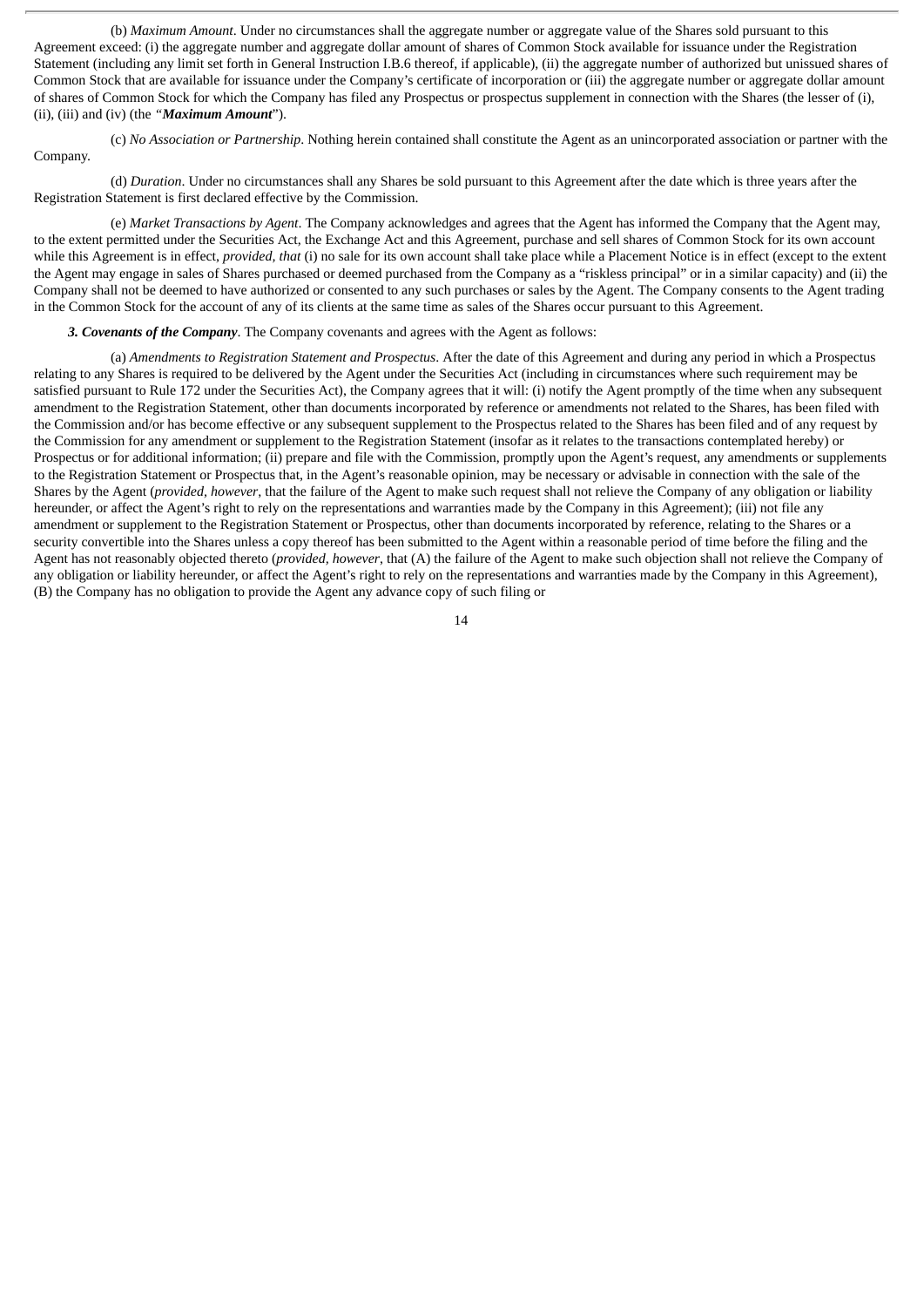to provide the Agent an opportunity to object to such filing if the filing does not name the Agent or does not relate to a Placement or other transaction contemplated hereunder, and (C) the only remedy that the Agent shall have with respect to the failure by the Company to provide the Agent with such copy or the filing of such amendment or supplement despite the Agent's objection shall be to cease making sales under this Agreement); (iv) furnish to the Agent at the time of filing thereof a copy of any document that upon filing is deemed to be incorporated by reference into the Registration Statement or Prospectus, except for those documents available via EDGAR; and (v) cause each amendment or supplement to the Prospectus, other than documents incorporated by reference, to be filed with the Commission as required pursuant to the applicable paragraph of Rule 424(b) of the Securities Act. Notwithstanding the foregoing, in the alternative the Company may suspend or terminate the pending Placement Notice, upon written notice to the Agent and delay the filing of any amendment or supplement, if in the judgment of the Company, it is in the best interest of the Company; provided that if such suspension or termination of the pending Placement Notice shall occur prior to the Settlement Date for any sale of Shares, such Shares shall settle in accordance with the provisions of this Agreement.

(b) *Stop Order*. The Company will advise the Agent, promptly after it receives notice or obtains knowledge thereof, of the issuance or threatened issuance by the Commission of any stop order suspending the effectiveness of the Registration Statement, of the suspension of the qualification of the Shares for offering or sale in any jurisdiction, or of the initiation or threatening of any proceeding for any such purpose, and it will promptly use its commercially reasonable efforts to prevent the issuance of any stop order or to obtain its withdrawal if such a stop order should be issued.

(c) *Continuing Amendments*. During any period in which a Prospectus relating to the Shares is required to be delivered by the Agent under the Securities Act with respect to any Placement or pending sale of the Shares, (including in circumstances where such requirement may be satisfied pursuant to Rule 172 under the Securities Act), the Company will comply with all requirements imposed upon it by the Securities Act, as from time to time in force, and to file on or before their respective due dates all reports (taking into account any extensions available under the Exchange Act) and any definitive proxy or information statements required to be filed by the Company with the Commission pursuant to Sections 13(a), 13(c), 14, 15(d) or any other provision of or under the Exchange Act. If during such period any event occurs as a result of which the Prospectus as then amended or supplemented would include an untrue statement of a material fact or omit to state a material fact necessary to make the statements therein, in the light of the circumstances then existing, not misleading, or if during such period it is necessary to amend or supplement the Registration Statement or Prospectus to comply with the Securities Act, the Company will promptly notify the Agent to suspend the offering of Shares during such period and the Company will promptly amend or supplement the Registration Statement or Prospectus (at the expense of the Company) so as to correct such statement or omission or effect such compliance (it being acknowledged that the Company may delay the filing of any amendment or supplement, if, in the judgment of the Company, it is in the best interest of the Company); provided that if such suspension shall occur prior to the Settlement Date for any sale of Shares, such Shares shall settle in accordance with the provisions of this Agreement.

(d) *Qualification of the Shares*. The Company shall take or cause to be taken all necessary action to qualify the Shares for sale under the securities laws of such jurisdictions in the United States as the Agent reasonably designates and to continue such qualifications in effect so long as required for the distribution of the Shares, except that the Company shall not be required in connection therewith to qualify as a foreign corporation or to execute a general consent to service of process in any state. The Company shall promptly advise the Agent of the receipt by the Company of any notification with respect to the suspension of the qualification of the Shares for offer or sale in any jurisdiction or the initiation or threatening of any proceeding for such purpose.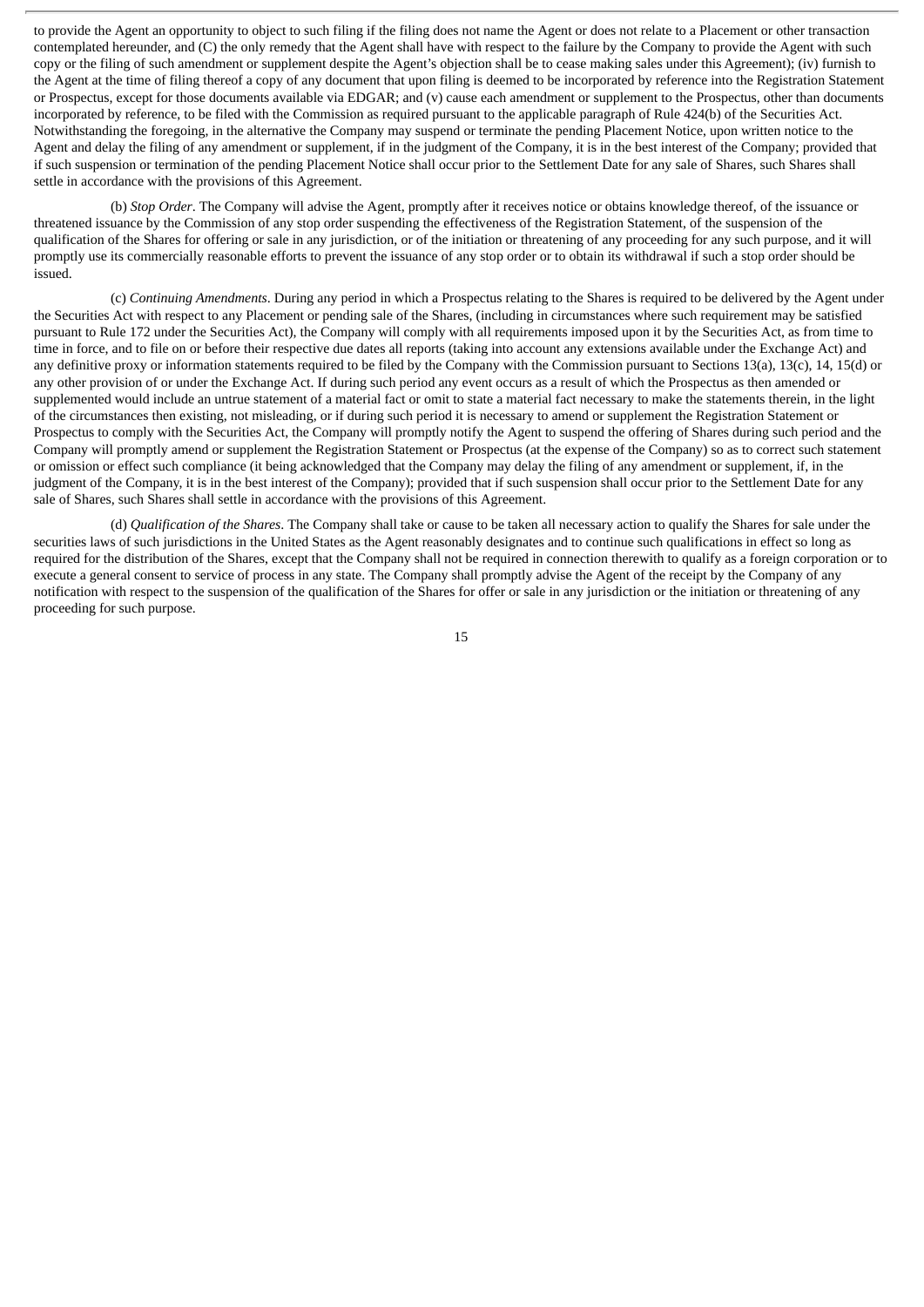(e) *Copies of Registration Statement and Prospectus*. The Company will furnish to the Agent and counsel for the Agent copies of the Registration Statement, the Prospectus and all amendments and supplements to such documents, in each case as soon as available and in such quantities as the Agent may from time to time reasonably request.

(f) *Section 11(a)*. The Company will make generally available to its security holders as soon as practicable an earnings statement (which need not be audited) covering a 12-month period that shall satisfy the provisions of Section 11(a) of the Securities Act and Rule 158 promulgated thereunder; *provided* that the Company will be deemed to have furnished such statement to its security holders to the extent it is filed on EDGAR or any successor system.

(g) *Expenses*. The Company, whether or not the transactions contemplated hereunder are consummated or this Agreement is terminated, will pay or cause to be paid (i) all expenses (including stock or transfer taxes and stamp or similar duties allocated to the respective transferees) incurred in connection with the registration, issue, sale and delivery of the Shares, (ii) all expenses and fees (including, without limitation, fees and expenses of the Company's accountants and counsel) in connection with the preparation, printing, filing, delivery, and shipping of the Registration Statement (including the financial statements therein and all amendments, schedules, and exhibits thereto), the Shares, the Prospectus and any amendment thereof or supplement thereto, and the producing, word-processing, printing, delivery, and shipping of this Agreement and other underwriting documents or closing documents, including Blue Sky memoranda (covering the states and other applicable jurisdictions) and including the cost to furnish copies of each thereof to the Agent, (iii) all filing fees, (iv) the reasonable and documented fees and disbursements of the Agent's counsel incurred in connection with the qualification of the Shares for offering and sale by the Agent or by dealers under the securities or blue sky laws of the states and other jurisdictions which the Agent shall designate, (v) the fees and expenses of any transfer agent or registrar, (vi) the filing fees and reasonable and documented fees and disbursements of the Agent's counsel incident to any required review and approval by FINRA of the terms of the sale of the Shares, (vii) listing fees, if any, (viii) the cost and expenses of the Company relating to investor presentations or any "roadshow" undertaken in connection with marketing of the Shares, and (ix) all other reasonable costs and expenses incident to the performance of its obligations hereunder that are not otherwise specifically provided for herein. In addition to (iv) and (vi) above, the Company shall reimburse the Agent for its out-of-pocket expenses, including reasonable fees and disbursements of the Agent's counsel in connection with this Agreement, the Registration Statement, the Prospectus and ongoing services in connection with the transactions contemplated hereunder, in an amount which, taken together with the fees and disbursement of Agent's counsel under clause (iv) of this paragraph, shall not exceed \$50,000.

(h) *Use of Proceeds*. The Company will apply the net proceeds from the sale of the Shares in the manner described in the Prospectus.

(i) *Restrictions on Future Sales*. Unless a waiver applies under section 3(o) hereof, without the written consent of the Agent, during the period beginning on the third Trading Day immediately prior to the date on which any Placement Notice is delivered to the Agent hereunder and ending on the third Trading Day immediately following the earlier of (x) the Settlement Date with respect to Shares sold pursuant to such Placement Notice and (y) the termination or suspension by the Company of such Placement Notice, the Company will not, offer for sale, sell, contract to sell, pledge, grant any option for the sale of, enter into any transaction which is designed to, or might reasonably be expected to, result in the disposition of Common Stock (whether by actual disposition or effective economic disposition due to cash settlement or otherwise) by the Company or any affiliate, or otherwise issue or dispose of, directly or indirectly (or publicly disclose the intention to make any such offer, sale, pledge, grant, issuance or other disposition), any Common Stock or any securities convertible into or exchangeable for, or any options or rights to purchase or acquire, Common Stock, or permit the registration under the Securities Act of any Common Stock, such securities,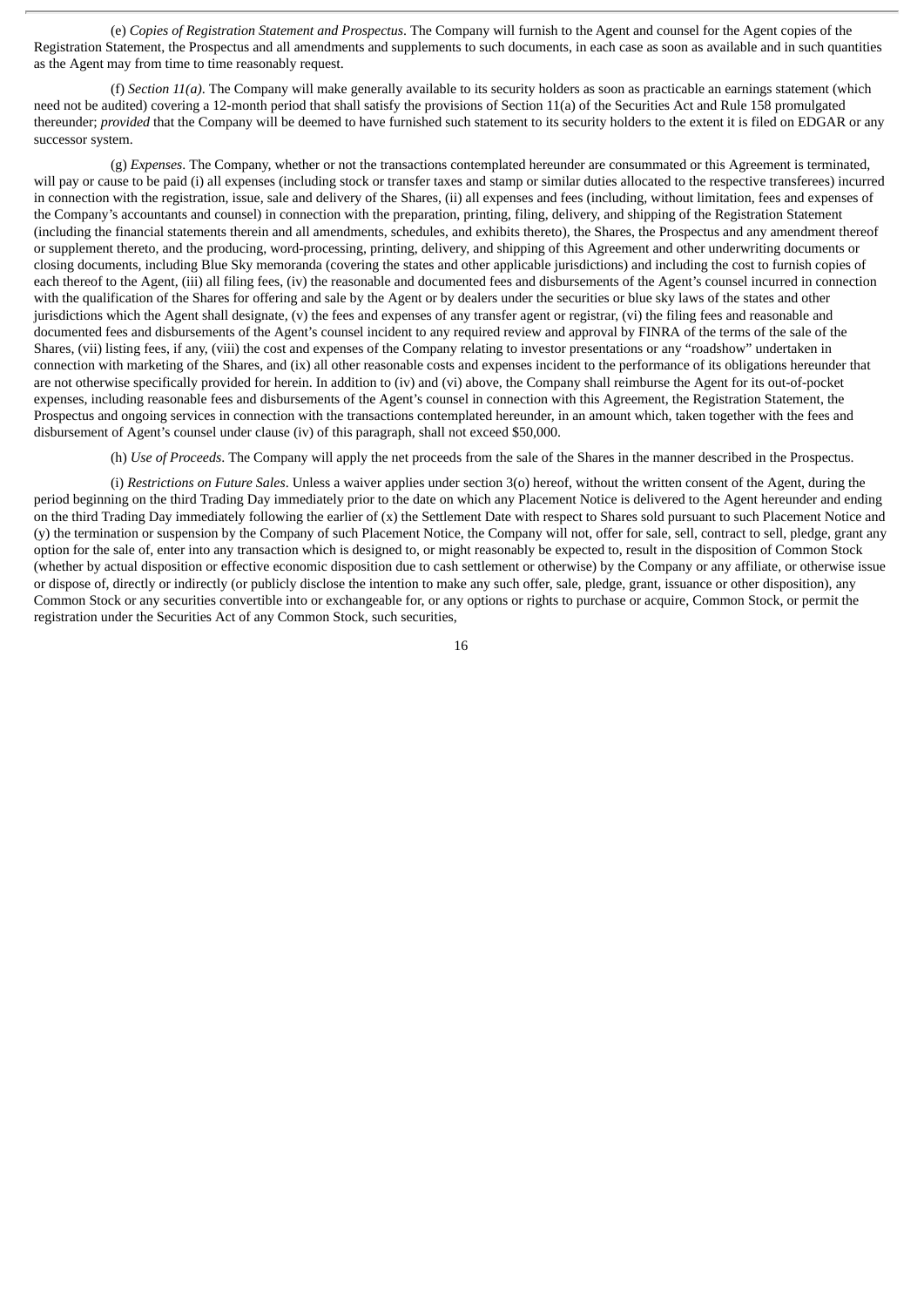options or rights, except for: (i) the registration of the Shares and the sales through the Agent pursuant to this Agreement, (ii) the issuance or sale of shares through any dividend reinvestment and stock purchase plan of the Company described in or incorporated by reference in the Registration Statement and Prospectus, (iii) issuance or sale of shares of restricted stock, restricted stock units, options and other equity awards granted pursuant to any employee or director share option, incentive or benefit plan, long-term incentive plan, inducement award under Nasdaq rules or other compensation plan of the Company, whether now in effect or hereafter implemented, disclosed in filings by the Company available on EDGAR or any successor system (or, in the case of an inducement award under Nasdaq rules, disclosed by press release) and incorporated by reference in the Registration Statement and Prospectus, and the Common Stock issuable upon the exercise of such outstanding options or vesting of such restricted stock units, (iv) the issuance of shares pursuant to the exercise of warrants (v) the filing of registration statements on Form S-8, (vi) sales of shares of Common Stock or securities convertible into or exchangeable for shares of Common Stock as consideration for mergers, acquisitions, other business combinations, joint ventures or strategic alliances, marketing or distribution arrangements, collaboration agreements, co-promotion agreements or intellectual property license agreements occurring after the date of this Agreement which are not for the primary purpose of capital raising, and (vii) modification of any outstanding options, warrants or any rights to purchase or acquire shares of Common Stock.

(j) *No Stabilization or Manipulation*. The Company has not taken and will not take, directly or indirectly, any action designed to, or which might reasonably be expected to cause or result in, or which constitutes: (i) the stabilization or manipulation of the price of the Common Stock or any other security of the Company to facilitate the sale or resale of the Shares, (ii) a violation of Regulation M. The Company shall notify the Agent of any violation of Regulation M by the Company or any of its subsidiaries or any of their respective officers or directors promptly after the Company has received notice or obtained knowledge of any such violation. The Company shall not invest in futures contracts, options on futures contracts or options on commodities, unless the Company is exempt from the registration requirements of the Commodity Exchange Act, as amended (the *"Commodity* Act"), or otherwise complies with the Commodity Act. The Company will not engage in any activities bearing on the Commodity Act, unless such activities are exempt from the Commodity Act or otherwise comply with the Commodity Act.

(k) *No Other Broker*. The Company will not incur any liability for any finder's or broker's fee or agent's commission in connection with the execution and delivery of this Agreement, or the consummation of the transactions contemplated hereby.

(l) *Timely Securities Act and Exchange Act Reports*. During any prospectus delivery period, the Company will use its commercially reasonable efforts to file on a timely basis with the Commission such periodic and special reports as required by the Securities Act and the Exchange Act.

(m) *Internal Controls*. The Company and its subsidiaries will maintain such controls and other procedures, including without limitation, those required by Sections 302 and 906 of the Sarbanes-Oxley Act and the applicable regulations thereunder, that are designed to ensure that information required to be disclosed by the Company in the reports that it files or submits under the Exchange Act is recorded, processed, summarized and reported within the time periods specified in the Commission's rules and forms, including without limitation, controls and procedures designed to ensure that information required to be disclosed by the Company in the reports that it files or submits under the Exchange Act is accumulated and communicated to the Company's management, including its principal executive officer and its principal financial officer, or persons performing similar functions, as appropriate to allow timely decisions regarding required disclosure, to ensure that material information relating to Company, including its subsidiaries, is made known to them by others within those entities.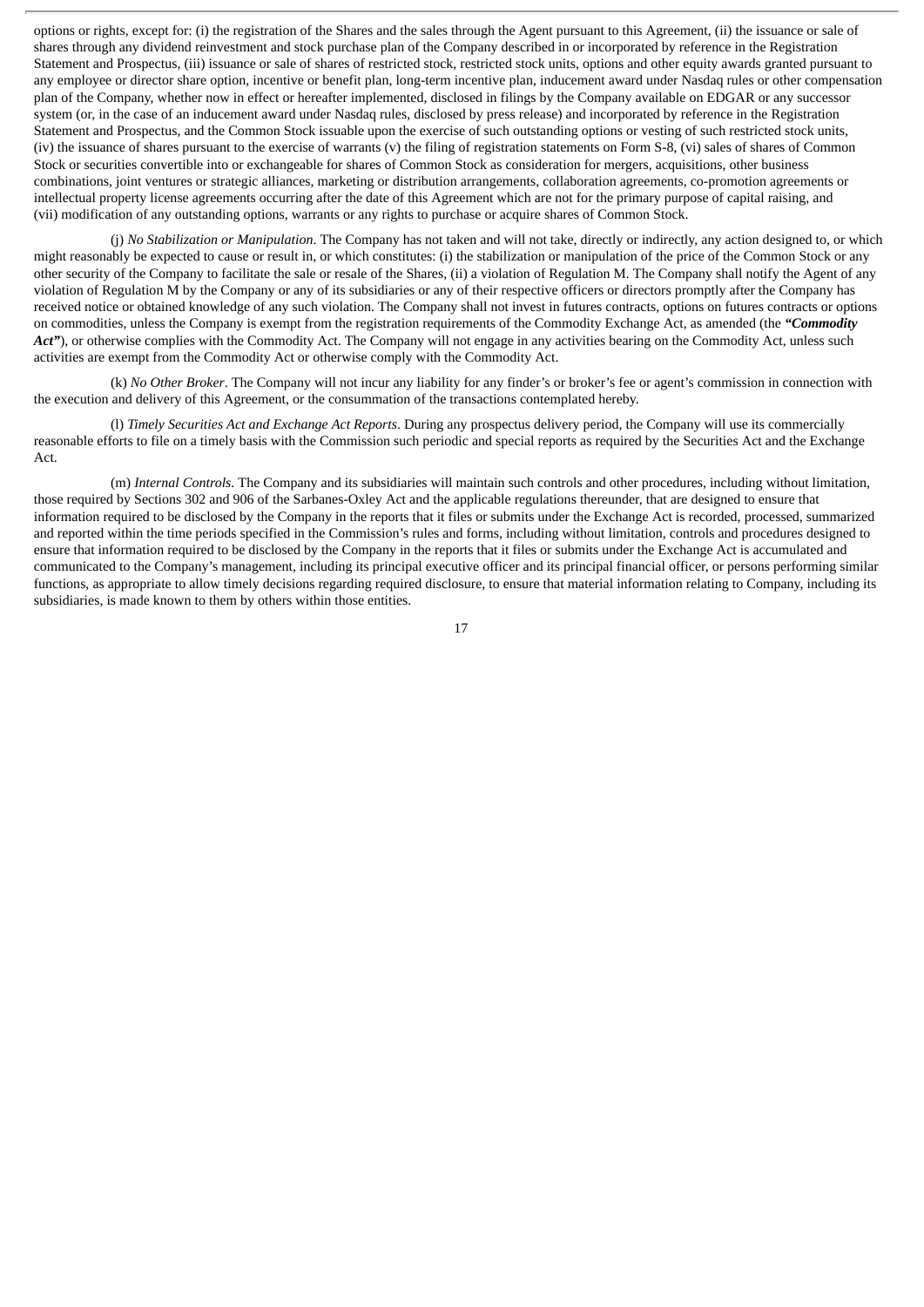(n) *Permitted Free Writing Prospectus*. The Company represents and agrees that, unless it obtains the prior written consent of the Agent, and the Agent severally represents and agrees that, unless it obtains the prior written consent of the Company, it has not made and will not make any offer relating to the Shares that would constitute an "issuer free writing prospectus," as defined in Rule 433 under the Securities Act, or that would otherwise constitute a "free writing prospectus," as defined in Rule 405 under the Securities Act, required to be filed with the Commission. Any such free writing prospectus consented to by the Company and the Agent is hereinafter referred to as a *"Permitted Free Writing Prospectus."* The Company represents that it has treated or agrees that it will treat each Permitted Free Writing Prospectus as an "issuer free writing prospectus," as defined in Rule 433, and has complied and will comply with the requirements of Rule 433 applicable to any Permitted Free Writing Prospectus, including timely Commission filing where required, legending and record keeping.

(o) *Representation Date and Opinions of Counsel*. On or prior to the date of the first Placement Notice, and thereafter during the term of this Agreement, each time the Company (A) files an amendment to the Registration Statement or Prospectus (other than relating solely to the offering of securities other than the Shares), (B) files an annual report on Form 10-K under the Exchange Act or files its quarterly reports on Form 10-Q under the Exchange Act; and (C) files a report on Form 8-K containing amended financial statements (other than an earnings release or other information "furnished" pursuant to Item 2.02 or 7.01 of Form 8-K) under the Exchange Act, (each of the dates in (A), (B) and (C) are referred to herein as a "*Representation Date*"), the Company shall cause:

(i) Goodwin Procter LLP, counsel for the Company, to furnish to the Agent the opinion and negative assurance letter of such counsel, dated as of such date and addressed to the Agent, in the form reasonably satisfactory to the Agent (in the case of the first Placement Notice), and, in the case of any subsequent Representation Date with respect to which the Company is obligated to deliver an opinion pursuant to this Section 3(o) for which no waiver is applicable, such counsel shall furnish to the Agent only a negative assurance letter, dated as of such date and addressed to the Agent, in the form reasonably satisfactory to the Agent.

(ii) Goodwin Procter LLP, intellectual property and patent counsel for the Company, to furnish to the Agent the opinion of such counsel, dated as of such date and addressed to the Agent, in form and substance reasonably satisfactory to the Agent; provided however, the opinion of counsel shall only be required for the first Settlement Date.

Notwithstanding the foregoing, (i) the Company shall be required to furnish no more than one opinion pursuant to Section 3(o)(i) above per annual report on Form 10-K and quarterly report on Form 10-Q filed by the Company, and (ii) the requirement to provide counsel opinions under this Section 3(o) shall be automatically waived for any Representation Date occurring at a time at which no Placement Notice is pending, which waiver shall continue until the date the Company delivers a Placement Notice to the Agent. Notwithstanding the foregoing, if the Company subsequently decides to sell Shares following a Representation Date when the Company relied on such waiver and did not provide the Agent with opinions under this Section 3(o), then before the Agent sells any Shares pursuant to Section 2(a), the Company shall cause the opinions, comfort letter, certificates and documents that would be delivered on a Representation Date to be delivered.

(p) *Representation Date and Comfort Letter*. On or prior to the date of the first Placement Notice and thereafter during the term of this Agreement, on each Representation Date to which a waiver does not apply, the Company shall cause Ernst & Young LLP, or other independent accountants satisfactory to the Agent (the "*Accountants*"), to deliver to the Agent a letter, dated as of such date and addressed to the Agent, (i) confirming that they are independent public accountants within the meaning of the Securities Act and are in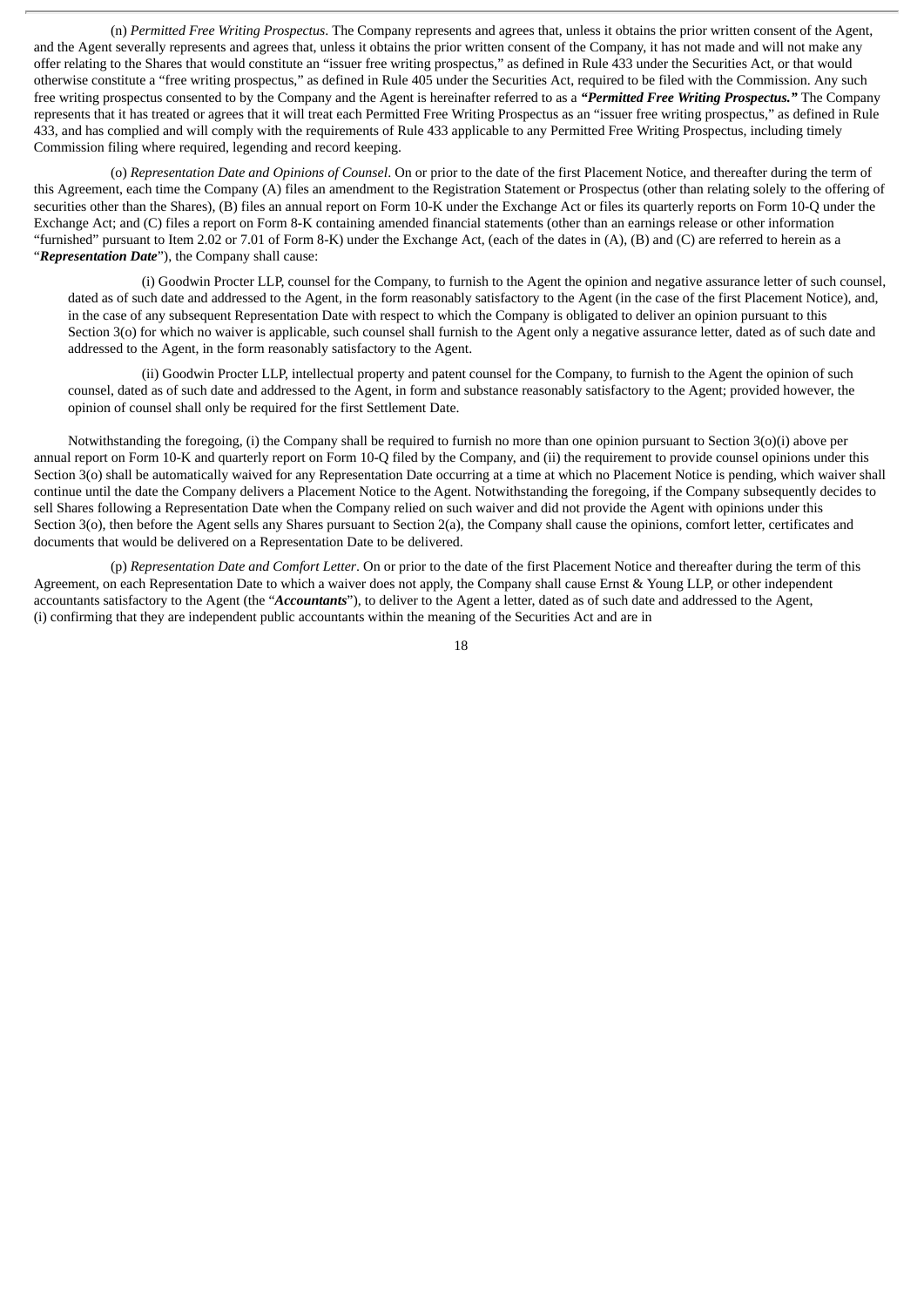compliance with the applicable requirements relating to the qualifications of accountants under Rule 2-01 of Regulation S-X of the Commission, and (ii) stating the conclusions and findings of said firm with respect to the financial information and other matters covered by its letter in form and substance satisfactory to the Agent of the same tenor as the first such letter received hereunder; provided that the Company shall be required to furnish no more than one comfort letter hereunder per annual report on Form 10-K and quarterly report on Form 10-Q filed by the Company.

(q) *Representation Date and Representation Certificate*. On or prior to the date of the first Placement Notice and thereafter during the term of this Agreement, on each Representation Date to which a waiver does not apply, the Company shall furnish to the Agent a certificate (the *"Representation Certificate"*), substantially in the form of Schedule 3 hereto and dated as of such date, addressed to the Agent and signed by any of the chief executive officer, the chief financial officer or chief operating officer of the Company.

(r) *Disclosure of Shares Sold*. The Company shall disclose in its quarterly reports on Form 10-Q and in its annual report on Form 10-K the number of the Shares sold through the Agent under this Agreement, and the net proceeds to the Company with respect to sales of the Shares pursuant to this Agreement during the relevant quarter.

(s) *Continued Listing of Shares*. The Company shall use its commercially reasonable efforts to maintain the listing of the Common Stock on the Exchange.

(t) *Maximum Amount*. The Company will not instruct the Agent to sell or otherwise attempt to sell Shares pursuant to this Agreement in excess of the Maximum Amount.

(u) *Notice of Changes*. At any time prior to tendering a Placement Notice for a sale of Shares hereunder, the Company shall advise the Agent immediately after it shall have received notice or obtain knowledge thereof, of any information or fact that would alter or affect in any material respect any opinion, certificate, letter and other document provided to the Agent pursuant to this Section 3.

*4. Conditions of Agent's Obligations*. The obligations of the Agent hereunder are subject to (i) the accuracy, as of the date of this Agreement, each Representation Date, each Notice Date, each Applicable Time, and each Settlement Date (in each case, as if made at such date) of and compliance with all representations, warranties and agreements of the Company contained herein, (ii) the performance by the Company of its obligations hereunder and (iii) the following additional conditions:

(a) *Continuing Amendments; No Stop Order*. If filing of the Prospectus, or any amendment or supplement thereto, or any Permitted Free Writing Prospectus, is required under the Securities Act, the Company shall have filed the Prospectus (or such amendment or supplement) or such Permitted Free Writing Prospectus with the Commission in the manner and within the time period so required (without reliance on Rule 424(b)(8) or Rule 164(b) under the Securities Act); the Registration Statement shall be effective; no stop order suspending the effectiveness of the Registration Statement or any part thereof, any registration statement filed pursuant to Rule 462(b) under the Securities Act, or any amendment thereof, nor suspending or preventing the use of the Prospectus shall have been issued; no proceedings for the issuance of such an order shall have been initiated or threatened; and any request of the Commission for additional information (to be included in the Registration Statement, the Prospectus or otherwise) shall have been complied with to the Agent's reasonable satisfaction.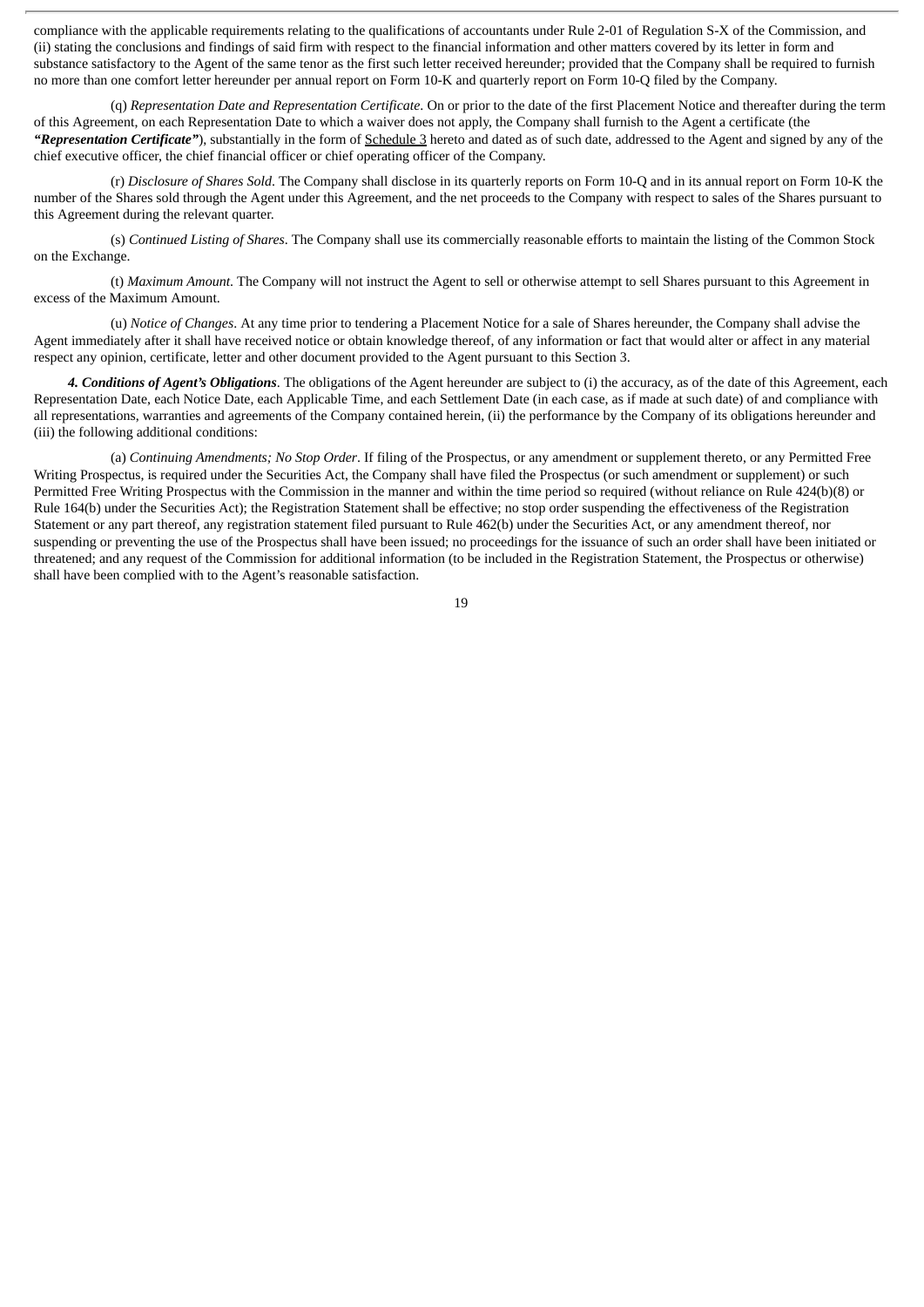(b) *Absence of Certain Events*. None of the following events shall have occurred and be continuing: (i) receipt by the Company or any of its subsidiaries of any request for additional information from the Commission or any other federal or state governmental authority during the period of effectiveness of the Registration Statement, the response to which would require any post-effective amendments or supplements to the Registration Statement or the Prospectus which have not been made; (ii) the issuance by the Commission or any other federal or state governmental authority of any stop order suspending the effectiveness of the Registration Statement or the initiation of any proceedings for that purpose; (iii) receipt by the Company of any notification with respect to the suspension of the qualification or exemption from qualification of any of the Shares for sale in any jurisdiction or the initiation or threatening of any proceeding for such purpose; (iv) the occurrence of any event that makes any material statement made in the Registration Statement or the Prospectus or any material document incorporated or deemed to be incorporated therein by reference untrue in any material respect or that requires the making of any changes in the Registration Statement, related Prospectus or such documents so that, in the case of the Registration Statement, it will not contain any materially untrue statement of a material fact or omit to state any material fact required to be stated therein or necessary to make the statements therein not misleading and, that in the case of the Prospectus, it will not contain any materially untrue statement of a material fact or omit to state any material fact required to be stated therein or necessary to make the statements therein, in the light of the circumstances under which they were made, not misleading.

(c) *No Material Misstatement or Omission*. The Agent shall not have advised the Company that the Registration Statement or the Prospectus, contains an untrue statement of fact which, in the Agent's reasonable opinion, is material, or omits to state a fact which, in the Agent's reasonable opinion, is material and is required to be stated therein or necessary to make the statements therein not misleading.

(d) *No Adverse Changes*. Except as contemplated in the Prospectus, subsequent to the respective dates as of which information is given in the Prospectus, neither the Company nor any of its subsidiaries shall have incurred any material liabilities or obligations, direct or contingent, or entered into any material transactions, or declared or paid any dividends or made any distribution of any kind with respect to its capital stock; and there shall not have been any material change in the Company's capital stock (other than a change in the number of outstanding shares of Common Stock due to the issuance of shares of Common Stock upon the exercise of outstanding options or warrants), or any material change in the short-term or long-term debt of the Company, or any issuance of options, warrants, convertible securities or other rights to purchase the capital stock of the Company or any of its subsidiaries, or any development involving a prospective Material Adverse Effect (whether or not arising in the ordinary course of business), or any loss by strike, fire, flood, earthquake, accident or other calamity, whether or not covered by insurance, incurred by the Company or any of its subsidiaries, the effect of which, in any such case described above, in the Agent's judgment, makes it impractical or inadvisable to offer or deliver the Shares on the terms and in the manner contemplated in the Prospectus.

(e) *Compliance with Certain Obligations*. The Company shall have performed each of its obligations under Section 3(o) through 3(q) of this Agreement.

(f) *Opinion of Agent Counsel*. On each Representation Date to which a waiver does not apply, there shall have been furnished to the Agent the opinion and negative assurance letter of Ropes & Gray LLP, counsel for the Agent, dated as of such Representation Date and addressed to the Agent, in a form reasonably satisfactory to the Agent, and such counsel shall have received such papers and information as they request to enable them to pass upon such matters; provided however, the opinion of Ropes & Gray LLP shall only be required prior to the first Placement Notice, and thereafter, only a negative assurance letter of such counsel shall be required for each subsequent Representation Date.

(g) *Representation Certificate*. On or prior to the first Placement Notice, the Agent shall have received the Representation Certificate.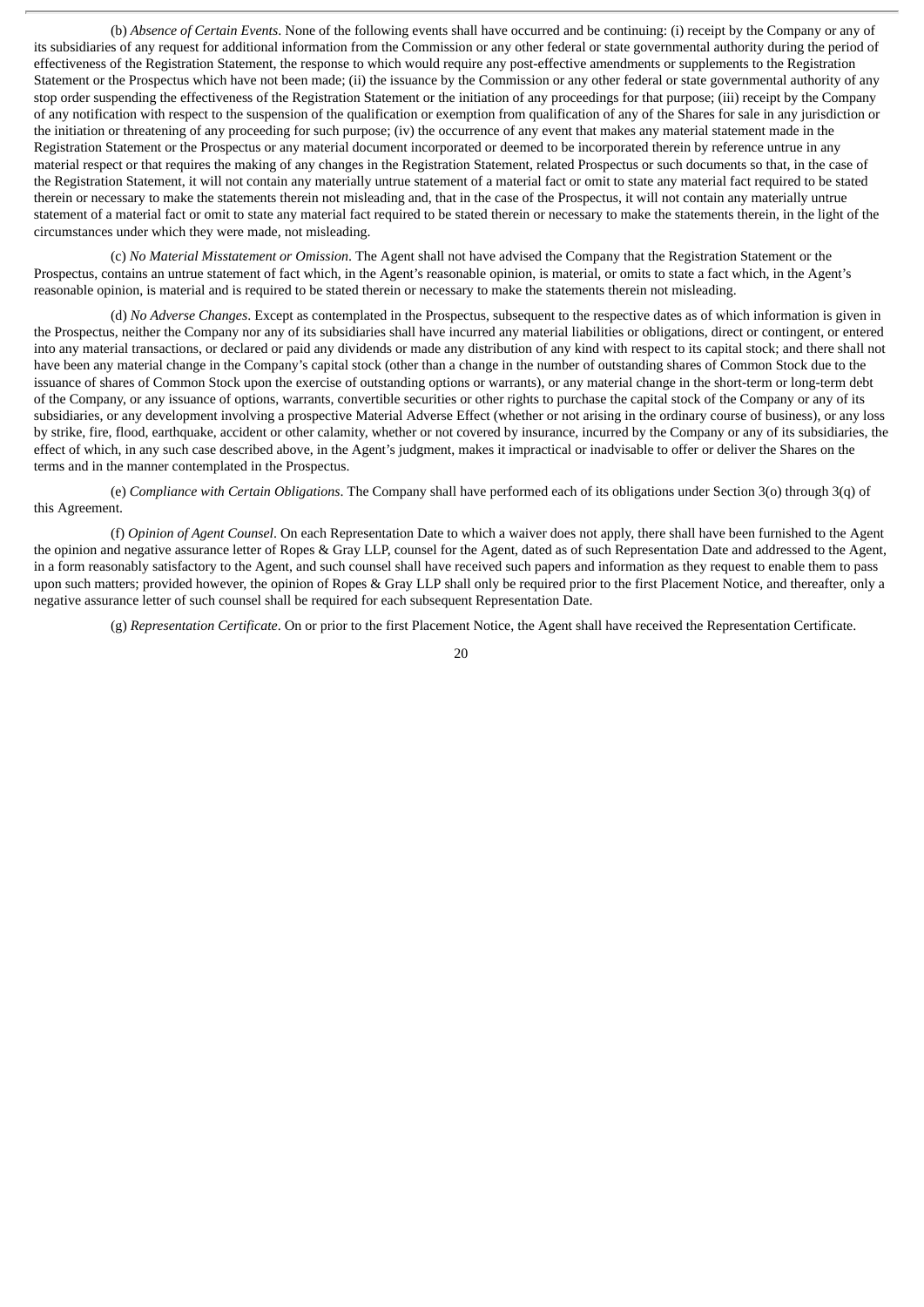(h) *No Objection by FINRA*. FINRA shall have raised no objection to the fairness and reasonableness of the underwriting terms and arrangements.

(i) *Timely Filing of Prospectus and Prospectus Supplement*. All filings with the Commission required by Rule 424 under the Securities Act to have been filed by the Settlement Date, as the case may be, shall have been made within the applicable time period prescribed for such filing by Rule 424 under the Securities Act.

(j) *Additional Documents and Certificates*. The Company shall have furnished to the Agent and the Agent's counsel such additional documents, certificates and evidence as they may have reasonably requested.

All opinions, certificates, letters and other documents described in this Section 4 will be in compliance with the provisions hereof only if they are reasonably satisfactory in form and substance to the Agent and the Agent's counsel (it being agreed that the forms of opinions and Representation Certificate attached to this Agreement are satisfactory). The Company will furnish the Agent with such conformed copies of such opinions, certificates, letters and other documents as the Agent shall reasonably request.

#### *5. Indemnification and Contribution*.

(a) *Company Indemnification*. The Company agrees to indemnify and hold harmless the Agent, its affiliates, directors, officers and employees, and each person, if any, who controls the Agent within the meaning of Section 15 of the Securities Act or Section 20 of the Exchange Act against any losses, claims, damages or liabilities, joint or several, to which the Agent may become subject, under the Securities Act or otherwise (including in settlement of any litigation), insofar as such losses, claims, damages or liabilities (or actions in respect thereof) arise out of or are based upon, in whole or in part:

(i) an untrue statement or alleged untrue statement of a material fact contained in the Registration Statement, including the Rule 430B Information (as defined below) and at any subsequent time pursuant to Rules 430A and 430B promulgated under the Securities Act, and any other information deemed to be part of the Registration Statement at the time of effectiveness, and at any subsequent time pursuant to the Securities Act or the Exchange Act, and the Prospectus, or any amendment or supplement thereto (including any documents filed under the Exchange Act and deemed to be incorporated by reference into the Prospectus), any Permitted Free Writing Prospectus, or any roadshow as defined in Rule 433(h) under the Securities Act (a "**road show**"), or an omission or alleged omission to state therein a material fact required to be stated therein or necessary to make the statements therein not misleading; and will reimburse the Agent for any legal or other expenses reasonably incurred by it in connection with investigating or defending against such loss, claim, damage, liability or action; *provided, however,* that the Company shall not be liable in any such case of (i) through (iii) to the extent that any such loss, claim, damage, liability or action arises out of or is based upon an untrue statement or alleged untrue statement or omission or alleged omission made in the Registration Statement, the Prospectus, or any such amendment or supplement, in reliance upon and in conformity with written information furnished to the Company by the Agent specifically for use in the preparation thereof. "*Rule 430B Information*," as used herein, means information with respect to the Shares and the offering thereof permitted to be omitted from the Registration Statement when it becomes effective pursuant to Rule 430B;

(ii) any investigation or proceeding by any governmental authority, commenced or threatened (whether or not the Agent is a target of or party to such investigation or proceeding); and

(iii) any failure of the Company to perform its respective obligations hereunder or under law.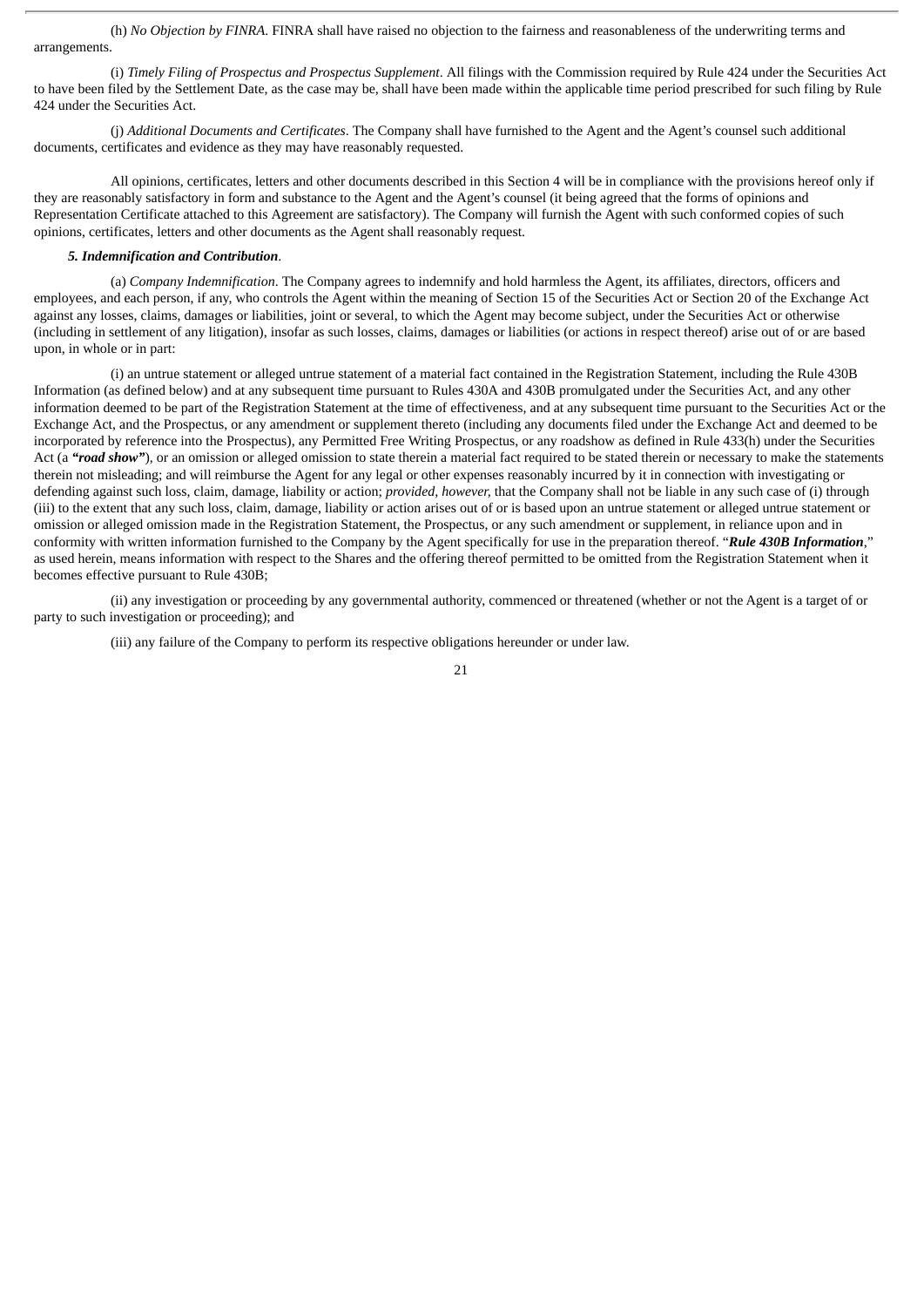In addition to its other obligations under this Section 5(a), the Company agrees that, as an interim measure during the pendency of any claim, action, investigation, inquiry or other proceeding arising out of or based upon any statement or omission, or any alleged statement or omission, described in this Section 5(a), it will reimburse the Agent on a monthly basis for all reasonable legal fees or other expenses incurred in connection with investigating or defending any such claim, action, investigation, inquiry or other proceeding, notwithstanding the absence of a judicial determination as to the propriety and enforceability of the Company's obligation to reimburse the Agent for such expenses and the possibility that such payments might later be held to have been improper by a court of competent jurisdiction. Any such interim reimbursement payments which are not made to the Agent within 30 days of a request for reimbursement shall bear interest at the WSJ Prime Rate (as published from time to time by the Wall Street Journal).

(b) *Agent Indemnification*. The Agent agrees to indemnify and hold harmless the Company, each of its directors, each officer of the Company who signed the Registration Statement, and each person, if any, who controls the Company within the meaning of Section 15 of the Securities Act or Section 20 of the Exchange Act, against any losses, claims, damages or liabilities to which such party may become subject, under the Securities Act or otherwise (including in settlement of any litigation, if such settlement is effected with the written consent of the Agent), but only insofar as such losses, claims, damages or liabilities (or actions in respect thereof) arise out of or are based upon an untrue statement or alleged untrue statement of a material fact contained in the Registration Statement, the Prospectus, any amendment or supplement thereto, or arise out of or are based upon the omission or alleged omission to state therein a material fact required to be stated therein or necessary to make the statements therein not misleading, in each case to the extent, but only to the extent, that such untrue statement or alleged untrue statement or omission or alleged omission was made in conformity with written information furnished to the Company by the Agent specifically for use in the preparation thereof, it being understood and agreed that the only information furnished by the Agent for use in the Registration Statement or the Prospectus consists of the statements set forth in the second paragraph under the caption "Plan of Distribution" in the Prospectus, and will reimburse such party for any legal or other expenses reasonably incurred by such party in connection with investigating or defending against any such loss, claim, damage, liability or action.

(c) *Notice and Procedures*. Promptly after receipt by an indemnified party under subsection (a) or (b) above of notice of the commencement of any action, such indemnified party shall, if a claim in respect thereof is to be made against the indemnifying party under such subsection, notify the indemnifying party in writing of the commencement thereof; but the omission so to notify the indemnifying party shall not relieve the indemnifying party from any liability that it may have to any indemnified party except to the extent such indemnifying party has been materially prejudiced by such failure. In case any such action shall be brought against any indemnified party, and it shall notify the indemnifying party of the commencement thereof, the indemnifying party shall be entitled to participate in, and, to the extent that it shall wish, jointly with any other indemnifying party similarly notified, to assume the defense thereof, with counsel reasonably satisfactory to such indemnified party, and after notice from the indemnifying party to such indemnified party of the indemnifying party's election so to assume the defense thereof, the indemnifying party shall not be liable to such indemnified party under such subsection for any legal or other expenses subsequently incurred by such indemnified party in connection with the defense thereof other than reasonable costs of investigation; *provided*, *however*, that if, in the sole judgment of the Agent, it is advisable for the Agent to be represented by separate counsel, the Agent shall have the right to employ a single counsel to represent the Agent, in which event the reasonable fees and expenses of such separate counsel shall be borne by the indemnifying party or parties and reimbursed to the Agent as incurred (in accordance with the provisions of the second paragraph in subsection (a) above).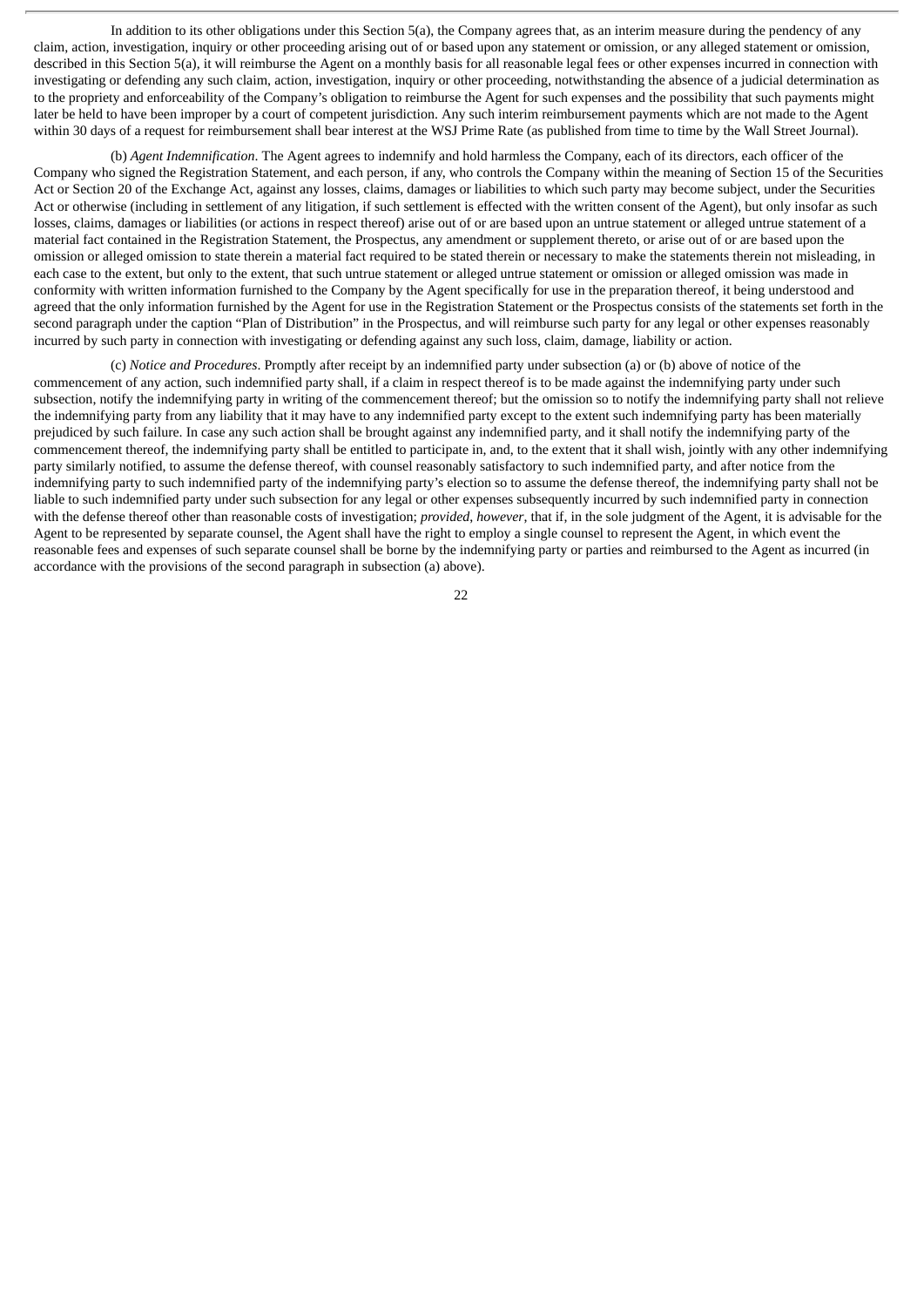The indemnifying party under this Section 5 shall not be liable for any settlement of any proceeding effected without its written consent, but if settled with such consent or if there be a final judgment for the plaintiff, the indemnifying party agrees to indemnify the indemnified party against any loss, claim, damage, liability or expense by reason of such settlement or judgment. Notwithstanding the foregoing sentence, if at any time an indemnified party shall have requested an indemnifying party to reimburse the indemnified party for fees and expenses of counsel as contemplated by this Section 5, the indemnifying party agrees that it shall be liable for any settlement of any proceeding effected without its written consent if (i) such settlement is entered into more than 30 days after receipt by such indemnifying party of the aforesaid request, (ii) such indemnifying party shall have received notice of the terms of such settlement at least 30 days prior to such settlement being entered into, and (iii) such indemnifying party shall not have reimbursed the indemnified party in accordance with such request prior to the date of such settlement. No indemnifying party shall, without the prior written consent of the indemnified party, effect any settlement, compromise or consent to the entry of judgment in any pending or threatened action, suit or proceeding in respect of which any indemnified party is or could have been a party and indemnity was or could have been sought hereunder by such indemnified party, unless such settlement, compromise or consent (a) includes an unconditional release of such indemnified party from all liability on claims that are the subject matter of such action, suit or proceeding and (b) does not include a statement as to or an admission of fault, culpability or a failure to act by or on behalf of any indemnified party.

(d) *Contribution; Limitations on Liability; Non-Exclusive Remedy*. If the indemnification provided for in this Section 5 is unavailable or insufficient to hold harmless an indemnified party under subsection (a) or (b) above, then each indemnifying party shall contribute to the amount paid or payable by such indemnified party as a result of the losses, claims, damages or liabilities referred to in subsection (a) or (b) above, (i) in such proportion as is appropriate to reflect the relative benefits received by the Company on the one hand and the Agent on the other from the offering of the Shares, or (ii) if the allocation provided by clause (i) above is not permitted by applicable law, in such proportion as is appropriate to reflect not only the relative benefits referred to in clause (i) above but also the relative fault of the Company on the one hand and the Agent on the other in connection with the statements or omissions that resulted in such losses, claims, damages or liabilities, as well as any other relevant equitable considerations. The relative benefits received by the Company on the one hand and the Agent on the other shall be deemed to be in the same proportion as the total net proceeds from the offering (before deducting expenses) received by the Company bear to the total commissions received by the Agent (before deducting expenses) from the sale of the Shares. The relative fault shall be determined by reference to, among other things, whether the untrue or alleged untrue statement of a material fact or the omission or alleged omission to state a material fact relates to information supplied by the Company or the Agent, the intent of the parties and their relative knowledge, access to information and opportunity to correct or prevent such untrue statement or omission. The Company and the Agent agree that it would not be just and equitable if contributions pursuant to this subsection (d) were to be determined by pro rata allocation or by any other method of allocation which does not take account of the equitable considerations referred to in this subsection (d). The amount paid or payable by an indemnified party as a result of the losses, claims, damages or liabilities referred to in this subsection (d) shall be deemed to include any legal or other expenses reasonably incurred by such indemnified party in connection with investigating or defending against any action or claim which is the subject of this subsection (d). Notwithstanding the provisions of this subsection (d), the Agent shall not be required to contribute any amount in excess of the commissions received by it under this Agreement. No person guilty of fraudulent misrepresentation (within the meaning of Section 11(f) of the Securities Act) shall be entitled to contribution from any person who was not guilty of such fraudulent misrepresentation.

*6. Representations and Agreements to Survive Delivery*. All representations, warranties, and agreements of the Company herein or in certificates delivered pursuant hereto, including but not limited to the agreements of the Agent and the Company contained in Section 5 hereof, shall remain operative and in full force and effect regardless of any investigation made by or on behalf of the Agent or any controlling person thereof, or the Company or any of its officers, directors, or controlling persons, and shall survive delivery of, and payment for, the Shares to and by the Agent hereunder.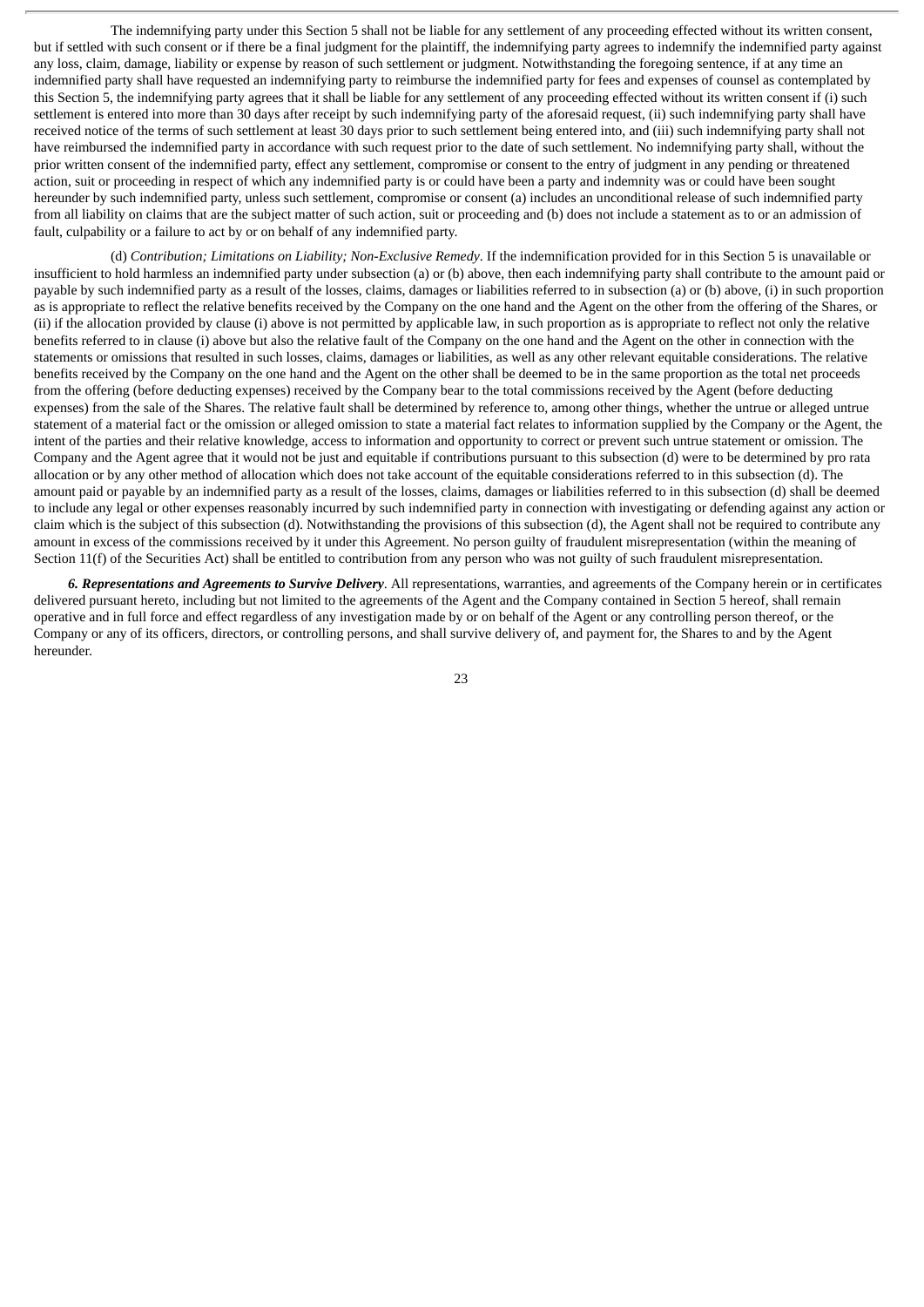#### *7. Termination of this Agreement.*

(a) The Company shall have the right, by giving ten (10) days' written notice as hereinafter specified, to terminate the provisions of this Agreement relating to the solicitation of offers to purchase the Shares in its sole discretion at any time. Any such termination shall be without liability of any party to any other party except that (i) with respect to any pending sale, through the Agent for the Company, the obligations of the Company, including in respect of compensation of the Agent, shall remain in full force and effect notwithstanding the termination and (ii) the provisions of Section 3(g), Section 5 and Section 6 of this Agreement shall remain in full force and effect notwithstanding such termination. Upon termination of this Agreement, the Company shall not have any liability to the Agent for any discount, commission or other compensation with respect to any Shares not sold by the Agent under this Agreement at the time of termination of such provisions.

(b) The Agent shall have the right, by giving ten (10) days' written notice as hereinafter specified, to terminate the provisions of this Agreement relating to the solicitation of offers to purchase the Shares in its sole discretion at any time. Any such termination shall be without liability of any party to any other party except that the provisions of Section  $3(g)$ , Section 5 and Section 6 of this Agreement shall remain in full force and effect notwithstanding such termination.

(c) Unless earlier terminated pursuant to this Section 7, this Agreement shall automatically terminate upon the issuance and sale of all of the Shares through the Agent on the terms and subject to the conditions set forth herein, except that the provisions of Section 3(g), Section 5 and Section 6 of this Agreement shall remain in full force and effect notwithstanding such termination.

(d) This Agreement shall remain in full force and effect unless terminated pursuant to Sections 7(a), (b) or (c) above or otherwise by mutual agreement of the parties; provided that any such termination by mutual agreement shall in all cases be deemed to provide that Section 3(g), Section 5 and Section 6 shall remain in full force and effect.

(e) Any termination of this Agreement shall be effective on the date specified in such notice of termination; provided that such termination shall not be effective until the close of business on the date of receipt of such notice by the Agent or the Company, as the case may be. If such termination shall occur prior to the Settlement Date for any sale of the Shares, such sale shall settle in accordance with the provisions of Section 2(a)(vii) of this Agreement.

*8. Default by the Company*. If the Company shall fail at any Settlement Date to sell and deliver the number of Shares which it is obligated to sell hereunder, then this Agreement shall terminate without any liability on the part of the Agent or, except as provided in Section 3(g) hereof, any non-defaulting party. No action taken pursuant to this Section shall relieve the Company from liability, if any, in respect of such default, and the Company shall (A) hold the Agent harmless against any loss, claim or damage arising from or as a result of such default by the Company and (B) pay the Agent any commission to which it would otherwise be entitled absent such default.

*9. Notices*. Except as otherwise provided herein, all communications under this Agreement shall be in writing and, if to the Agent, shall be delivered via overnight delivery services to (i) Piper Sandler & Co., U.S. Bancorp Center, 800 Nicollet Mall, Minneapolis, Minnesota 55402, Attention: Equity Capital Markets, with a copy to Piper Sandler General Counsel at 800 Nicollet Mall, Minneapolis, MN 55402 and LegalCapMarkets@pjc.com; and (ii) the Company at 26 Landsdowne Street, Cambridge, Massachusetts 02139, Attention: Chief Executive Officer, with a copy to Goodwin Procter LLP, 3 Embarcadero Center, San Francisco, California, Attention: Marianne Sarrazin; or in each case to such other address as the person to be notified may have requested in writing. Any party to this Agreement may change such address for notices by sending to the parties to this Agreement written notice of a new address for such purpose.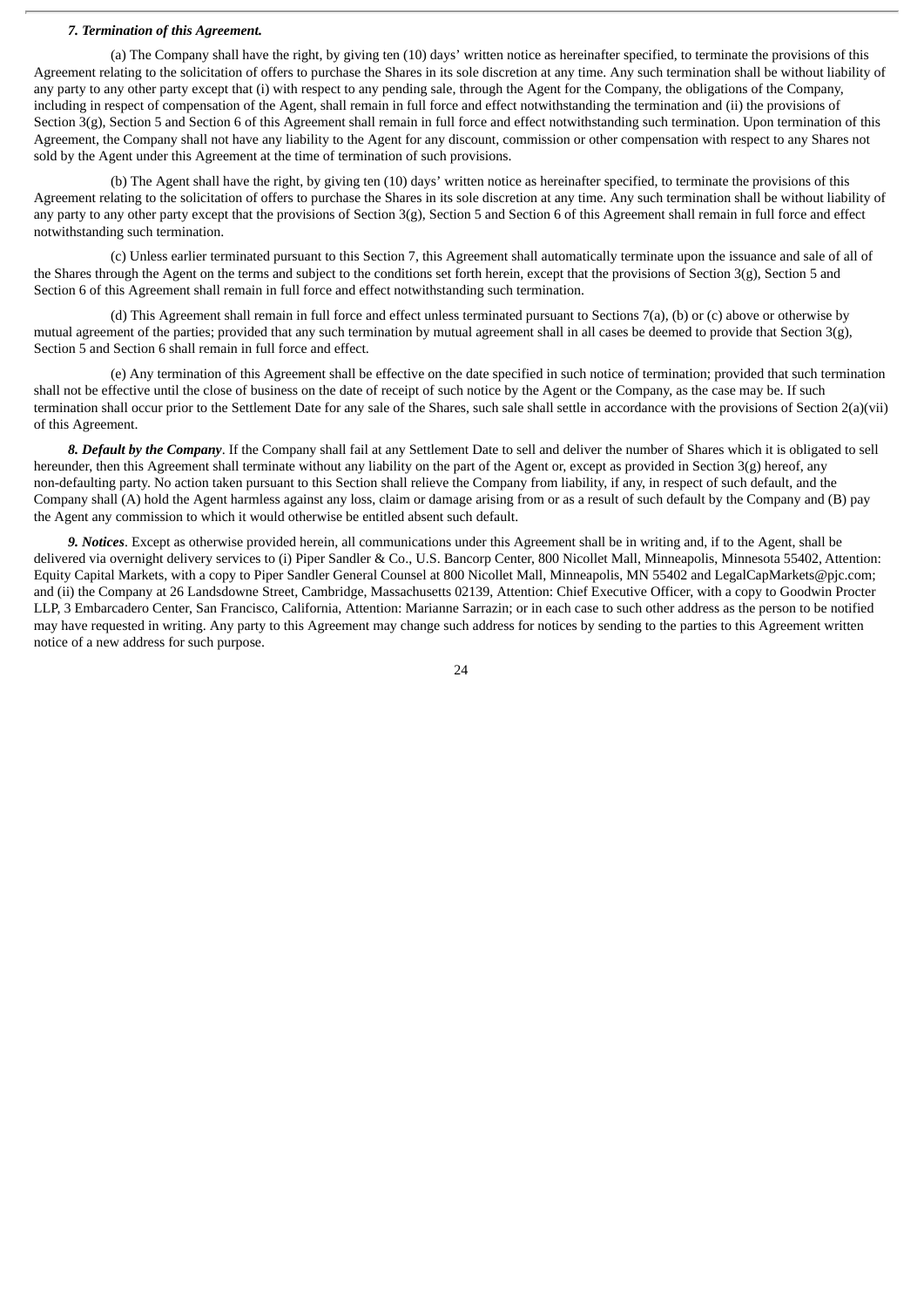*10. Persons Entitled to Benefit of Agreement*. This Agreement shall inure to the benefit of and be binding upon the parties hereto and their respective successors and assigns and the controlling persons, officers and directors referred to in Section 5. Nothing in this Agreement is intended or shall be construed to give to any other person, firm or corporation any legal or equitable remedy or claim under or in respect of this Agreement or any provision herein contained. The term "successors and assigns" as herein used shall not include any purchaser, as such purchaser, of any of the Shares from the Agent.

*11. Absence of Fiduciary Relationship*. The Company, having been advised by counsel, acknowledges and agrees that: (a) the Agent has been retained solely to act as a sales agent in connection with the sale of the Shares and that no fiduciary, advisory or agency relationship between the Company (including any of the Company's affiliates (including directors), equity holders, creditors, employees or agents, hereafter, *"Company Representatives"*), on the one hand, and the Agent on the other, has been created or will be created in respect of any of the transactions contemplated by this Agreement, irrespective of whether the Agent has advised or is advising the Company on other matters and irrespective of the use of the defined term "Agent;" (b) neither the Agent nor any of its affiliates (including directors), equity holders, creditors, employees or agents, hereafter, *"Agent Representatives"*) shall have any duty or obligation to the Company or any Company Representative except as set forth in this Agreement; (c) the price and other terms of any Placement executed pursuant to this Agreement, as well as the terms of this Agreement, are deemed acceptable to the Company and its counsel, following discussions and arms-length negotiations with the Agent; (d) the Company is capable of evaluating and understanding, and in fact has evaluated, understands and accepts the terms, risks and conditions of any Placement Notice to be executed pursuant to this Agreement, and any other transactions contemplated by this Agreement; (e) the Company has been advised that the Agent and the Agent Representatives are engaged in a broad range of transactions which may involve interests that differ from those of the Company and that the Agent and the Agent Representatives have no obligation to disclose any such interests and transactions to the Company by virtue of any fiduciary, advisory or agency relationship, or otherwise; (f) the Company has been advised that the Agent is acting, in respect of any Placement and the transactions contemplated by this Agreement, solely for the benefit of the Agent, and not on behalf of the Company; and (g) the Company and the Company Representatives waive, to the fullest extent permitted by law, any claims that they may have against the Agent or any of the Agent Representatives for breach of fiduciary duty or alleged breach of fiduciary duty in respect of any Placement or any of the transactions contemplated by this Agreement and agree that the Agent and the Agent Representatives shall have no liability (whether direct or indirect, in contract, tort or otherwise) to the Company or any of the Company Representatives in respect of any person asserting any claim of breach of any fiduciary duty on behalf of or in right of the Company or any of the Company Representatives.

#### *12. Recognition of the U.S. Special Resolution Regimes*.

(a) In the event that any Underwriter that is a Covered Entity becomes subject to a proceeding under a U.S. Special Resolution Regime, the transfer from such Underwriter of this Agreement, and any interest and obligation in or under this Agreement, will be effective to the same extent as the transfer would be effective under the U.S. Special Resolution Regime if this Agreement, and any such interest and obligation, were governed by the laws of the United States or a state of the United States.

(b) In the event that any Underwriter that is a Covered Entity or a BHC Act Affiliate of such Underwriter becomes subject to a proceeding under a U.S. Special Resolution Regime, Default Rights under this Agreement that may be exercised against such Underwriter are permitted to be exercised to no greater extent than such Default Rights could be exercised under the U.S. Special Resolution Regime if this Agreement were governed by the laws of the United States or a state of the United States.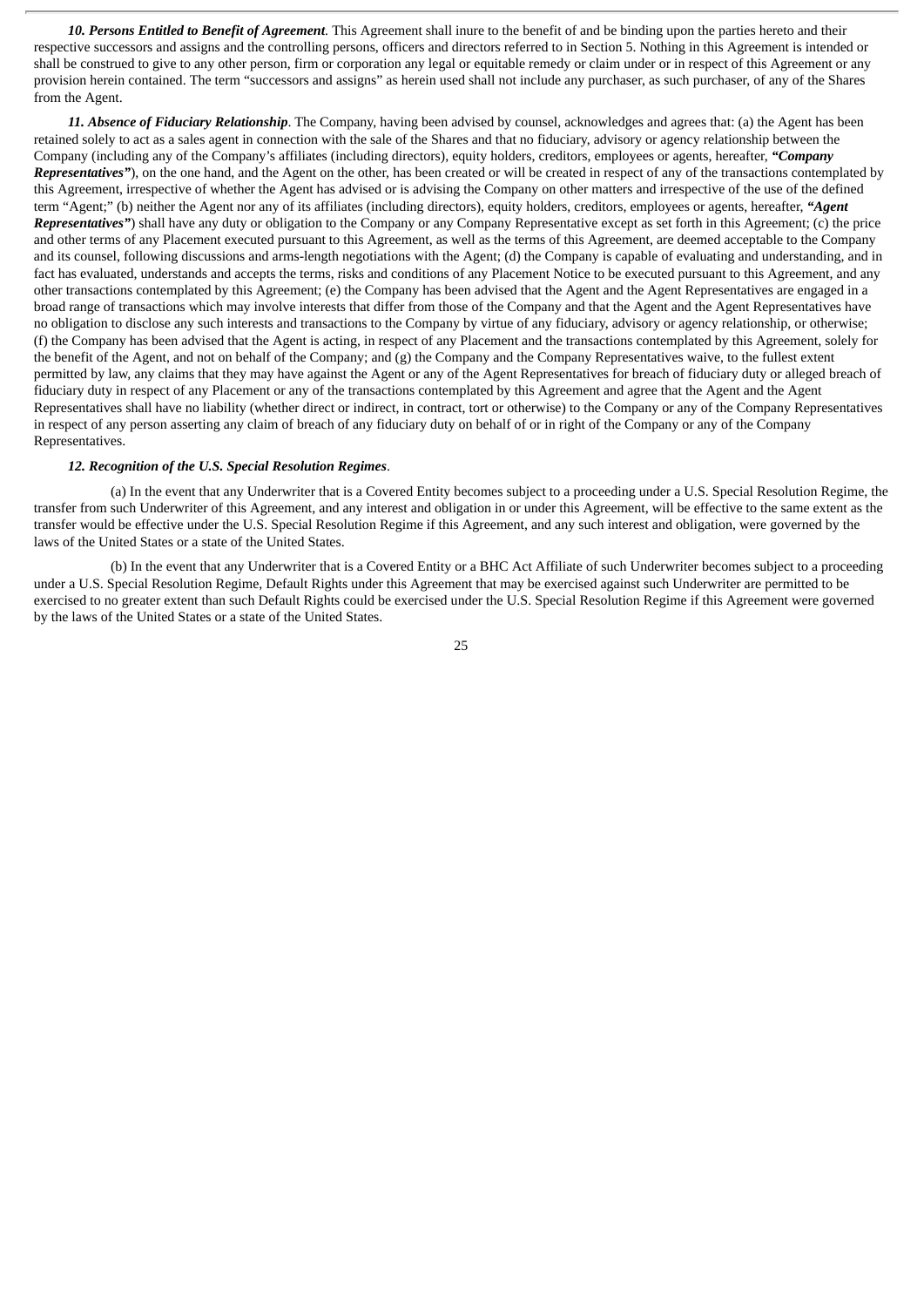(c) As used in this section:

"*BHC Act Affiliate*" has the meaning assigned to the term "affiliate" in, and shall be interpreted in accordance with, 12 U.S.C. § 1841(k);

"*Covered Entity*" means any of the following: (i) a "covered entity" as that term is defined in, and interpreted in accordance with, 12 C.F.R. § 252.82(b); (ii) a "covered bank" as that term is defined in, and interpreted in accordance with, 12 C.F.R. § 47.3(b); or (iii) a "covered FSI" as that term is defined in, and interpreted in accordance with, 12 C.F.R. § 382.2(b);

"*Default Right*" has the meaning assigned to that term in, and shall be interpreted in accordance with, 12 C.F.R. §§ 252.81, 47.2 or 382.1, as applicable; and

"*U.S. Special Resolution Regime*" means each of (i) the Federal Deposit Insurance Act and the regulations promulgated thereunder and (ii) Title II of the Dodd-Frank Wall Street Reform and Consumer Protection Act and the regulations promulgated thereunder.

*13. Governing Law and Waiver of Jury Trial*. This Agreement and any transaction contemplated by this Agreement and any claim, controversy or dispute arising under or related thereto shall be governed by and construed in accordance with the laws of the State of New York without regard to principles of conflict of laws that would results in the application of any other law than the laws of the State of New York. THE COMPANY (ON ITS OWN BEHALF AND ON BEHALF OF ITS STOCKHOLDERS AND AFFILIATES) HEREBY IRREVOCABLY WAIVES, TO THE FULLEST EXTENT PERMITTED BY APPLICABLE LAW, ANY AND ALL RIGHT TO TRIAL BY JURY IN ANY LEGAL PROCEEDING ARISING OUT OF OR RELATING TO THIS AGREEMENT OR THE TRANSACTIONS CONTEMPLATED HEREBY.

*14. Submission to Jurisdiction, Etc.* Each party hereby submits to the exclusive jurisdiction of the U.S. federal and New York state courts sitting in the Borough of Manhattan, City of New York, in any suit or proceeding arising out of or relating to this Agreement or the transactions contemplated hereby. The parties hereby irrevocably and unconditionally waive any objection to the laying of venue of any lawsuit, action or other proceeding in such courts, and hereby further irrevocably and unconditionally waive and agree not to plead or claim in any such court that any such lawsuit, action or other proceeding brought in any such court has been brought in an inconvenient forum.

*15. Counterparts; Electronic Signatures*. This Agreement may be executed in counterparts, each of which shall be deemed an original, and all of which together shall constitute one and the same instrument. Delivery of this Agreement by one party to the other may be made by facsimile, electronic mail (including any electronic signature complying with the New York Electronic Signatures and Records Act (N.Y. State Tech. §§ 301-309), as amended from time to time, or other applicable law) or other transmission method, and the parties hereto agree that any counterpart so delivered shall be deemed to have been duly and validly delivered and be valid and effective for all purposes.

*16. Construction.* The section and exhibit headings herein are for convenience only and shall not affect the construction hereof. References herein to any law, statute, ordinance, code, regulation, rule or other requirement of any governmental authority shall be deemed to refer to such law, statute, ordinance, code, regulation, rule or other requirement of any governmental authority as amended, reenacted, supplemented or superseded in whole or in part and in effect from time to time and also to all rules and regulations promulgated thereunder

[*Signature Pages Follow*]

<sup>26</sup>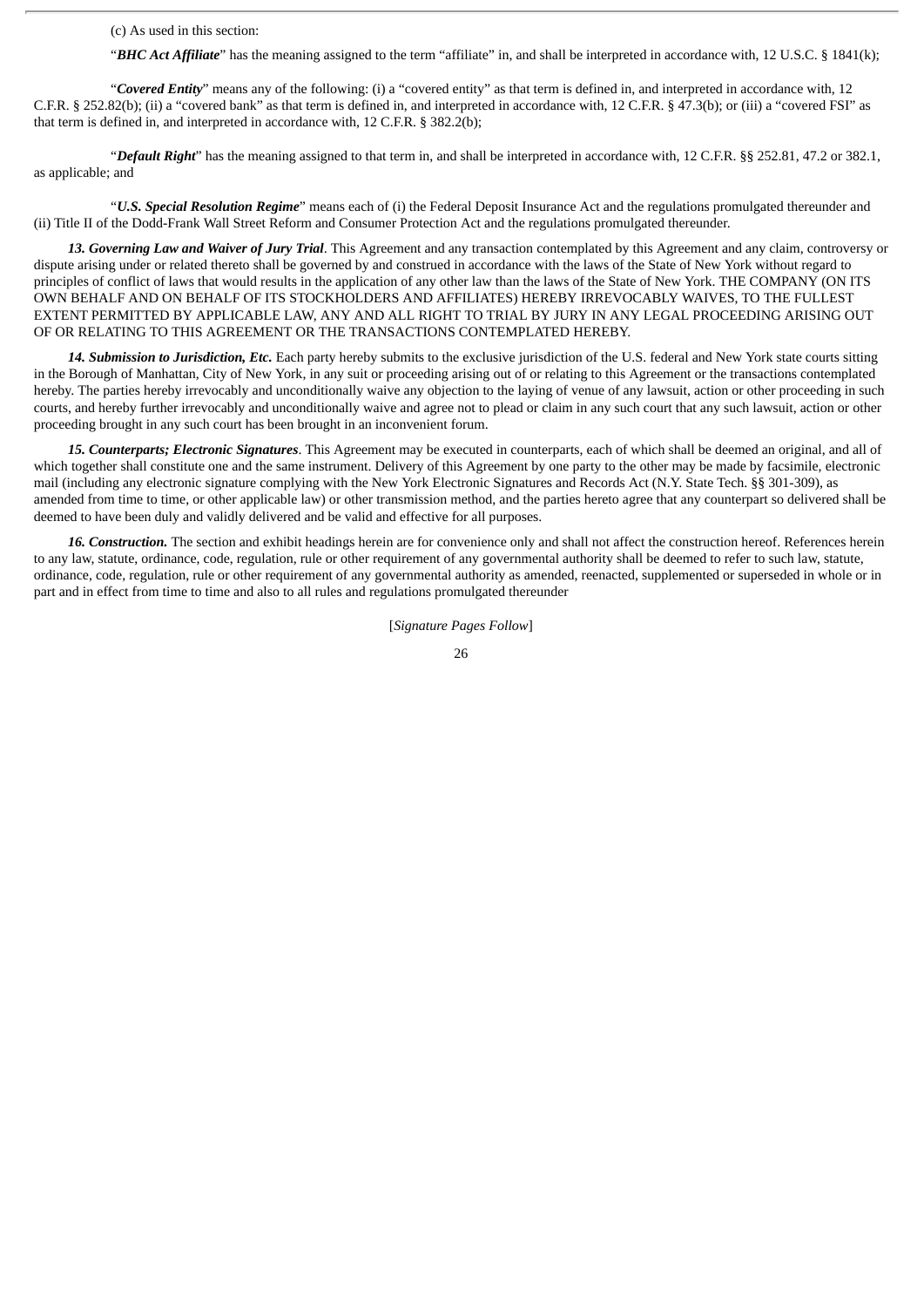Please sign and return to the Company the enclosed duplicates of this letter whereupon this letter will become a binding agreement between the Company and the Agent in accordance with its terms.

Very truly yours,

## **FULCRUM THERAPEUTICS, INC.**

By: /s/ Bryan Stuart

Name: Bryan Stuart Title: President and Chief Executive Officer

[Signature Page to Equity Distribution Agreement]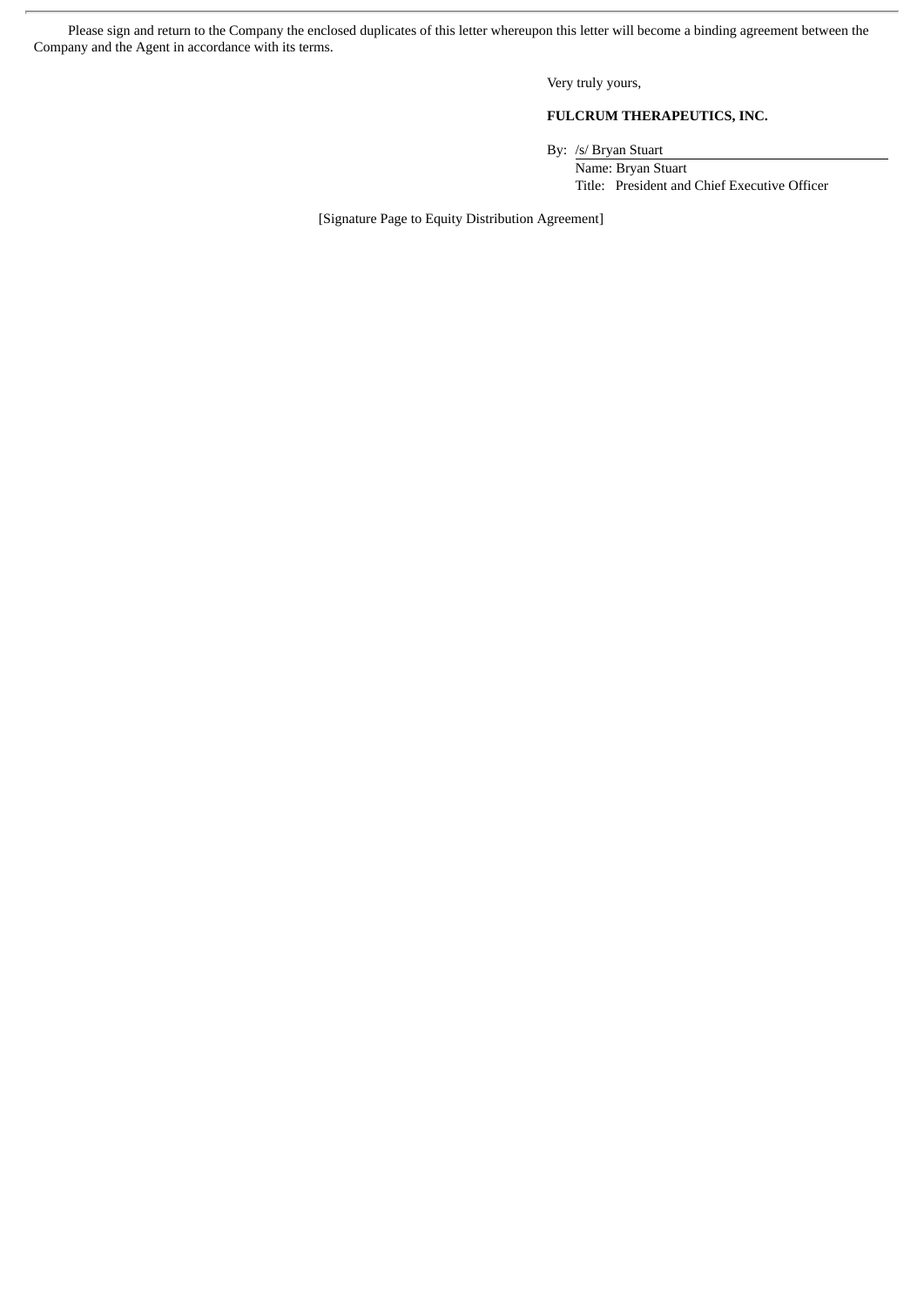Confirmed as of the date first above mentioned.

# **PIPER SANDLER & CO.**

By: /s/ Michael Bassett Name: Michael Bassett Title: Managing Director

[Signature Page to Equity Distribution Agreement]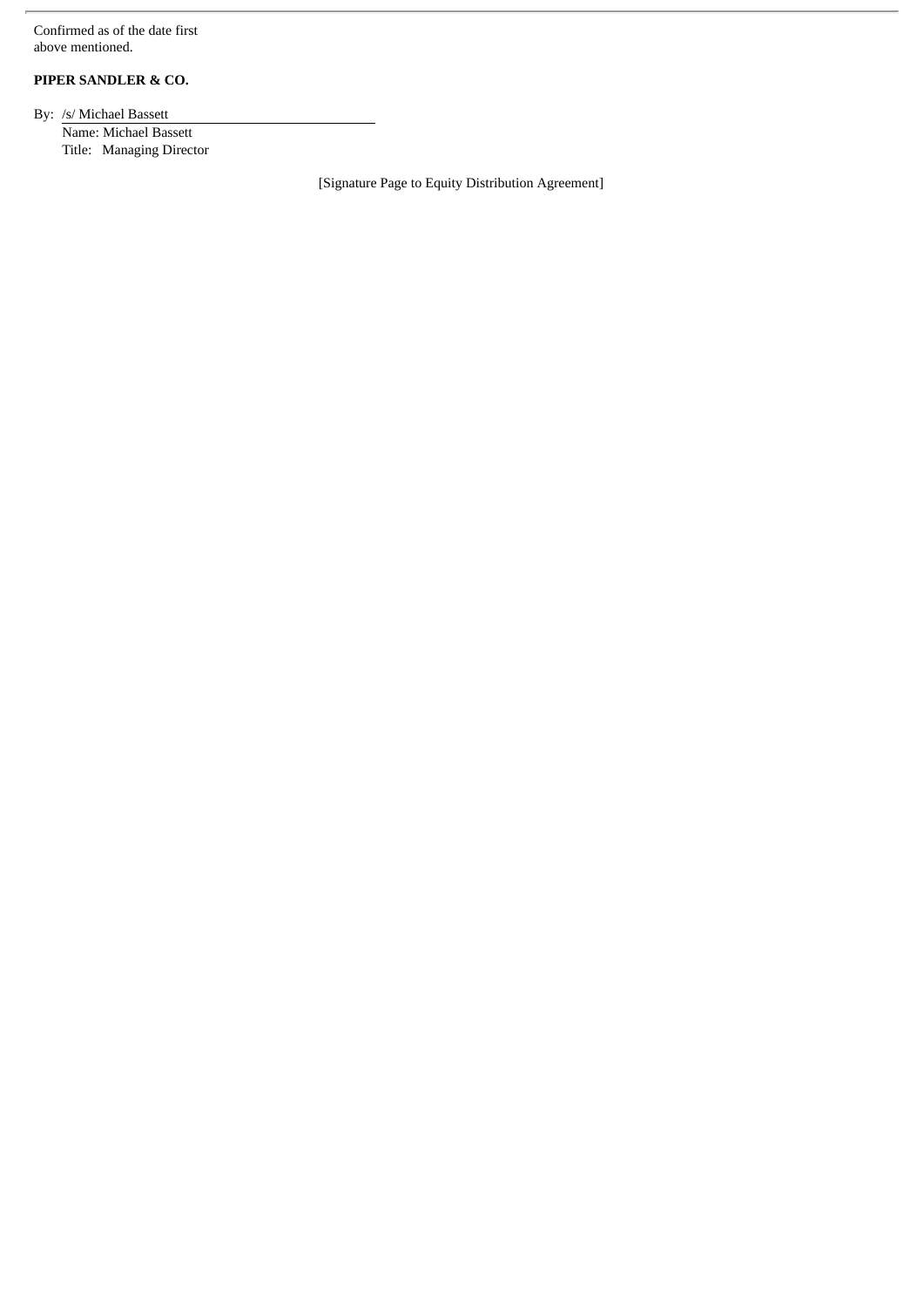#### **SCHEDULE 1**

### **FORM OF PLACEMENT NOTICE**

#### **No Facsimile and No Voicemail**

| From:      | Fulcrum Therapeutics, Inc.                       |
|------------|--------------------------------------------------|
| To:        | Piper Sandler & Co.                              |
|            | Attention:                                       |
|            | Michael Basset<br>Michael.Bassett@psc.com        |
|            | Neil A. Riley<br>Neil.A.Riley@pjc.com            |
|            | Connor N. Anderson<br>Connor.N.Anderson@pjc.com  |
|            | Tom Wright<br>Thomas.E.Wright@pjc.com            |
|            | Jay A. Hershey<br>Jay.A.Hershey@pjc.com          |
| Date:      | $\lceil \cdot \rceil$ , 20 $\lceil \cdot \rceil$ |
| Subject:   | Equity Distribution Agreement – Placement Notice |
| Gentlemen: |                                                  |

Pursuant to the terms and subject to the conditions contained in the Equity Distribution Agreement between Fulcrum Therapeutics, Inc. ("**Company**"), and Piper Sandler & Co. ("**Agent**") dated May 9, 2022 (the "**Agreement**"), the Company hereby requests that Agent sell up to [•] shares of the Company's common stock, par value \$0.001 per share, at a minimum market price of \$[•] per share. Sales should begin on the date of this Placement Notice and shall continue until [•]/[all shares are sold].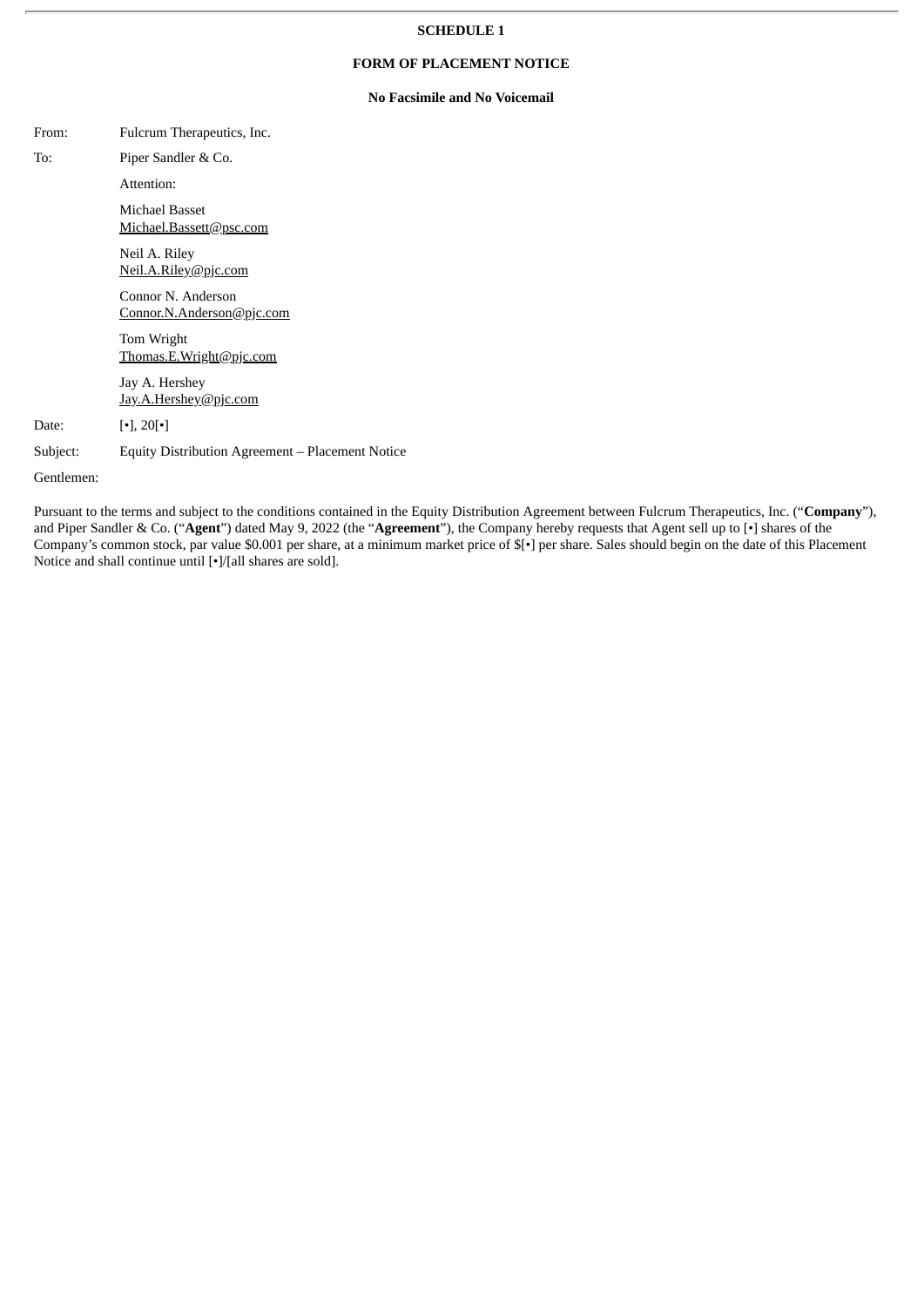# **NOTICE PARTIES**

# **Fulcrum Therapeutics, Inc.**

Bryan Stuart bryan@fulcrumtx.com

Esther Rajavelu erajavelu@fulcrumtx.com

Curtis Oltmans coltmans@fulcrumtx.com

Greg Tourangeau gtourangeau@fulcrumtx.com

## **Piper Sandler & Co.**

Michael Bassett Michael.Bassett@psc.com

Neil Riley Neil.Riley@psc.com

Connor Anderson Connor.Anderson@psc.com

Tom Wright Thomas.Wright@psc.com

Jay Hershey Jay.Hershey@psc.com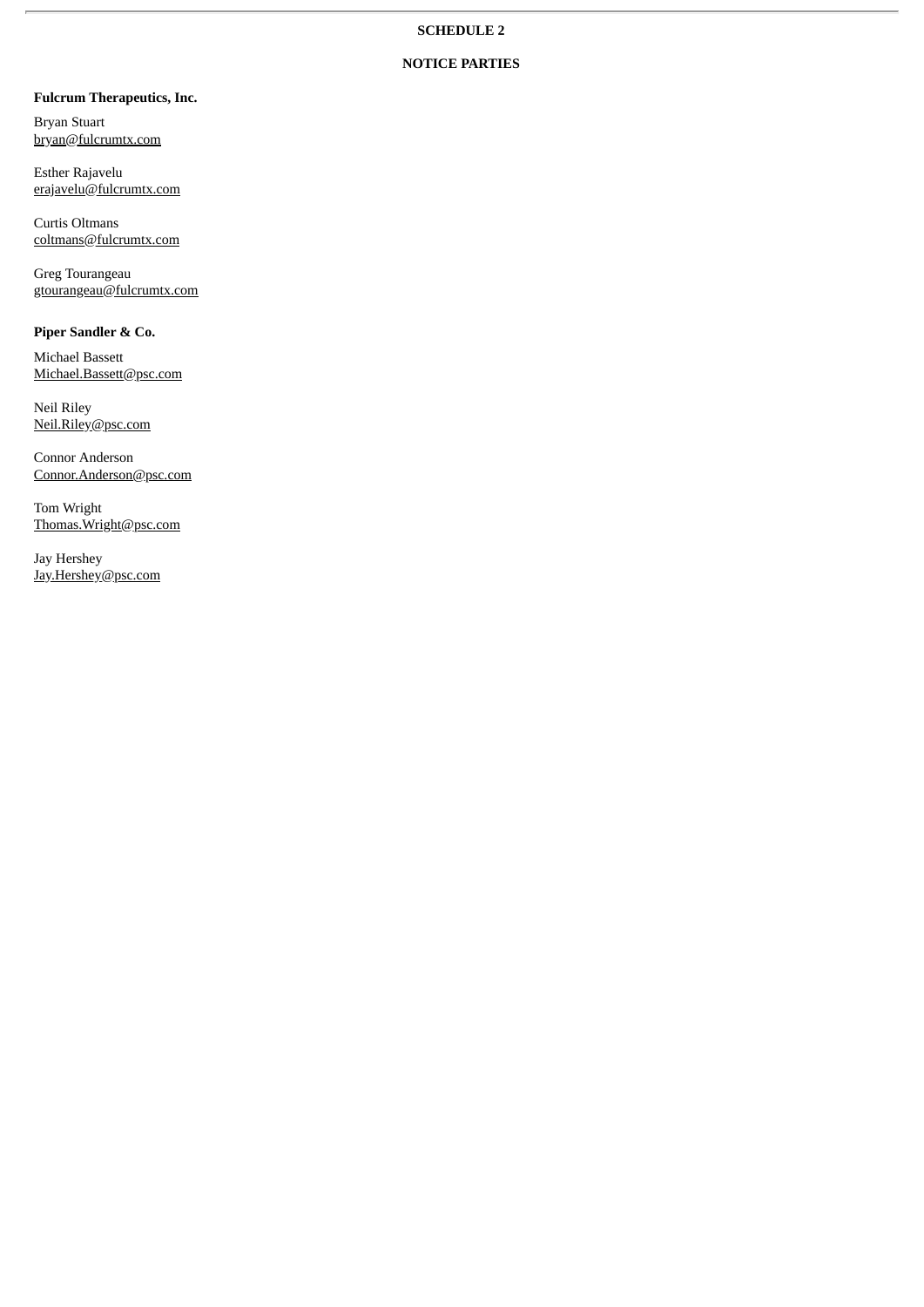#### **SCHEDULE 3**

#### **FORM OF REPRESENTATION CERTIFICATE PURSUANT TO SECTION 3(Q) OF THE AGREEMENT**

[Date]

Piper Sandler & Co. 800 Nicollet Mall Minneapolis, MN 55402

Sir:

The undersigned, the duly qualified and elected [•], of Fulcrum Therapeutics, Inc., a Delaware corporation (the "**Company**"), does hereby certify solely in such capacity and on behalf of the Company and not in his individual capacity, pursuant to Section 3(q) of the Equity Distribution Agreement, dated May 9, 2022 (the "**Equity Distribution Agreement**"), between the Company and Piper Sandler & Co., that to the best of the knowledge of the undersigned:

(i) The representations and warranties of the Company in this Agreement are true and correct, in all material respects, as if made at and as of the date of the certificate, and the Company has complied with all the agreements and satisfied all the conditions on its part to be performed or satisfied at or prior to the date of this certificate, except for those representations and warranties that speak solely as of a specific date and which were true and correct as of such date; provided, however, that such representations and warranties also shall be qualified by the disclosure included in the Prospectus;

(ii) The Company has complied with all the agreements and satisfied all the conditions on its part to be performed or satisfied at or prior to the date of this certificate;

(iii) No stop order or other order suspending the effectiveness of the Registration Statement or any part thereof or any amendment thereof or the qualification of the Shares for Registration Statement, nor suspending or preventing the use of the Prospectus Supplement, the Prospectus or any Permitted Free Writing Prospectus, has been issued, and no proceeding for the issuance of such an order has been initiated or threatened; and

(iv) No event or condition of a type described in Section 4(b) or 4(d) of the Equity Distribution Agreement has occurred and is continuing, which event or condition is not described in the Prospectus or otherwise disclosed in the Company's reports filed with the Commission.

Capitalized terms used herein without definition shall have the meanings given to such terms in the Equity Distribution Agreement.

# FULCRUM THERAPEUTICS, INC.

By:  $\_\_$ 

Name:

Title: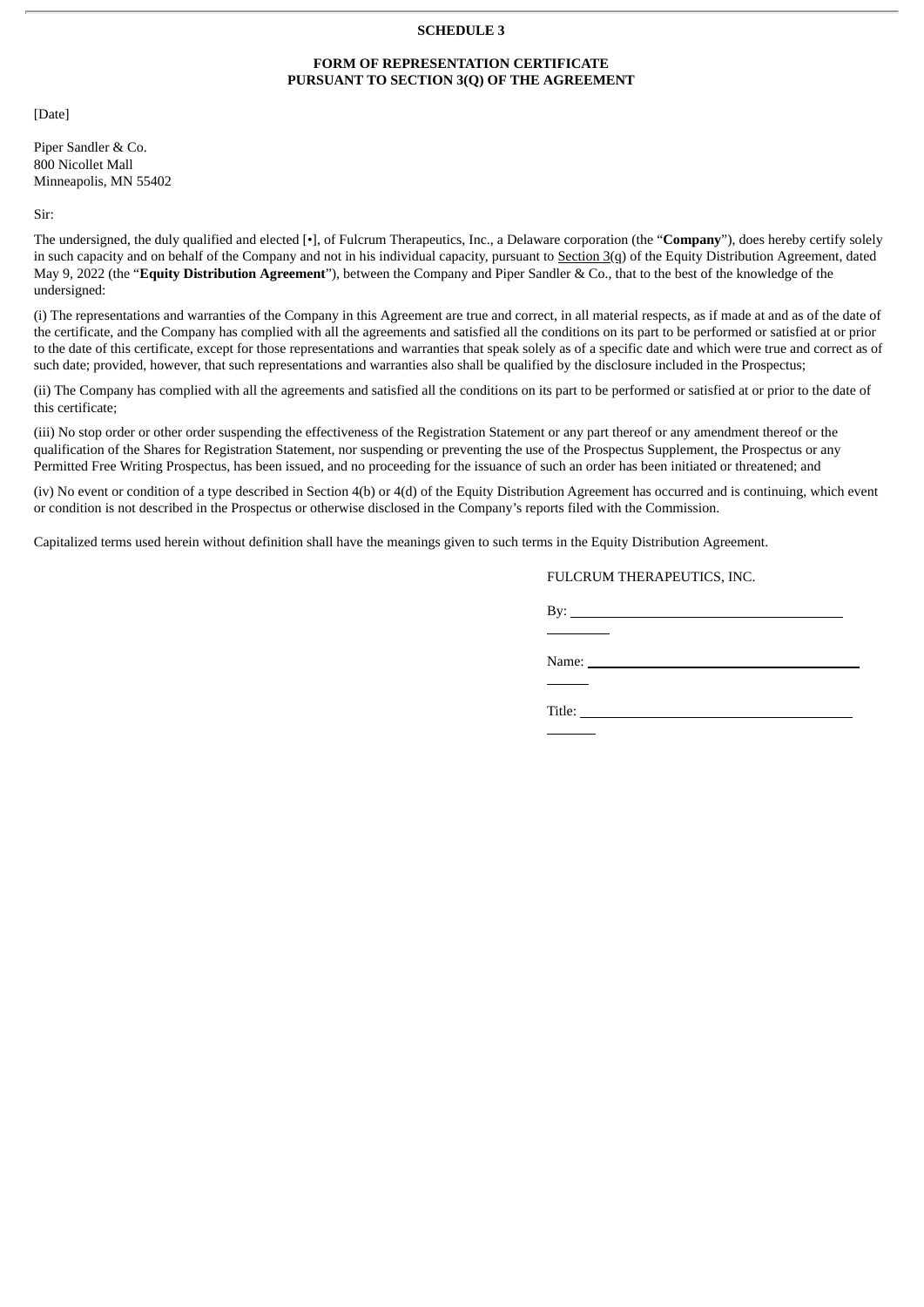<span id="page-34-0"></span>

Goodwin Procter LLP 3 Embarcadero Center San Francisco, CA 94111

goodwinlaw.com +1 (415) 733-6000

May 9, 2022

Fulcrum Therapeutics, Inc. 26 Landsdowne Street Cambridge, Massachusetts 02139

#### Re: Securities Being Registered under Registration Statement on Form S-3

We have acted as counsel to you in connection with your filing of Amendment No. 2 to the Registration Statement on Form S-3 (File No. 333-260754) (as amended or supplemented, the "Registration Statement"), filed on March 3, 2022 with the Securities and Exchange Commission (the "Commission") pursuant to the Securities Act of 1933, as amended (the "Securities Act"), relating to the registration of the offering by Fulcrum Therapeutics, Inc., a Delaware corporation (the "Company"), of up to \$250,000,000 of any combination of securities of the types specified therein. The Registration Statement was declared effective on April 28, 2022. Reference is made to our opinion letter dated March 3, 2022 and included as Exhibit 5.1 to the Registration Statement. We are delivering this supplemental opinion letter in connection with the prospectus supplement (the "Prospectus Supplement") filed on May 9, 2022 by the Company with the Commission pursuant to Rule 424 under the Securities Act. The Prospectus Supplement relates to the offering by the Company of up to \$50,000,000 of shares (the "Shares") of the Company's common stock, par value \$0.001 per share ("Common Stock") covered by the Registration Statement. The Shares are being offered and sold by the sales agent named in, and pursuant to, distribution agreement among the Company and such sales agent.

We have reviewed such documents and made such examination of law as we have deemed appropriate to give the opinion set forth below. We have relied, without independent verification, on certificates of public officials and, as to matters of fact material to the opinion set forth below, on certificates of officers of the Company.

For purposes of the opinion set forth below, we have assumed that the Shares are issued for a price per share equal to or greater than the minimum price authorized by the Company's board of directors prior to the date hereof (the "Minimum Price") and that no event occurs that causes the number of authorized shares of Common Stock available for issuance by the Company to be less than the number of then unissued Shares that may be issued for the Minimum Price.

For purposes of the opinion set forth below, we refer to the following as "Future Approval and Issuance": (a) the approval by the Company's board of directors (or a duly authorized committee of the board of directors) of the issuance of the Shares (the "Approval") and (b) the issuance of the Shares in accordance with the Approval and the receipt by the Company of the consideration (which shall not be less than the par value of such Shares) to be paid in accordance with the Approval.

The opinion set forth below is limited to the Delaware General Corporation Law.

Based on the foregoing, we are of the opinion that the Shares have been duly authorized and, upon Future Approval and Issuance, will be validly issued, fully paid and nonassessable.

This opinion is being furnished to you for submission to the Commission as an exhibit to the Company's Current Report on Form 8-K relating to the Shares (the "Current Report"), which is incorporated by reference in the Registration Statement. We hereby consent to the filing of this opinion letter as an exhibit to the Current Report and its incorporation by reference and the reference to our firm in that report.